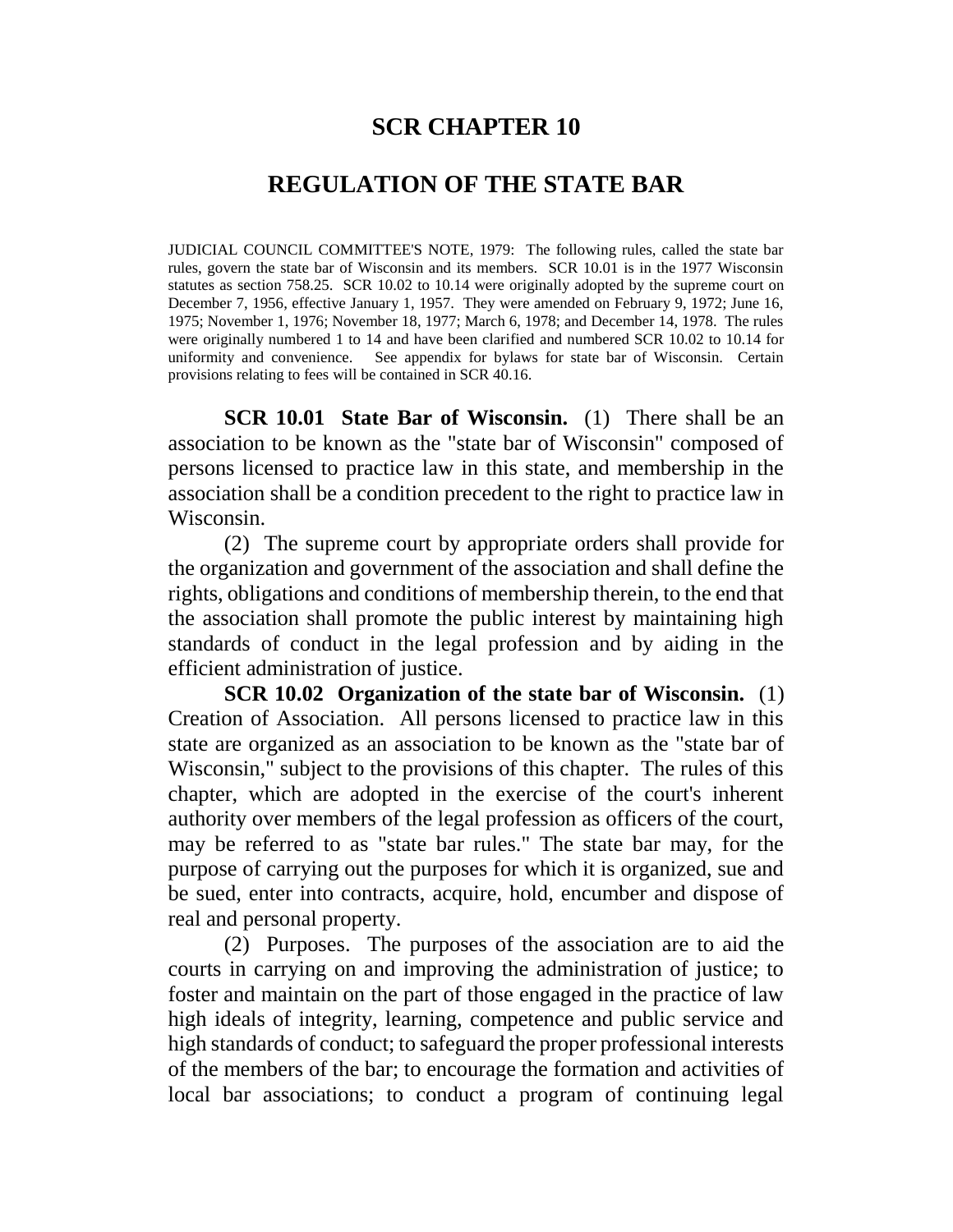education; to assist or support legal education programs at the preadmission level; to provide a forum for the discussion of subjects pertaining to the practice of law, the science of jurisprudence and law reform and the relations of the bar to the public and to publish information relating thereto; to carry on a continuing program of legal research in the technical fields of substantive law, practice and procedure and make reports and recommendations thereon within legally permissible limits; to promote the innovation, development and improvement of means to deliver legal services to the people of Wisconsin; to the end that the public responsibility of the legal profession may be more effectively discharged.

(3) Definition. In this chapter, "state bar" means the state bar of Wisconsin.

**SCR 10.03 Membership.** (1) Persons included in membership. As of the effective date of this rule, membership of the state bar consists of all those persons who on that date are licensed to practice law in this state. After the effective date of this rule, the membership includes all persons who become licensed to practice law in this state; subject in each case to compliance with the conditions and requirements of membership. Residence in this state is not a condition of eligibility to membership in the state bar.

(2) Enrollment. Every person who becomes licensed to practice law in this state shall enroll in the state bar by registering his or her name and social security number with the association within 10 days after admission to practice. Every change after enrollment in any member's office address or social security number shall be reported promptly to the state bar. The social security number of a person enrolling in the state bar may not be disclosed to any person or entity except the supreme court and its agencies, or as otherwise provided by supreme court rules.

(3) Classes of membership. (a) The members of the state bar are divided into 4 classes as follows:

1. Active members. The class of active members includes all members of the state bar, including those designated as senior active members, who are authorized to engage in the practice of law, either full-time or part-time, salaried or non-salaried, regardless of age. Commencing July 1, 2021, upon attaining age 75, an active member is designated as a "senior active member" unless a written notice requesting enrollment in a different membership class is filed.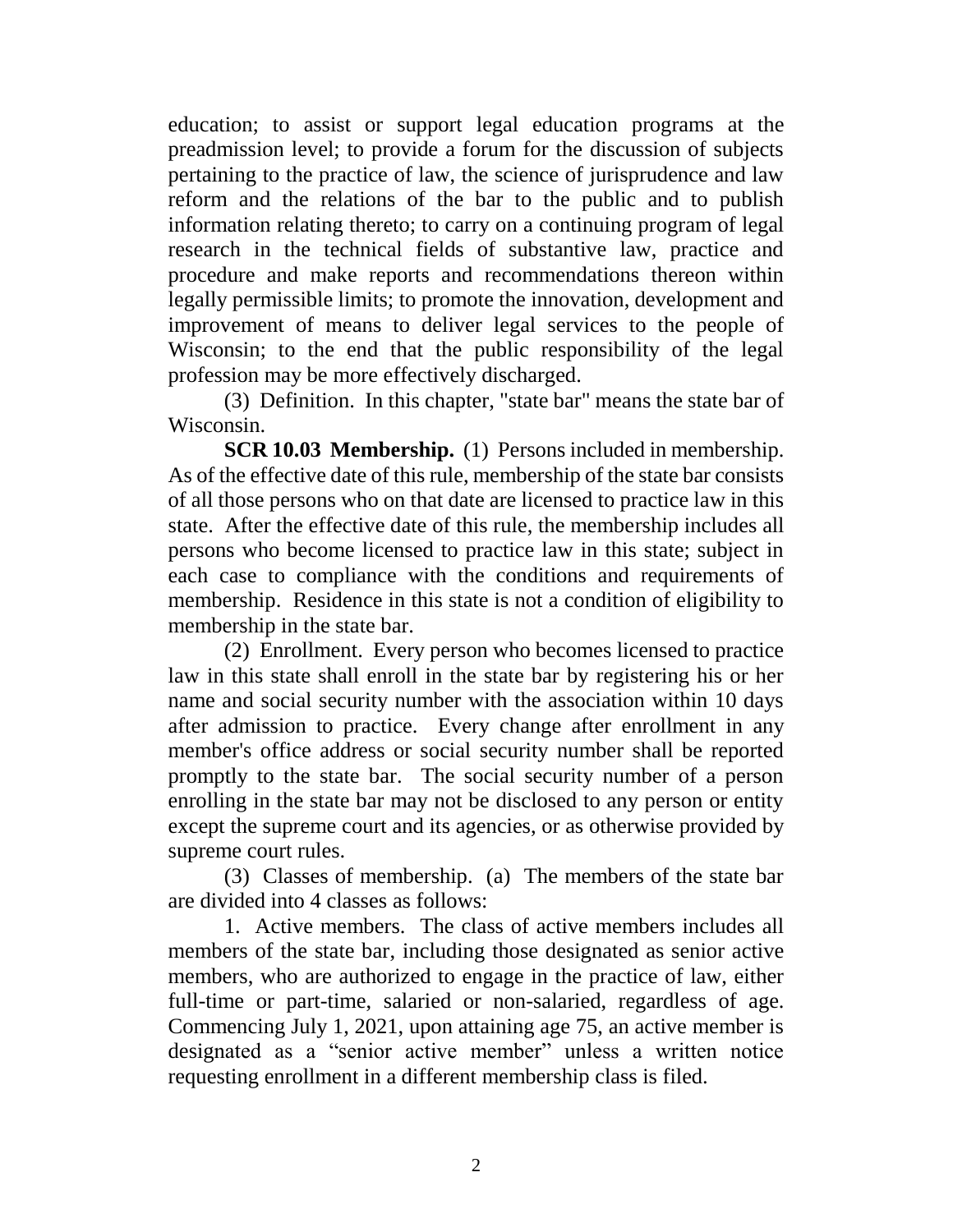2. Inactive Members. The class of inactive members includes those members of the state bar who are eligible for active membership who have filed with the state bar written notice requesting enrollment in the class of inactive members. An inactive member may not practice law in this state other than pro bono service as provided in SCR 10.03 (3) (am).

3. Judicial Members. The class of judicial members includes the following persons: supreme court justices, court of appeals judges, circuit court judges, full-time circuit court commissioners, full-time municipal court judges, supreme court commissioners, court of appeals staff attorneys, federal district court judges, federal appellate court judges, federal bankruptcy judges, federal magistrate judges, federal administrative law judges, and retired justices and judges who are eligible for temporary judicial assignment and are not engaged in the practice of law. Any judicial member may elect to become an active member with all rights of active membership except to hold office as an officer or governor or to practice law.

4. Emeritus Members. The class of emeritus members includes those members who are at least 70 years of age who are in good standing and who have filed with the state bar written notice requesting enrollment in the class of emeritus members. An emeritus member may not practice law in this state other than pro bono service as provided in SCR 10.03 (3) (am). Members who have enrolled in this class of membership prior to July 1, 2021 retain all the privileges of active membership including the right to practice law, and need not pay membership dues.

(3) (am) Pro bono service by inactive or emeritus members. 1. An inactive or emeritus member may provide pro bono legal services as defined in SCR 31.01(11) through a qualified pro bono program as defined in SCR 31.01(12) subject to the limitations and requirements of this subsection. A member who is providing only pro bono legal services under this subsection shall pay no additional dues, fees, or assessments than those assigned to their membership class. Each such member must comply with the conditions under 2 through 4 of this section.

2. Supervision and limitations.

a. Supervision by attorney. The member must perform all activities authorized by this chapter under the general supervision of a qualified pro bono program.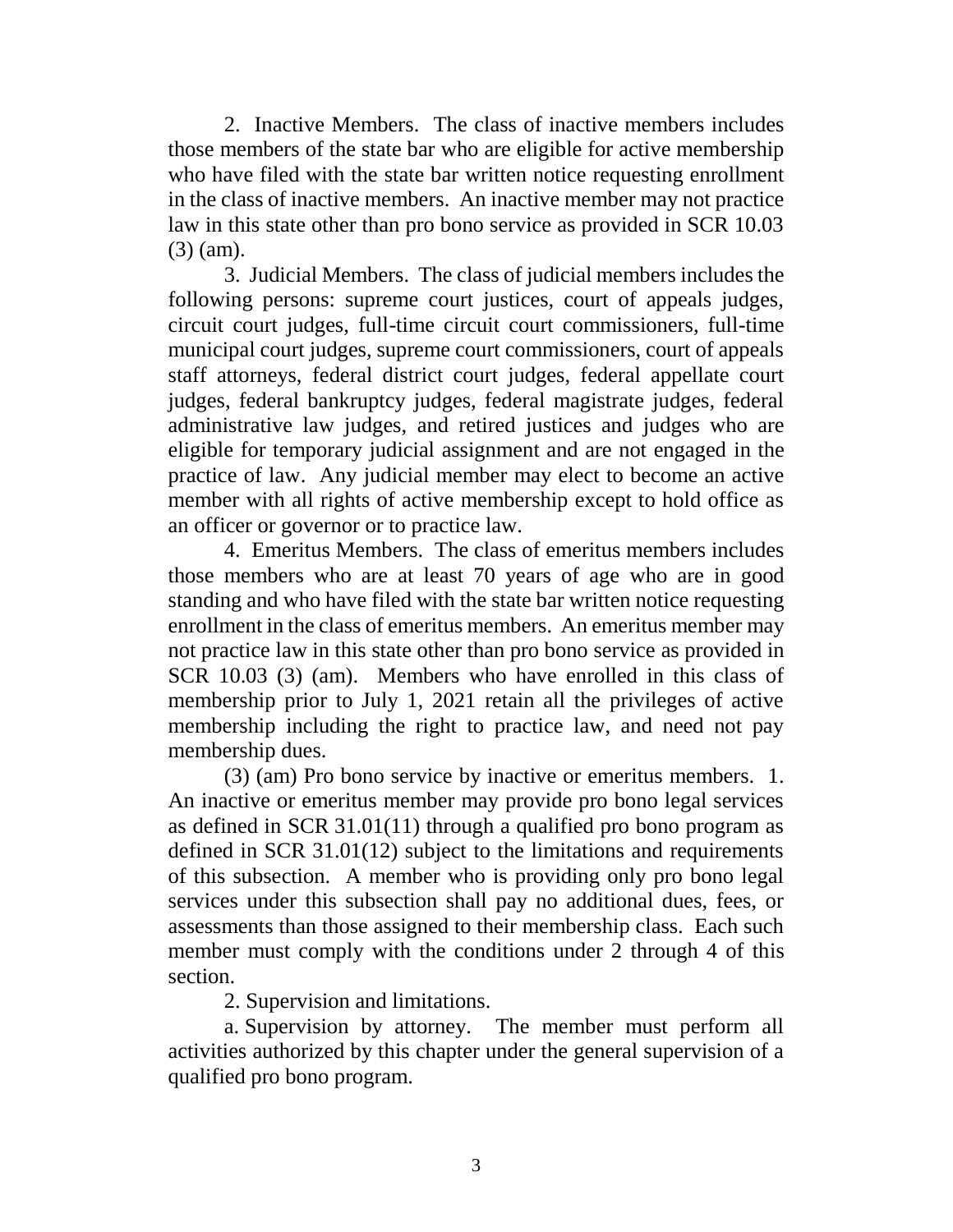b. Without fee or expectation of a fee. The pro bono legal services must be provided without fee or expectation of a fee. The prohibition against compensation for the attorney contained in this subsection does not prevent the qualified pro bono program from reimbursing the attorney for actual expenses incurred while rendering services under this chapter or from paying continuing legal education attendance fees on behalf of the attorney. Nothing in this subsection prevents a qualified pro bono program from receiving court-awarded or statutory attorneys' fees for pro bono legal services rendered by the attorney.

3. Certification. Permission for an attorney to perform services under this subsection is effective upon filing with the state bar of Wisconsin a certification from a qualified pro bono program and the attorney stating that the attorney:

a. Is currently associated with the program and that the attorney will be practicing under the general supervision of the program;

b. Is in good standing, does not have a pending disciplinary proceeding, and has never been disbarred or had their license to practice law revoked or suspended in this state or any other jurisdiction;

c. Will only provide pro bono legal services as defined in SCR 31.01(11); and

d. Will at all times comply with the Wisconsin supreme court rules of professional conduct for attorneys set forth in Wisconsin supreme court rules chapter 20 and the rules and standards for training and conduct established by the qualified pro bono program provider which petitioned for the member's pro bono status.

4. Withdrawal of certification.

a. Withdrawal of permission to perform services. Permission to perform services under this chapter must cease immediately upon the filing with the state bar of Wisconsin of a notice either from the qualified pro bono program stating that the attorney has ceased to be associated with the program, which notice must be filed within 30 days after such association has ceased, or from the Wisconsin supreme court, in its discretion, at any time, stating that permission to perform services under this chapter has been revoked. A copy of such notice must be mailed to the attorney involved and to the qualified pro bono program.

b. Notice of withdrawal. If an attorney's certification under this chapter is withdrawn for any reason, the qualified pro bono program must immediately file a notice of such action in the official file of each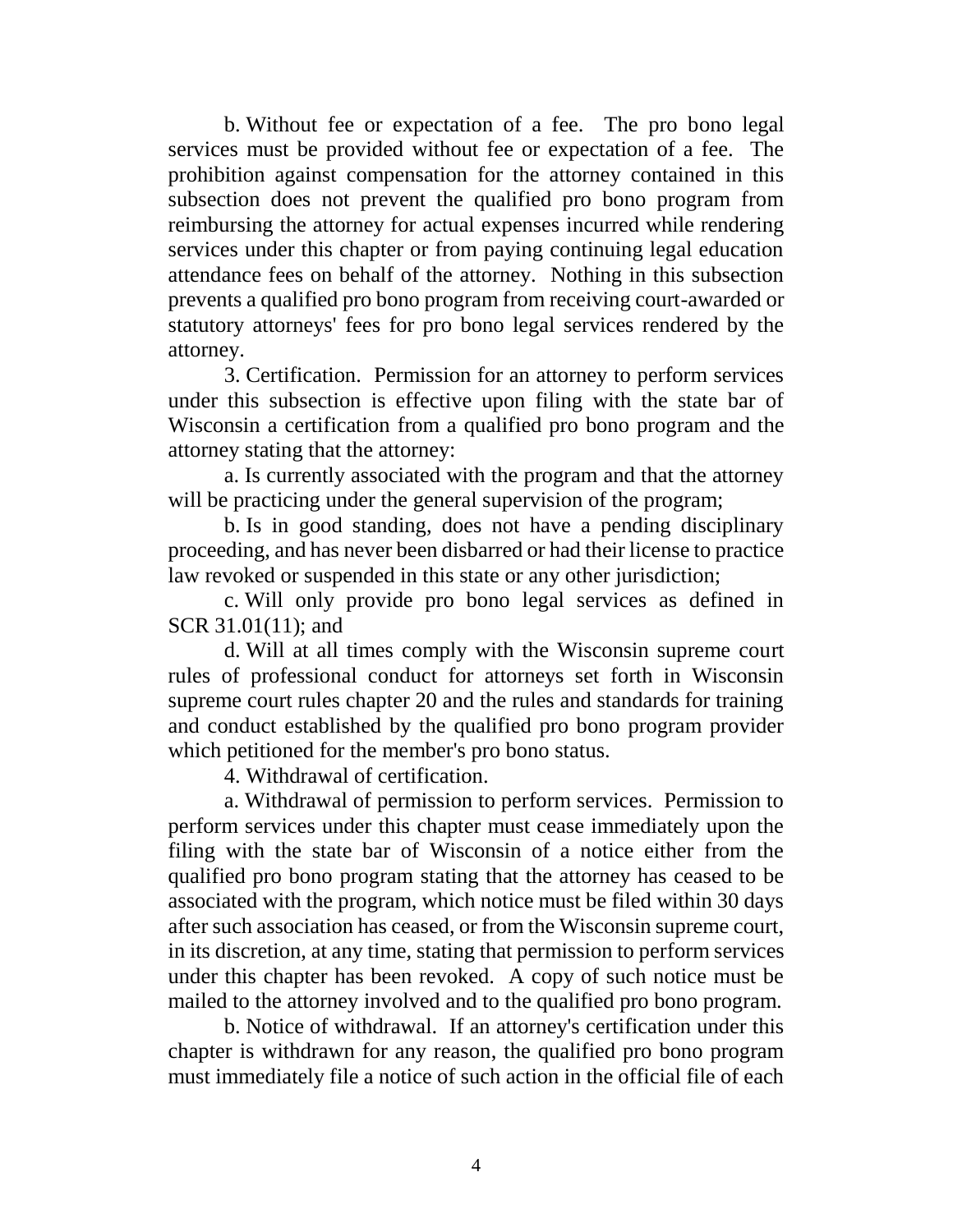matter pending before any court or tribunal in which the attorney appeared.

(3) (b) 1. Any inactive or emeritus member in good standing who has actively practiced law in this state during the last 10 years may change his or her classification to that of an active member by filing with the state bar a written request for transfer to the class of active members and by paying the dues required of active members.

2. a. Any inactive or emeritus member in good standing who has not actively practiced law in this state during the last 10 years may change his or her classification to that of an active member by filing with the state bar a written request for transfer to the class of active members, paying the dues required of active members, and obtaining supreme court approval as provided in subd. 2. b.

b. Any inactive or emeritus member described in subd. 2. a. seeking to change his or her classification to that of an active member shall file a copy of his or her request for transfer to active membership with both the board of bar examiners and the office of lawyer regulation. The member shall pay \$200 each to the board of bar examiners and the office of lawyer regulation, which payment shall accompany the copy of the request. Within 90 days after receipt of the copy of the request, the board of bar examiners shall make a determination regarding compliance with continuing legal education requirements and file its finding with the clerk of the supreme court. Within 90 days after receipt of the copy of the request, the office of lawyer regulation shall investigate the eligibility of the requestor and file a response with the clerk of the supreme court in support of or in opposition to the request. Following receipt of the determination of the board of bar examiners and the response of the office of lawyer regulation, the supreme court shall consider and grant or deny the inactive or emeritus member's request for transfer to active membership.

(bf) Any judicial member who is no longer serving in a judicial office may change his or her classification to that of an active member by filing with the state bar a written request for transfer to the class of active members and paying the dues required of active members.

(bm) Any inactive member in good standing may change his or her classification to that of an emeritus member if otherwise qualified to become an emeritus member provided that the requirements of such membership class are met.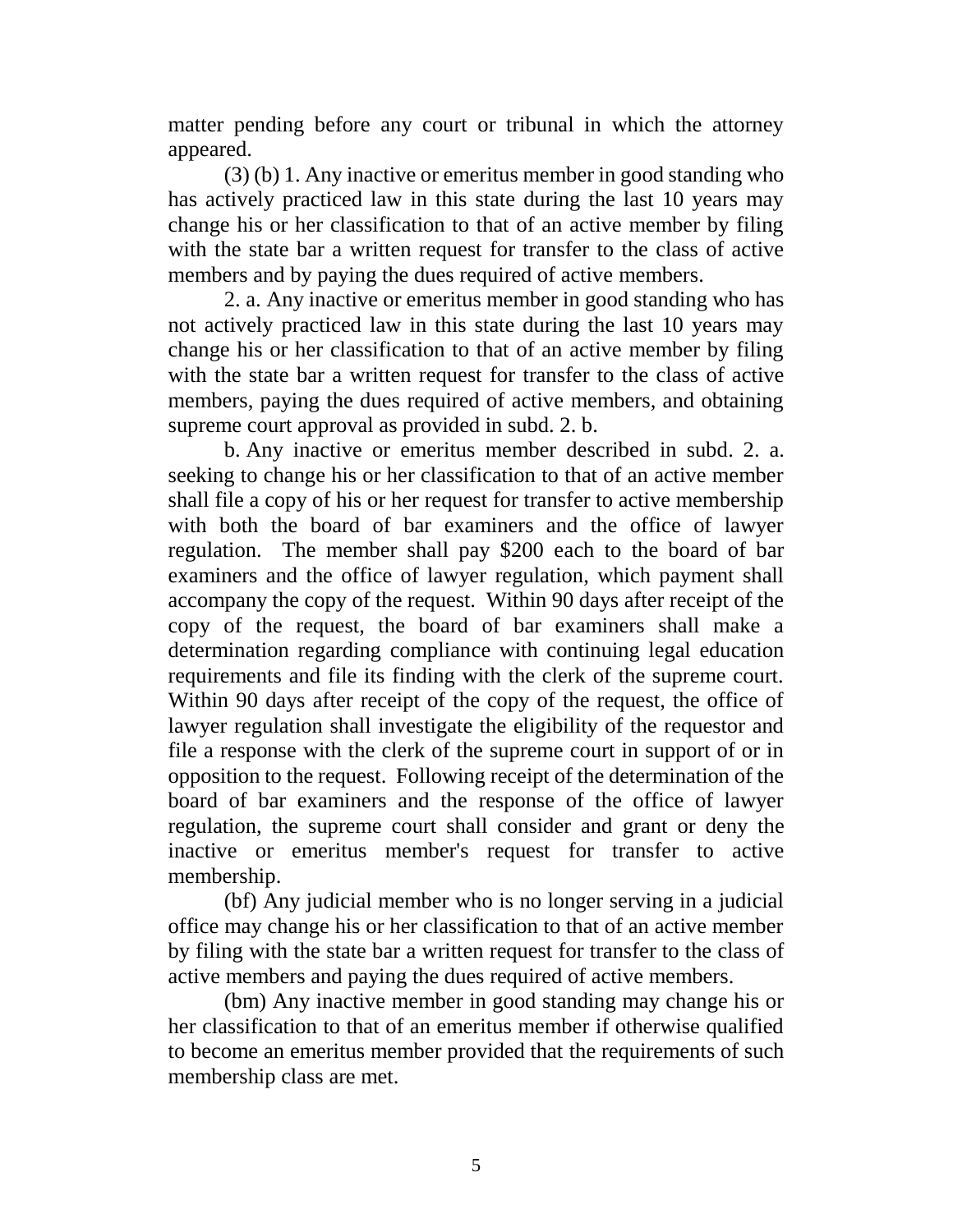(c) No judicial, inactive, or emeritus member may practice law in this state or hold office or vote in any election conducted by the state bar provided however that an inactive or emeritus member may provide pro bono legal services consistent with SCR 10.03 (3) (am). Subject to the exception in SCR 10.03 (3) (am), no person engaged in the practice of law in this state in his or her own behalf or as an assistant or employee of an active member of the state bar, or occupying a position, the duties of which require the giving of legal advice or service in this state, may be enrolled as an inactive or emeritus member.

(4) (a) No individual other than an enrolled active member of the state bar may practice law in this state or in any manner purported to be authorized or qualified to practice law provided however, that an inactive or emeritus member may provide pro bono legal services consistent with SCR 10.03 (3) (am).

(b) A court or judge in this state may allow a nonresident counsel to appear and participate in a particular action or proceeding in association with an active member of the state bar of Wisconsin who appears and participates in the action or proceeding. An order granting nonresident counsel permission to appear and participate in an action or proceeding shall continue through subsequent appellate or circuit court actions or proceedings in the same matter, provided that nonresident counsel files a notice of the order granting permission with the court handling the subsequent appellate or circuit court action or proceeding.

1. Counsel who seek to provide legal services under SCR 10.03 (4)(b) shall provide the information listed in Appendix A to this rule. The applicant may also include additional information supporting the request for admission pro hac vice.

2. Counsel who seek to provide legal services under SCR 10.03 (4)(b) shall pay a nonrefundable fee of two-hundred and fifty dollars (\$250) for each application for admission pro hac vice. The fee shall be waived if the application certifies that the attorney is employed by an agency providing legal services to indigent clients and will be appearing on behalf of an indigent client, or that the applicant will otherwise be appearing on behalf of an indigent client in the proceeding and will be charging no fee for the appearance.

### Wisconsin Comment

The Wisconsin Supreme Court has directed that the \$250 fee established in SCR 10.03 (4)(b)2 is to be paid to the State Bar of Wisconsin, which shall administer and allocate the fee according to the terms of this court's rule and a Memorandum of Understanding between the State Bar of Wisconsin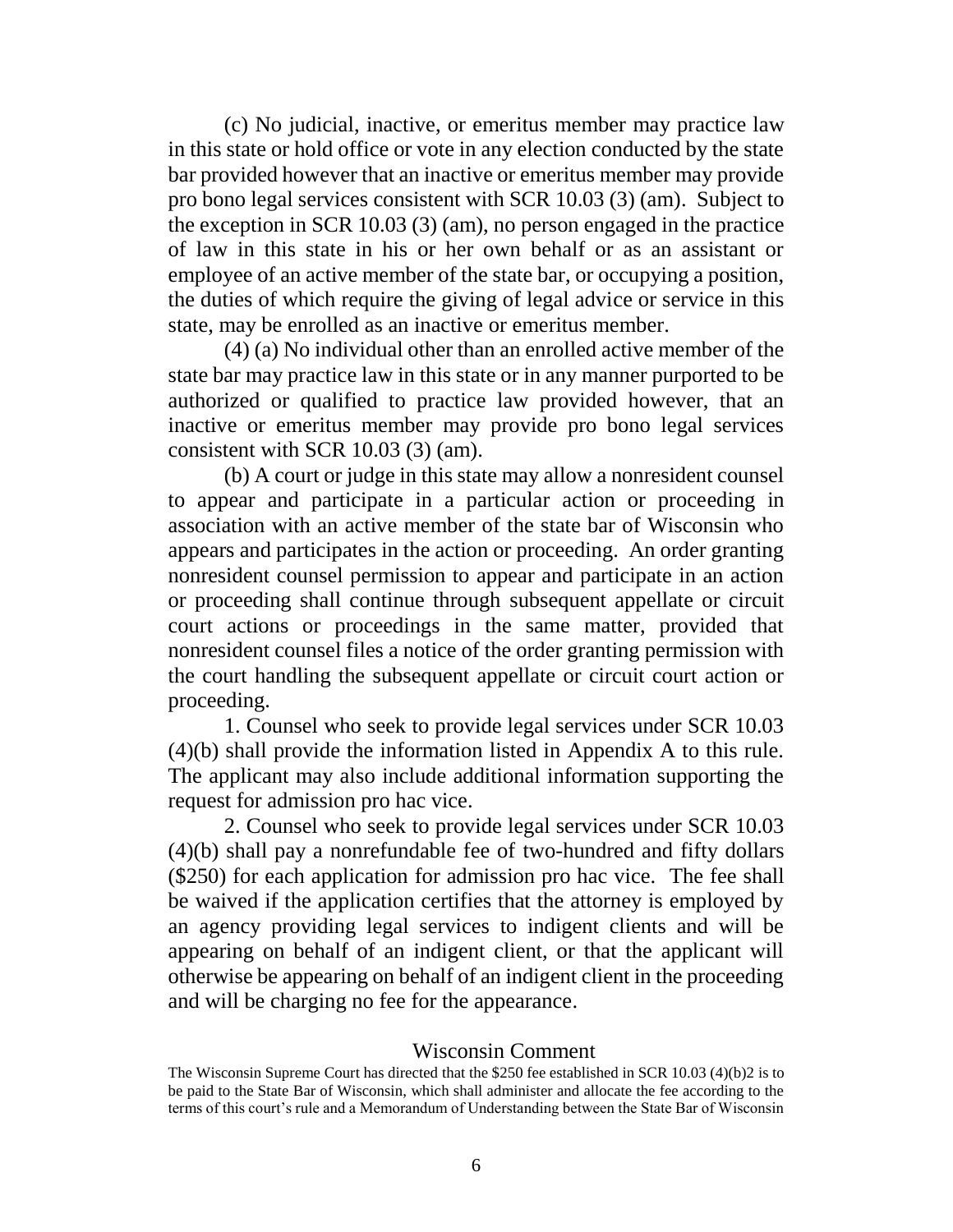and the recipients of the funds. See S. Ct. Order 13-11B, 2019 WI 52 (issued May 16, 2019, eff. July 1, 2019); S. Ct. Order 13-11D, 2021 WI 40 (issued May 4, 2021, eff. June 1, 2021).

(c) A court in this state may allow a nonresident military counsel to appear and participate in a particular action or proceeding representing military personnel without being in association with an active member of the state bar of Wisconsin and without being subject to any application fees required by this rule.

(cm) A court in this state may allow a nonresident attorney who seeks to appear for the limited purpose of participating in a child custody proceeding pursuant to the Indian Child Welfare Act of 1978, 25 U.S.C. s. 1901, et seq., while representing a tribe, without being in association with an active member of the state bar of Wisconsin and without being subject to any application fees required by this rule.

(d) If representing a party before an agency of this state is limited to lawyers, an administrative law judge or hearing examiner for a state agency may, using the same standards and procedures as a court, allow a nonresident counsel who has been retained to appear in a particular agency proceeding to appear and participate in that proceeding without being in association with an active member of the state bar of Wisconsin.

(e) A court or judge may, after hearing, rescind permission for a nonresident counsel to appear before it if the lawyer by his or her conduct manifests incompetency to represent a client in a Wisconsin court or unwillingness to abide by the rules of professional conduct for attorneys or the rules of decorum of the court.

(f) Counsel not admitted to the practice of law in this jurisdiction but admitted in any other U.S. jurisdiction or foreign jurisdiction, who is employed as a lawyer in Wisconsin on a continuing basis and employed exclusively by a corporation, association, or other nongovernmental entity, the business of which is lawful and consists of activities other than the practice of law or the provision of legal services, shall register as in-house counsel within 60 days after the commencement of employment as a lawyer or if currently so employed then within 90 days of the effective date of this rule, by submitting to the Board of Bar Examiners the following:

1. A completed application in the form set forth in Appendix B to this rule;

2. A nonrefundable fee of two hundred and fifty dollars (\$250) to the Board of Bar Examiners;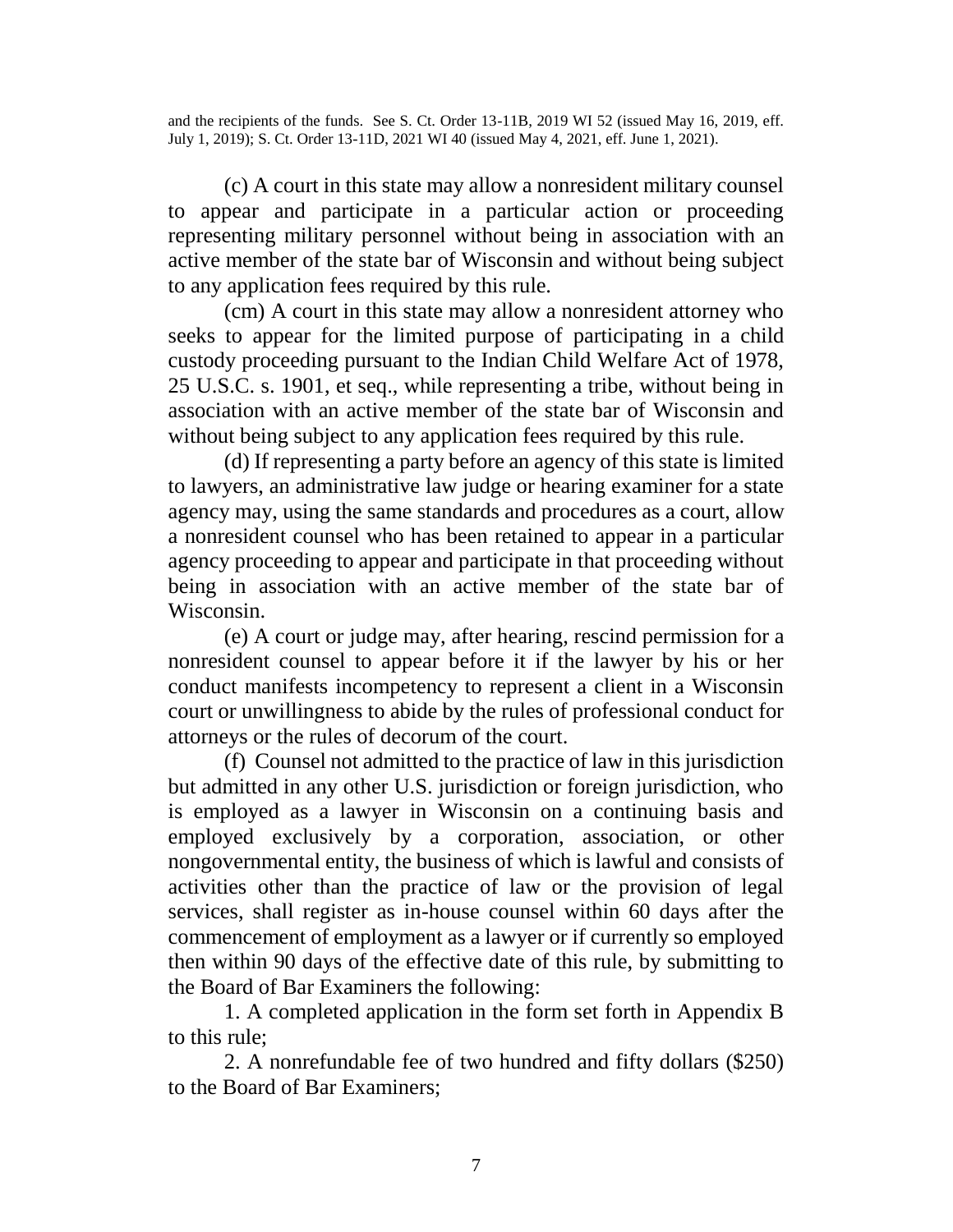3. Documents proving admission to practice law in the primary jurisdiction in which counsel is admitted to practice law; and

4. An affidavit from an officer, director, or general counsel of the employing entity attesting to the lawyer's employment by the entity and the capacity in which the lawyer is so employed.

A lawyer registered under this subsection may provide pro bono legal services without fee or expectation of fee as provided in SCR 20:6.1.

#### Wisconsin Comment

A registered in-house lawyer is authorized to provide legal services to the entity, client, or its organizational affiliates, including entities that control, are controlled by, or are under the common control with the employer, and for employees, officers, and directors of such entities, but only on matters directly related to their work for the entity and only to the extent consistent with SCR 20:1.7. Counsel who provide legal services in this jurisdiction under SCR  $20:5.5(d)(1)$  that desire to appear, either in person, by signing pleadings, or by being designated as counsel in actions filed in courts, administrative agencies, or other tribunals in this state, must file a separate motion for pro hac vice admission.

#### Wisconsin Comment

SCR 60.01(8) defines "judge" as "a justice of the supreme court, a judge of the court of appeals, a judge of the circuit court, a reserve judge, a municipal judge, a court commissioner, and anyone, whether or not a lawyer, who is an officer of the judicial system and who performs judicial functions."

(5) Membership dues and reduction of dues for certain activities. (a) The annual membership dues for state bar operations for an active member shall be established as provided herein. Other classes of members shall pay the fraction of the dues of an active member as follows: Supreme Court Justices, the full amount; judicial members, two-thirds; senior active members, one-half effective in the year the member attains the age of 75; inactive members, one-half; emeritus members, none; and members admitted to practice for 3 years or less, one-half. For purposes of determining an active member's dues status based on the number of years admitted, there shall be no proration based on the exact month and year of admission. A fiscal year for which any dues are required to be paid under Bylaw 1, Section 2 shall count as a full year and a fiscal year for which no dues payment is required shall not count as a year. A change in the dues of an active member for state bar operations may be made by the board of governors or as set forth herein. The state bar shall include in the dues statement each year the amount necessary to pay the costs of the office of lawyer regulation, the continuing legal education functions of the board of bar examiners, as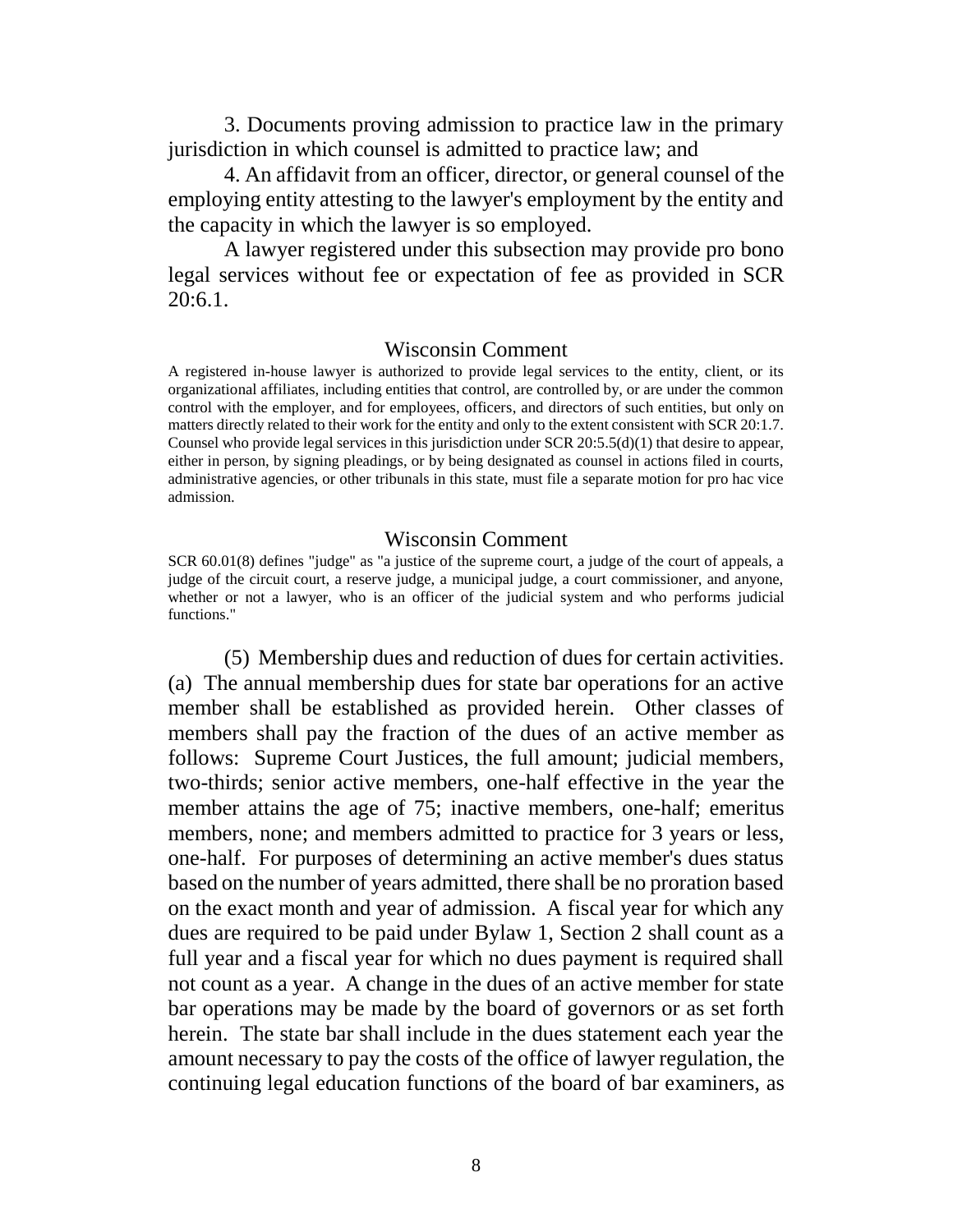approved the Wisconsin lawyers' fund for client protection, and such other fees as ordered by the supreme court. Judicial members other than Supreme Court Justices are not liable to pay the portion for the costs of the office of lawyer regulation and the board of bar examiners. The state bar shall also include in the dues statement each year an assessment to support the public interest legal services fund, as approved by the supreme court. The state bar shall show separately on its annual dues statement the portion of the total dues for state bar operations, and each of the charges and assessments referred to above.

(b)1. The state bar may engage in and fund any activity that is reasonably intended for the purposes of the association set forth in SCR 10.02(2). The state bar may not use the compulsory dues of any member who objects pursuant to SCR 10.03(5)(b)3. for activities that are not necessarily or reasonably related to the purposes of regulating the legal profession or improving the quality of legal services. Expenditures that are not necessarily or reasonably related to the purposes of regulating the legal profession or improving the quality of legal services may be funded only with user fees or other sources of revenue.

2. Prior to the beginning of each fiscal year, the state bar shall publish written notice of the activities that can be supported by compulsory dues and the activities that cannot be supported by compulsory dues. The notice shall indicate the cost of each activity, including all appropriate indirect expense, and the amount of dues to be devoted to each activity. The notice shall set forth each member's pro rata portion, according to class of membership, of the dues to be devoted to activities that cannot be supported by compulsory dues. The notice shall be sent to every member of the state bar together with the annual dues statement. A member of the state bar may withhold the pro rata portion of dues budgeted for activities that cannot be supported by compulsory dues.

3. A member of the state bar who contends that the state bar incorrectly set the amount of dues that can be withheld may deliver to the state bar a written demand for arbitration. Any such demand shall be delivered within 30 days of receipt of the member's dues statement.

4. If one or more timely demands for arbitration are delivered, the state bar shall promptly submit the matter to arbitration before an impartial arbitrator. All such demands for arbitration shall be consolidated for hearing. No later than 7 calendar days before the hearing, any member requesting arbitration shall file with the arbitrator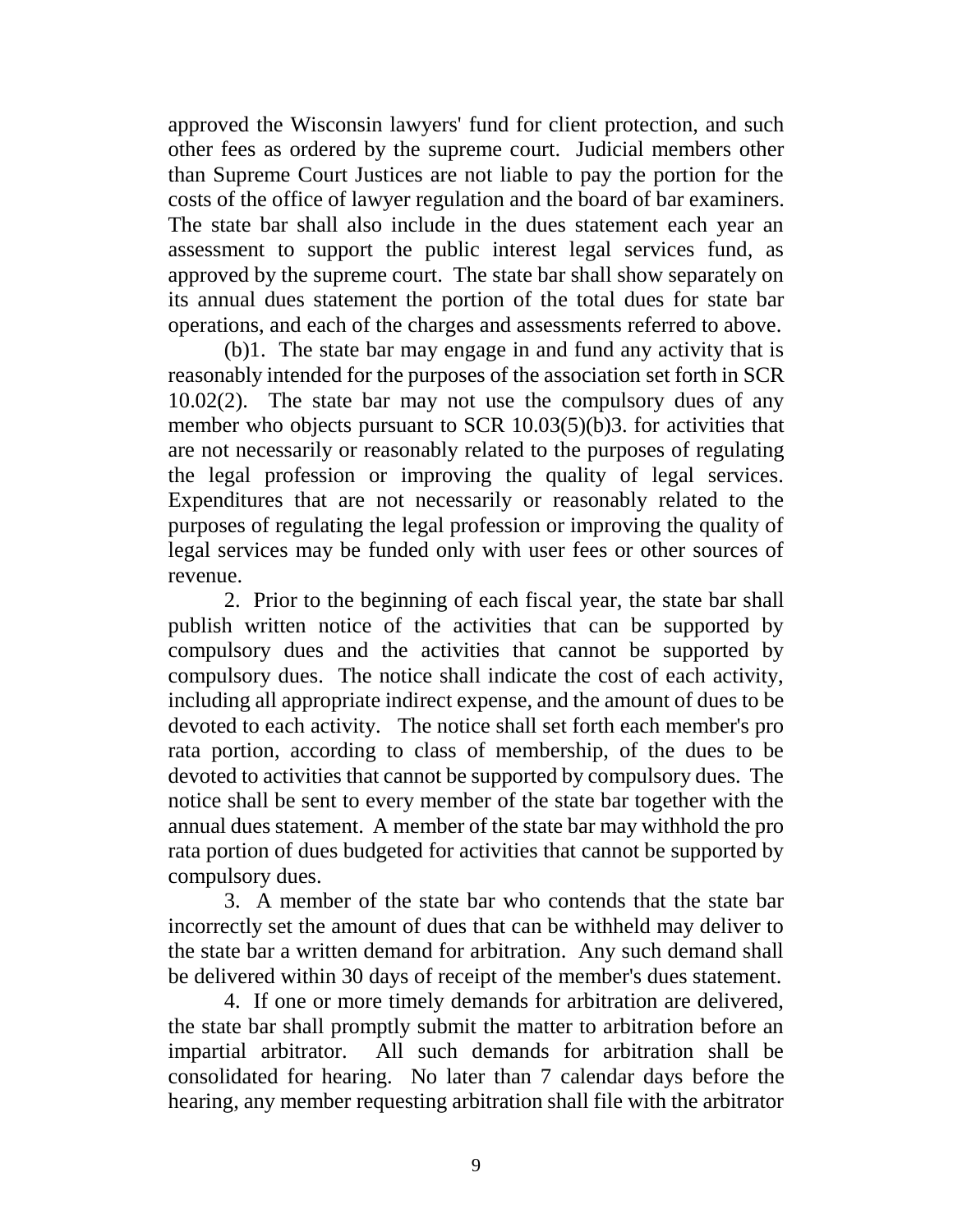a statement specifying with reasonable particularity each activity he or she believes should not be supported by compulsory dues under this paragraph and the reasons for the objection. The costs of the arbitration shall be paid by the state bar.

5. In the event the decision of the arbitrator results in an increased pro rata reduction of dues for members who have delivered timely demands for arbitration for a fiscal year, the state bar shall offer such increased pro rata reduction to members first admitted to the state bar during that fiscal year and after the date of the arbitrator's decision.

(6) Penalty for nonpayment of dues. If the annual dues or assessments of any member remain unpaid 120 days after the payment is due, the membership of the member may be suspended in the manner provided in the bylaws; and no person whose membership is so suspended for nonpayment of dues or assessments may practice law during the period of the suspension.

(6m) Petition for reinstatement from suspension for nonpayment of dues or failure to file a trust account certificate. (a) An attorney whose suspension for nonpayment of annual membership dues for state bar operations or assessments imposed by the supreme court has been for a period of less than 3 consecutive years shall be reinstated as a member if he or she makes full payment of the amount owing and an additional payment of \$20 as a reinstatement fee plus any penalties imposed by the state bar. The state bar shall certify the reinstatement to the clerk of the supreme court.

#### Wisconsin Comment

(b) An attorney whose suspension for nonpayment of annual membership dues for state bar operations or assessments imposed by the supreme court has been for a period of 3 or more consecutive years may file a petition for reinstatement with the supreme court. A copy of the petition shall be served on the board of bar examiners and the office of lawyer regulation. Separate payments in the amount of \$200 each shall be made to the board of bar examiners and the office of lawyer regulation and shall accompany the petition. Within 90 days after service of the petition for reinstatement, the board of bar examiners shall make a determination regarding compliance and file its finding with the supreme court. Within 90 days after service of the petition for

Costs regarding the petition for reinstatement under subsection (6m) (b) may be assessed against the petitioner, as provided in SCR 22.24.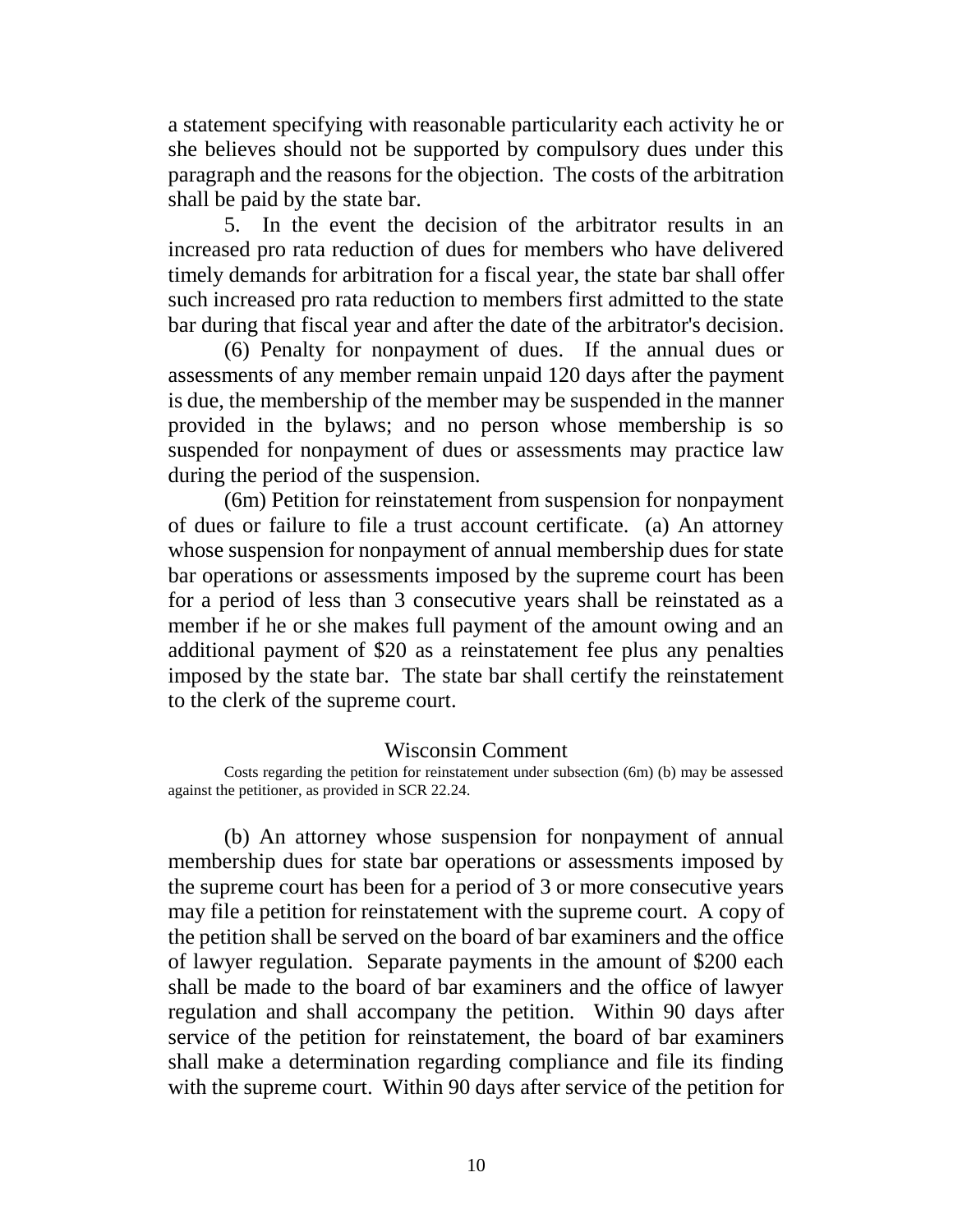reinstatement, the office of lawyer regulation shall investigate the eligibility of the petitioner for reinstatement and file a response with the supreme court in support of or in opposition to the petition. Following receipt of the determination by the board of bar examiners and the response of the office of lawyer regulation, the supreme court shall consider and grant or deny the petition for reinstatement.

(c) An attorney suspended from the practice of law for failure to comply with the trust account certification requirement under SCR 20:1.15 (g) shall be reinstated as a member by the state bar if he or she files the prescribed certificate. The state bar shall certify the reinstatement to the clerk of the supreme court.

(7) (a)Voluntary resignation of membership. If a member of the state bar files with the state bar a written notice of the member's surrender of his or her license to practice law and the acceptance by the supreme court of his or her resignation in the state bar, the person shall then cease to be a member of the state bar and his or her name shall be removed from the membership register. Before accepting a resignation, the supreme court shall request from the office of lawyer regulation information concerning whether the attorney is the subject of any pending grievances, investigations, or proceedings.

(b) 1. An attorney who has resigned as a member of the state bar may be readmitted to the state bar with approval of the supreme court as provided in subd. 2.

2. The attorney shall file an original petition for readmission to the state bar with the clerk of the supreme court and shall file copies of the petition with the board of bar examiners and the office of lawyer regulation. The member shall pay \$200 each to the board of bar examiners and the office of lawyer regulation which payment shall accompany the copy of the petition. Within 90 days after receipt of the copy of the petition for readmission, the board of bar examiners shall make a determination regarding the eligibility of the petitioner for readmission and file its finding with the clerk of the supreme court. Within 90 days after receipt of the copy of the petition for readmission, the office of lawyer regulation shall investigate the eligibility of the petitioner for readmission and file a response with the clerk of the supreme court in support of or in opposition to the petition. Following receipt of the determination by the board of bar examiners and the response of the office of lawyer regulation, the supreme court shall consider and grant or deny the petition for readmission.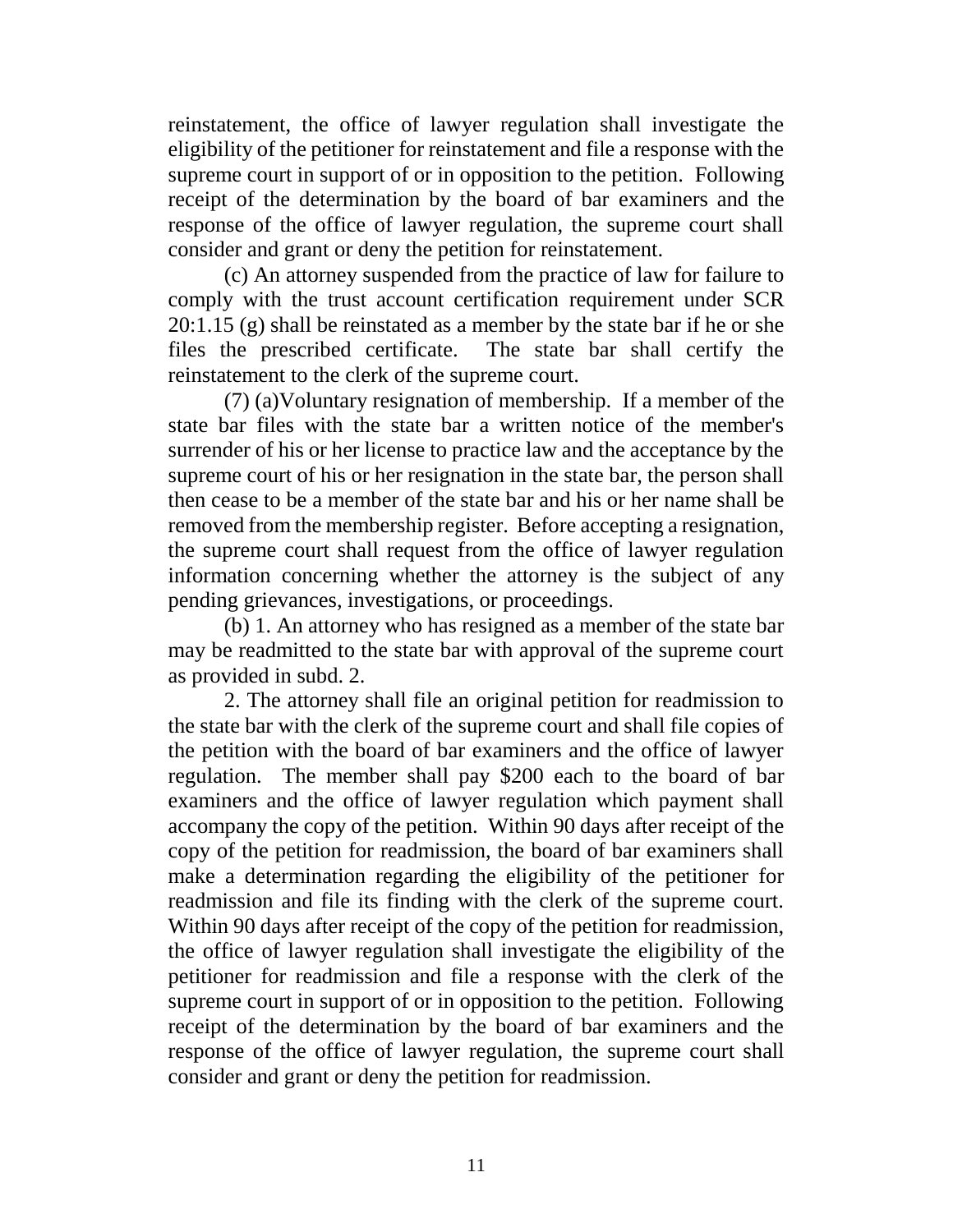#### Wisconsin Comment

Costs regarding the petition for readmission under subsection (7) (b) may be assessed against the petitioner, as provided in SCR 22.24.

#### Wisconsin Comment

Information regarding continuing legal education requirements is set forth in SCR ch. 31. See also CLE 3.015. The standards the OLR uses to investigate a requestor's eligibility for reinstatement are described in In re Reinstatement of Polk, 2007 WI 51, ¶10, 300 Wis. 2d 280, 732 N.W.2d 419 (explaining that "investigation of eligibility for reinstatement . . . is akin to the review conducted by the BBE during an initial application for a license to practice law in this state" such that the applicant must demonstrate that he or she has good moral character and the fitness to practice law). See also SCR 40.06(1) and (3) and Rule BA 6.01-6.02.

(8) Avoidance of hardship. The state bar may, in any case in which to do otherwise would result in hardship or injustice, permit the retroactive enrollment of members and waive penalties prescribed for delinquency in the payment of membership dues.

**SCR 10.04 Officers.** (1) Titles; Nomination and Election. The officers of the state bar include a president, a president-elect, an immediate past-president, a chairperson of the board of governors, a secretary and a treasurer, who shall be nominated and elected in the manner provided by the bylaws. Only active members of the state bar residing and practicing law in Wisconsin are eligible to serve as president or president-elect of the association. The term of office of the president, president-elect, immediate past-president and chairperson of the board of governors is one year. The term of the secretary and the treasurer is 2 years, with the secretary elected in even-numbered years and the treasurer elected in odd-numbered years. The term of each officer runs until the qualification of a successor.

(2) Duties of officers. (a) *President.* The president is the chief executive officer of the association. He or she shall be a member-at-large of the board of governors and shall preside at all meetings and assemblies of the association and the executive committee. He or she shall make the appointments to and designate the chairperson of all standing committees, create and appoint special committees, and be a member, ex officio, of every committee.

(b) *President-elect and past president.* The president-elect and immediate past-president shall each be a member-at-large of the board of governors and the executive committee and shall perform all other duties assigned to them by the president or board of governors or under these rules or the bylaws. At the expiration of the one-year term of office of the president, the president-elect shall succeed to the office of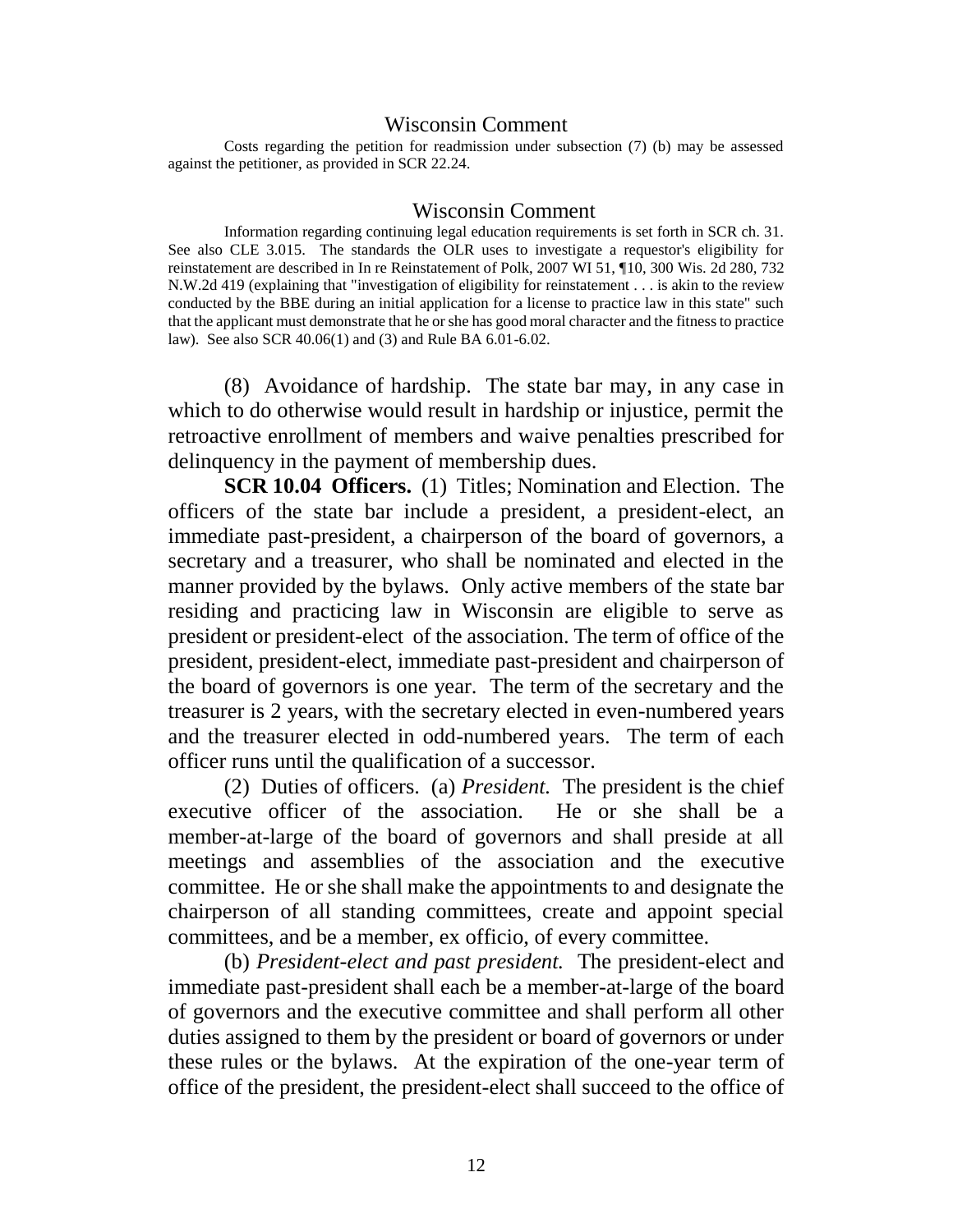president and the president shall succeed to the office of immediate past-president.

(c) *Chairperson, board of governors.* The chairperson of the board of governors shall be elected from the board membership by its members and shall be a member-at-large of the board of governors after his or her election. The chairperson shall be a member of the executive committee ex officio and shall preside at all meetings of the board of governors.

(d) *Secretary.* The secretary shall be a member-at-large of the board of governors. The secretary shall confer with and generally supervise the executive director and the administrative staff of the state bar as to the keeping of proper minutes and records, the maintenance of correct membership files and mailing lists and the general operation of the headquarters office and he or she shall make recommendations thereon to the board of governors as required.

(e) *Treasurer.* The treasurer shall be a member-at-large of the board of governors. The treasurer shall confer with and generally supervise the executive director and administrative staff of the state bar as to the methods and procedures used in the receipt, collection and safekeeping of all funds of the state bar and the procedures for disbursement and audit of the funds. The treasurer shall assist the executive committee in preparing the annual budget and in presenting it to the board of governors and shall make recommendations to the board of governors as to the association's financial affairs, as required.

(3) Compensation. The officers of the association shall receive no compensation for their services, but shall receive reimbursement of their expenses as authorized and directed by the board of governors.

(3m) Term of Office. The office of president and chairperson of the board of governors shall be for one term only. The offices of secretary and treasurer may be held for more than one term.

**SCR 10.05 Board of governors.** (1) Composition of board. The affairs of the association shall be managed and directed by a board of governors consisting of the 6 officers of the association, all of whom shall be ex officio members-at-large of the board, not fewer than 34 members elected from the state bar districts established under sub. (2), one member selected by the young lawyers division pursuant to its bylaws, one member selected by the government lawyers division pursuant to its bylaws, five governors selected by the nonresident lawyers division pursuant to its bylaws, one governor selected by the senior lawyers division pursuant to its bylaws, and three nonlawyers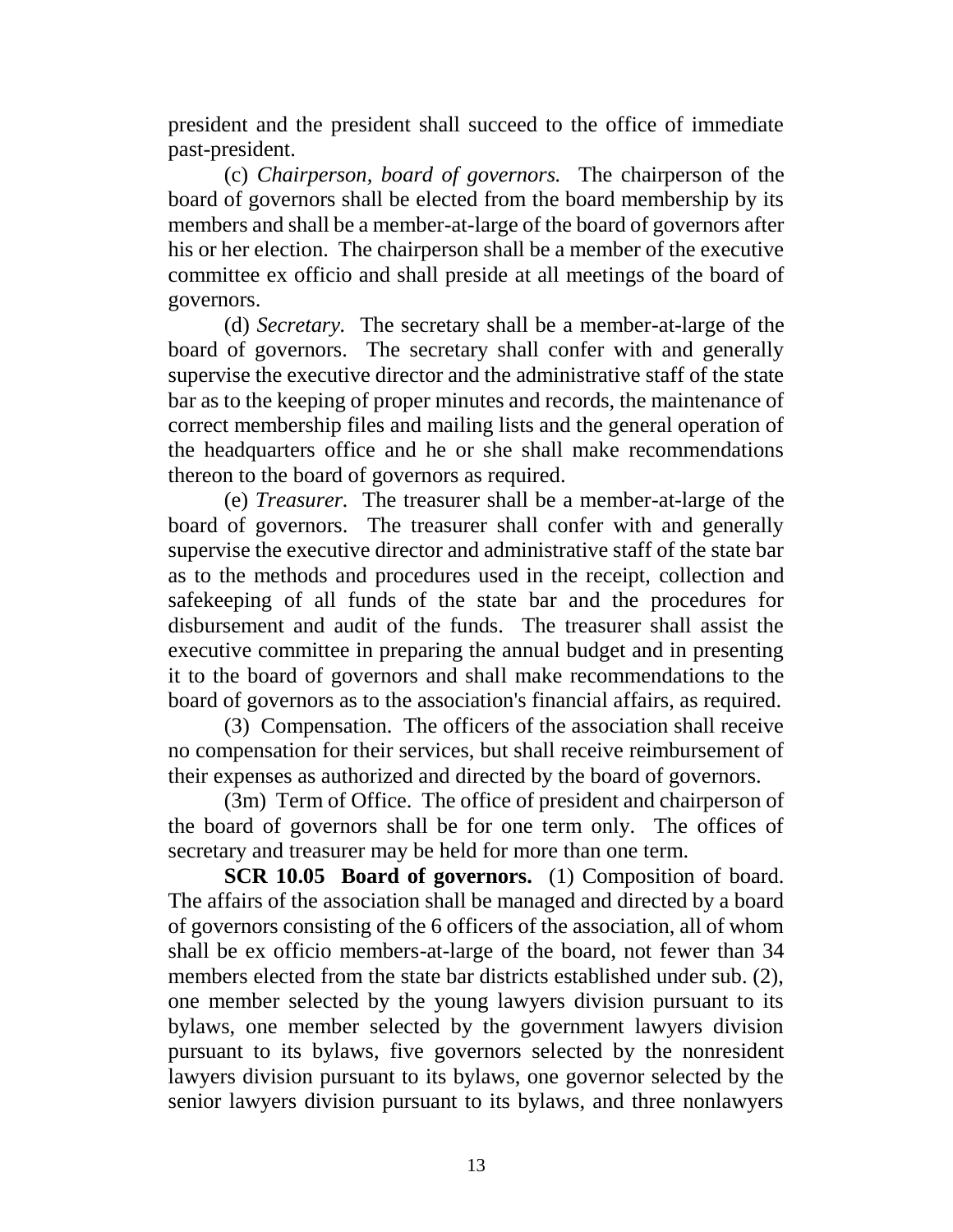appointed by the supreme court for staggered two-year terms. No person appointed by the supreme court shall serve more than two consecutive full terms. The rights and powers of the ex officio members of the board are the same as those of elected members. All past-presidents of the Wisconsin bar association or of the state bar of Wisconsin, the Wisconsin state delegate to the American Bar Association house of delegates and the deans of the Marquette university and university of Wisconsin law schools are entitled to floor privileges, but without voting privileges.

(2) State bar districts. (a) For the purpose of conducting elections of the members of the board of governors, the board of governors shall divide the state into 16 state bar districts comprising specified counties and shall establish the number of members of the board of governors to be elected from each district.

(b) The number of members of the board of governors elected from each state bar district shall be in proportion to the number of active members entitled to vote residing in the district and shall take into consideration all of the following:

1. The composition of the judicial administrative districts established by sec. 757.60, Stats.

2. The geographical area of each state bar district.

3. All existing multi-county bar associations.

4. The representation of members in each state bar district afforded by members of the board of governors selected by divisions of the association under sub. (1).

(c) Every 10 years, commencing January 1, 1995, the board of governors shall submit to the court a proposed redistricting map dividing the state bar into districts in accordance with the requirements in par. (b).

(d) Notice, filing, review, hearing and adoption of a redistricting proposal submitted under par. (c) shall be provided in SCR 10.13(2) for amendment of bylaws.

(3) Term; qualifications; nomination and election. The term of office of each elected member of the board of governors is 2 years, commencing on July 1 next following his or her election. No person is eligible to vote in a district for governor or to serve on the board of governors from a district unless he or she is an active member of the association and maintains in the district his or her principal office for the practice of law. No person is eligible for election to the board of governors for more than 2 consecutive terms. The eligibility of any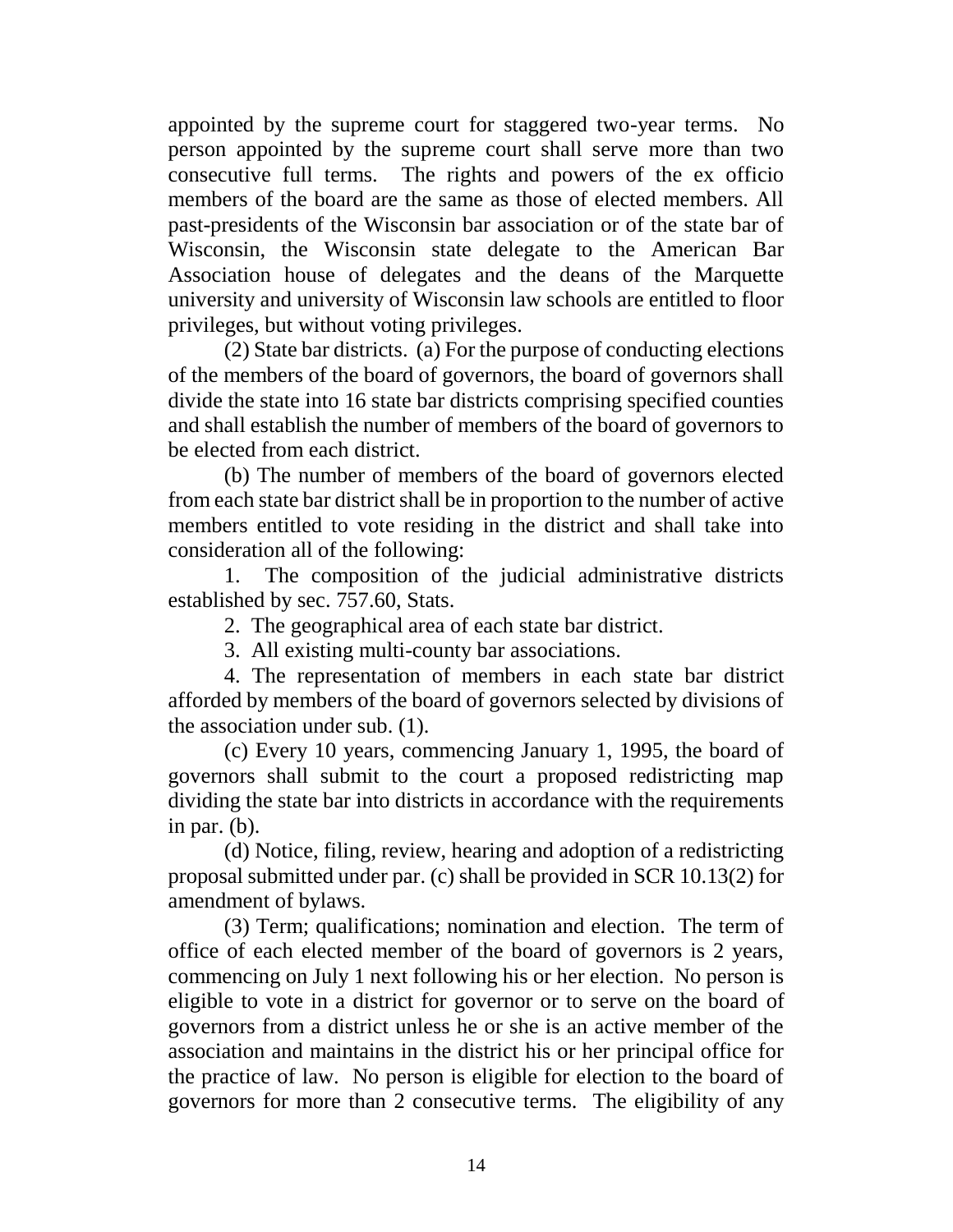person to serve as a member of the board of governors from any state bar district ceases upon removal of the person's principal office for the practice of law from the district. Nominations and elections of members of the board of governors shall be conducted in accordance with the provisions of the bylaws.

(4) Functions. (a) The board of governors has general charge of the affairs and activities of the association. It may:

1. Fix the time and place of the annual meeting of members of the association.

2. Make appropriations and authorize disbursements from the funds of the state bar in payment of the necessary expenses of the association.

3. Engage and define the duties of employees and fix their compensation.

4. Receive, consider and take action on reports and recommendations submitted by committees, sections and the assembly of members of the association at any annual or special meeting.

5. Arrange for publication of official state bar publications.

6. Conduct investigations of matters affecting the association or the practice of law or the discipline of members of the association.

7. Fill vacancies arising in the membership of the board of governors or in 1any office except the office of president. In each case the person appointed to fill the vacancy shall hold office for the unexpired term.

8. Adopt bylaws and regulations, not inconsistent with this chapter, for the orderly administration of the association's affairs and activities.

(b) The board of governors shall meet at least 4 times each year. Twenty-four members present at any meeting constitutes a quorum. Special meetings of the board of governors may be called in accordance with the bylaws.

(c) The board of governors shall establish and maintain standing committees having respectively the functions defined in the bylaws. The board of governors may create additional standing committees and special committees and may define the authority and functions of those standing and special committees.

(d) The board of governors shall establish and maintain sections for carrying on the work of the association, each within its proper field of study defined in its bylaws. Each section consists of members who voluntarily enroll in the section because of a special interest in the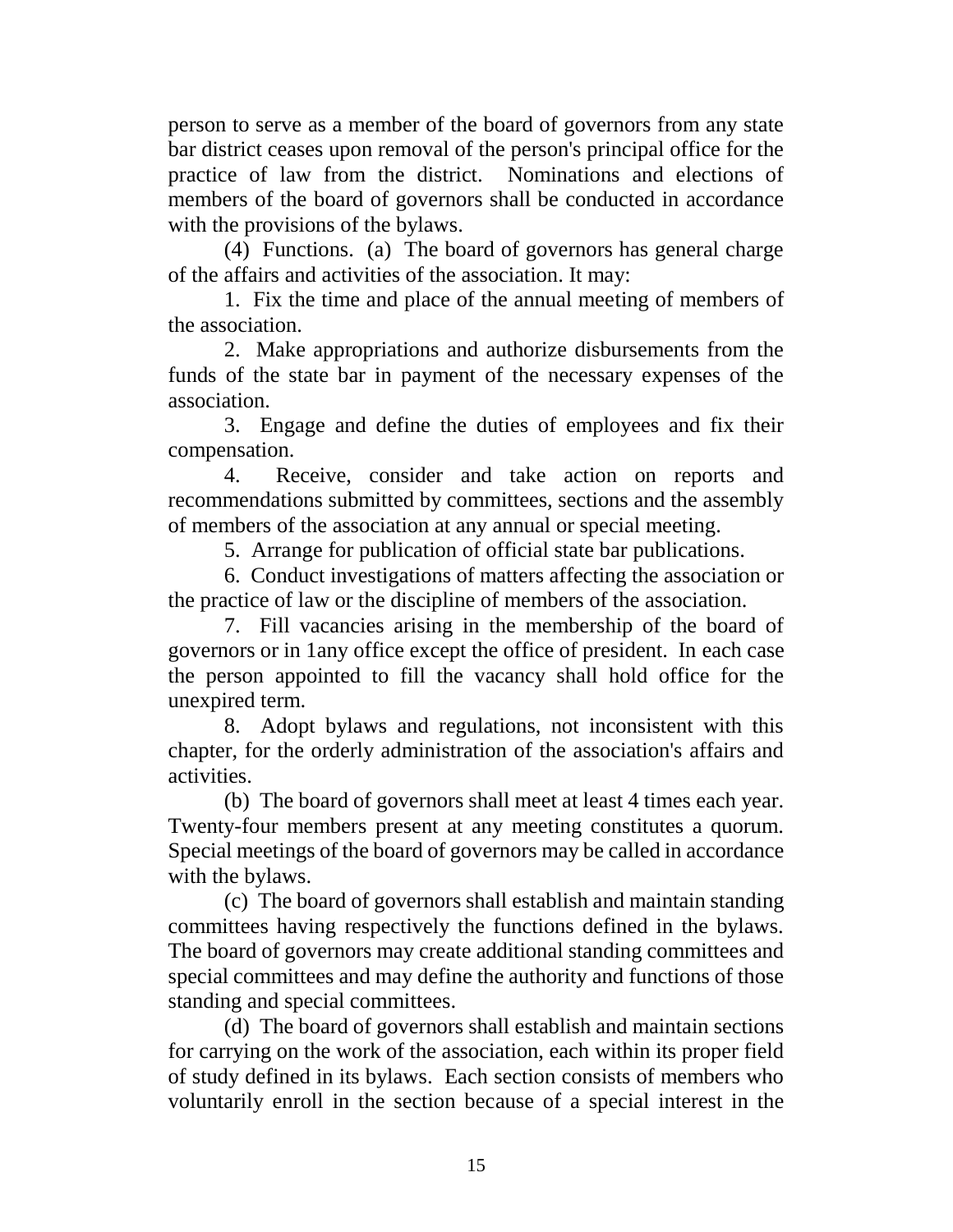particular field of law to which the section is dedicated. New sections may be established and existing sections may be consolidated or discontinued by the board of governors. Each section shall be governed by bylaws not inconsistent with this chapter or state bar bylaws. Section bylaws and amendments thereto become effective upon approval of the board of governors.

(e) A section may express a position on a matter involving a substantial issue of public policy under the following conditions:

1. The matter is one on which the section's views would have particular relevance.

2. The position is adopted in accordance with section bylaws.

3. The position is clearly taken only on behalf of the section.

4. The section charges annual dues at least equal to the cost of its legislative program so that the cost need not be borne by section nonmembers. The executive committee or board shall receive a summary of section positions on matters involving substantial issues of public policy prior to their publication but inaction by the executive committee or board shall not be construed as support of such positions. No committee of the association may publicly express any conclusion or opinion respecting any substantial issue of public policy without having procured previous authorization from either the board of governors or the executive committee of the association. This prohibition is not applicable to the public release of reports made by committees to the board of governors prior to action thereon by the board, unless the board has otherwise ordered. If any committee or section of the association expresses publicly any conclusion or opinion on matters other than substantial issues of public policy, the expression shall indicate that the conclusion or opinion is that of the section of committee from which it emanates, rather than the conclusion or opinion of the state bar.

(f) The members of the board of governors shall receive no compensation for services to the association, but they and also the members of committees and the officers and directors of sections and of the young lawyers division, the government lawyers division, the nonresident lawyers division, and the senior lawyers division may be reimbursed for necessary expenses in the performance of their duties.

(g) A summary of the minutes of each meeting of the board of governors shall be provided to the membership in an official state bar publication, with a notation that any interested member may obtain a copy of the minutes.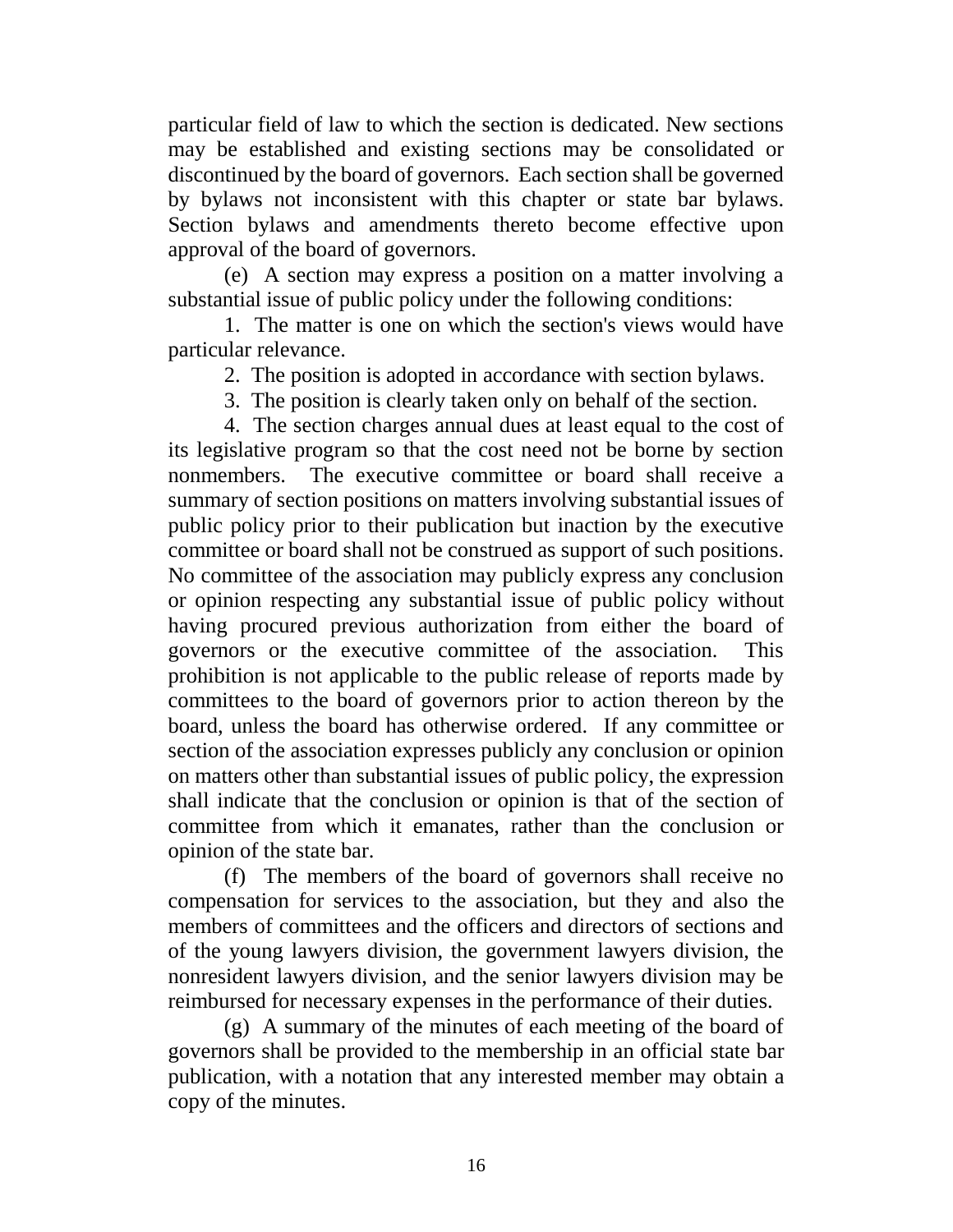(h) The board of governors shall establish and maintain a young lawyers division. Membership in the division shall be voluntary. Those eligible for membership in the young lawyers division shall be any member of the state bar under the age of 36 years or any member, irrespective of age, during the first 5 years following admission to the bar. This division shall be governed by bylaws not inconsistent with state bar rules and bylaws. The division bylaws and amendments thereto become effective upon approval of the board of governors. The young lawyers division shall stimulate the interest of young lawyers in the objectives and programs of the state bar and carry on projects which will be of assistance to young lawyers.

(i) The board of governors shall establish and maintain a government lawyers division. Membership in the division shall be voluntary. Those eligible for membership in the government lawyers division shall be any member of the state bar who is a salaried employee of any government. This division shall be governed by bylaws not inconsistent with state bar rules and bylaws. The division bylaws and amendments thereto become effective upon approval of the board of governors. The government lawyers division shall promote effective collaboration between the private and public sectors of the bar and provide for the participation of publicly employed members in the governance of the state bar.

(j) The board of governors shall establish and maintain a non-resident lawyers division. Membership in the division shall be voluntary. Those eligible for membership in the non-resident lawyers division shall be any member of the state bar who has an address of record outside the state of Wisconsin. This division shall be governed by bylaws not inconsistent with state bar rules and bylaws. The division bylaws and amendments thereto become effective upon approval of the board of governors. The non-resident lawyers division shall carry on projects which will be of assistance to members outside the state of Wisconsin and provide for the participation of members outside Wisconsin in the governance of the state bar.

(k) The board of governors shall establish and maintain a senior lawyers division. Membership in the division shall be voluntary. Those eligible for membership in the senior lawyers division shall be any members of the state bar who are age 60 years or older. The division shall be governed by bylaws not inconsistent with state bar rules and bylaws. The division bylaws and amendments thereto become effective upon approval of the board of governors. The senior lawyers division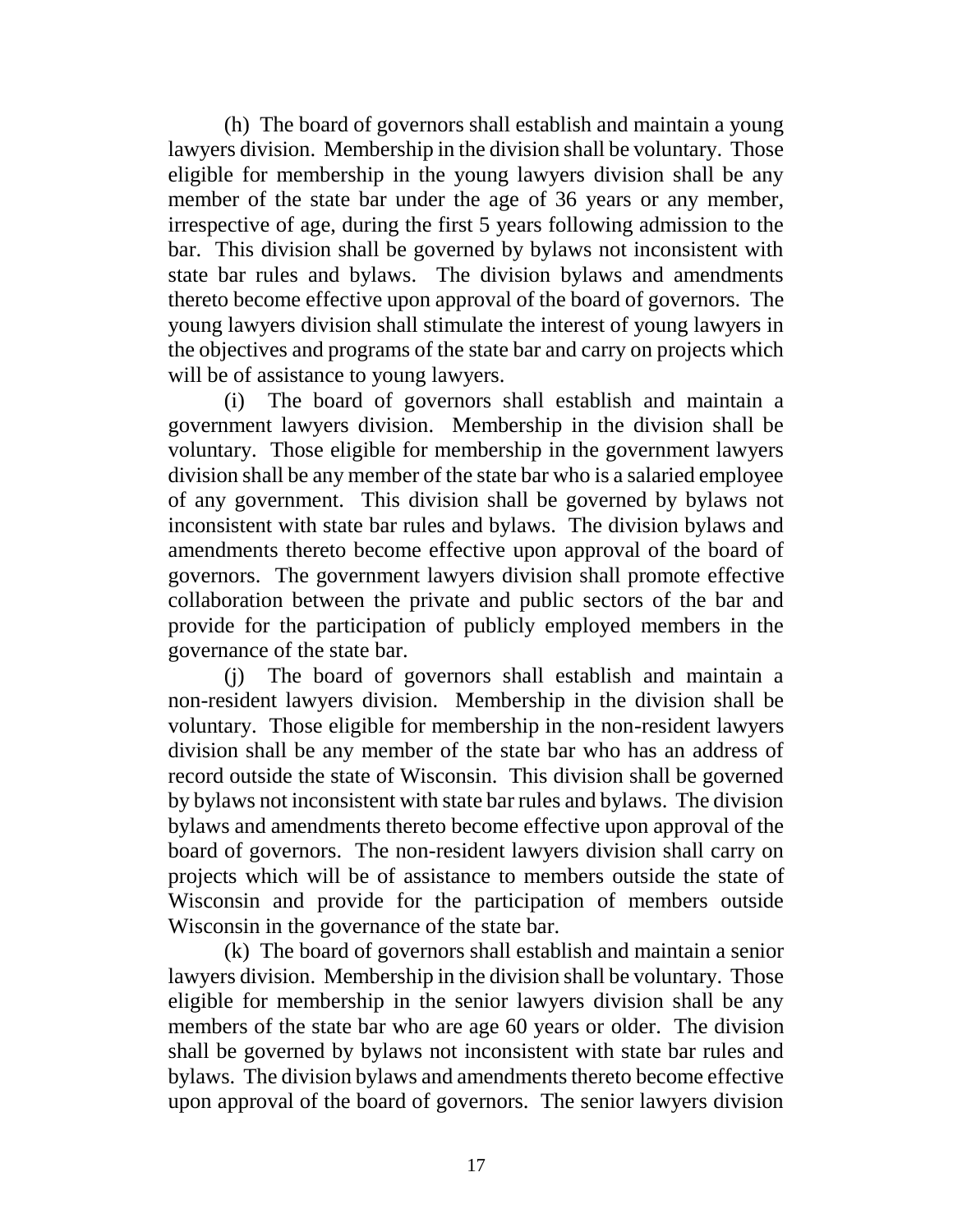shall carry on projects that will stimulate the interest of the senior lawyers in the objectives and programs of the state bar and carry on activities which will be of assistance to senior lawyers in the practice of law.

(m) 1. Establishment. The board of governors may provide assistance programs, including, but not limited to assistance for lawyers with questions regarding law office management; assistance for judges, lawyers, law students, and their families in coping with alcoholism and other addictions, mental illness, physical disability, and other problems related to or affecting the practice of law; and assistance for both lawyers and the public regarding lawyer referrals. The board may establish committees, hire staff, and obtain volunteers as reasonably necessary to provide assistance. The board shall establish policies consistent with the purposes of the state bar and in furtherance of the public interest in the competence and integrity of the legal profession.

2. Privileges, immunity. Communications with an assistance committee member, staff, or volunteers by any person providing information in good faith are privileged; no lawsuit based upon these communications may be instituted by any person. In providing assistance services, the board, members of assistance committees, staff, and volunteers designated by the board shall be immune from suit for any conduct in the course of their official duties.

3. Confidentiality. All communications with an assistance committee member, staff, or volunteer, and all records of program assistance to a person are confidential and shall not be disclosed, except in any of the following circumstances:

a. With the express consent of the person provided assistance.

b. When required as a condition for monitoring.

c. When reasonably necessary to prevent death or substantial bodily harm to the person assisted or to another.

d. When reasonably necessary to prevent child abuse or elder abuse.

e. When reporting is mandated by other law.

**SCR 10.06 Executive committee.** (1) Members; selection. The executive committee consists of the president, the president-elect, the immediate past-president, the chairperson of the board of governors, one representative each from the nonresident lawyers division, government lawyers division, young lawyers division, and senior lawyers division selected from their board of governors representatives and 6 additional members elected annually by the board of governors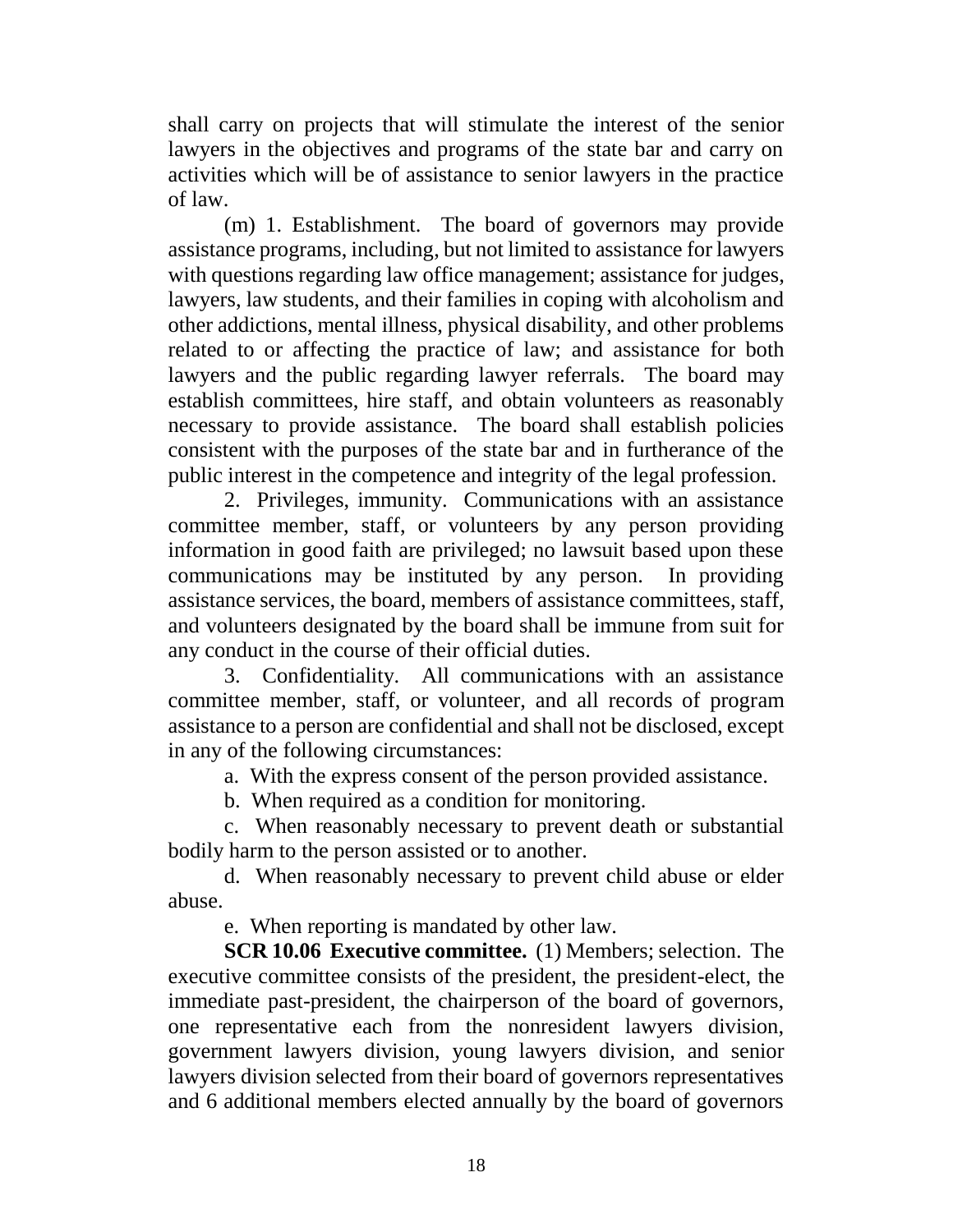at its final meeting of the fiscal year. The 6 additional members shall be elected from among the governors-elect and the current governors who will serve on the board of governors during the following fiscal year. A vacancy occurring in the selected membership may be filled by action of the board of governors.

(2) Powers. The executive committee may exercise all the powers and perform all the duties of the board of governors between the meetings of the board except the executive committee shall not, unless otherwise authorized by the board of governors: amend the bylaws; make rules or regulations governing nominations or elections; prescribe regulations for proceedings before grievance committees; or initiate the taking of any referendum or poll of members of the association. The executive committee shall directly receive and act upon all reports of committees on disciplinary matters without reporting to the board of governors. The minutes relating to disciplinary matters shall be kept separate from the general minutes and shall be confidential. The executive committee shall prepare an annual budget for submission to the board of governors and shall perform such other duties as the board of governors may prescribe. Unless otherwise ordered by the board of governors, the executive committee shall not express publicly any opinion on any matter including legislation of major public interest or concern or of major importance to the members of the association. A summary of the general minutes of each meeting of the executive committee shall be provided to the membership in an official state bar publication.

(3) Meeting; quorum. The executive committee shall meet at the call of the president, or at the call of the executive director upon the written demand of at least 6 of its members. All members shall be given at least 48 hours' notice by mail or telephone of the time and place of any meeting. A majority of all members constitutes a quorum. No action may be taken by the committee except upon the concurrence of at least a majority of all members. The concurrence may be registered by mail, telephone, facsimile, or e-mail.

**SCR 10.07 Meetings of the association.** (1) Annual meeting. There shall be an annual meeting of the members of the state bar each year. The board of governors shall determine the time and place of the annual meeting and shall arrange a suitable program.

(2) Assembly of members. An assembly of the members of the state bar may be held at each annual meeting for the purpose of discussing any issues of association public policy.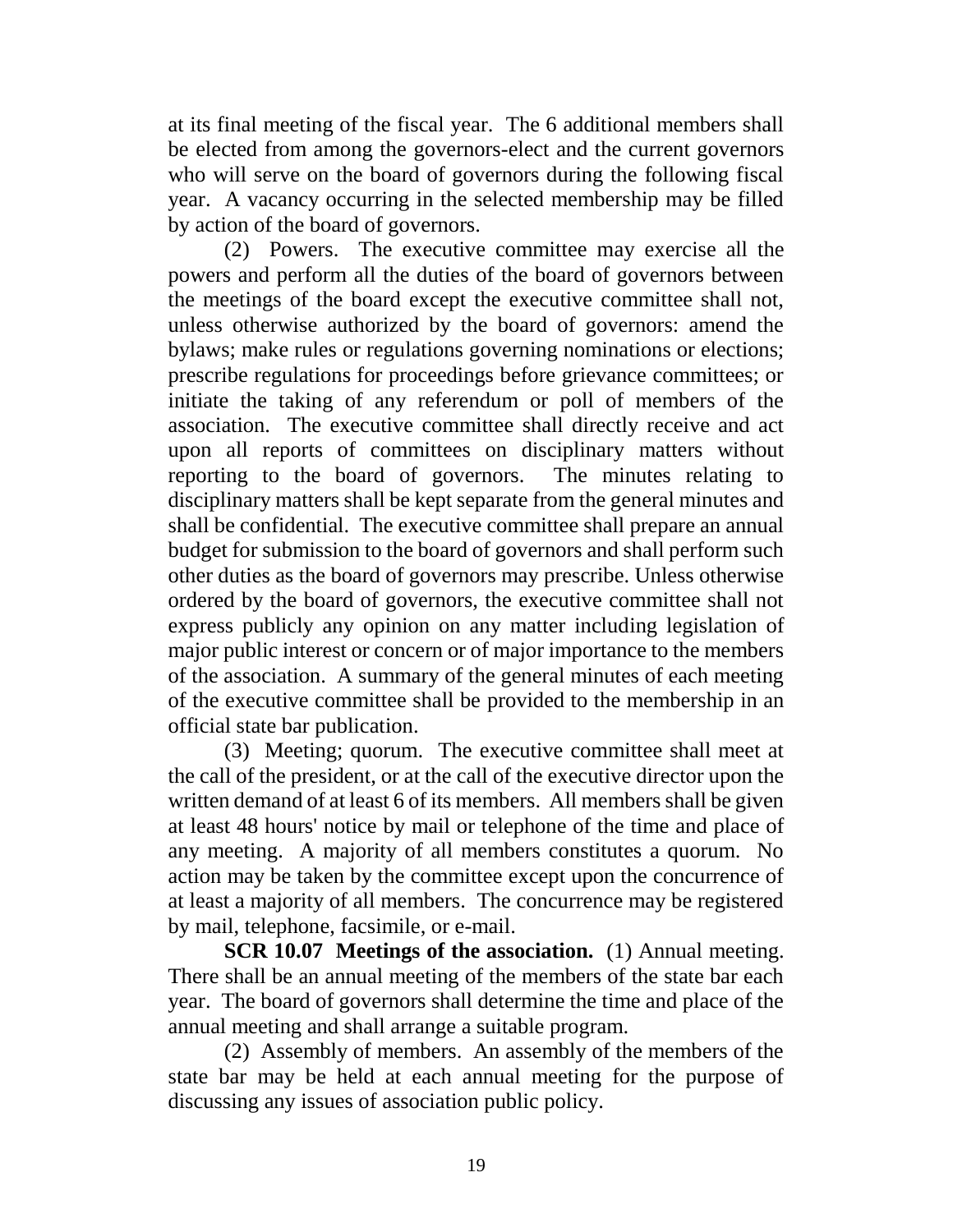**SCR 10.08 Referendum procedure.** (1) Time of holding. All referendums shall be conducted in any calendar year at the same time as and simultaneous with the election of officers and members of the board of governors of the state bar.

(2) Time for filing request. In order to be submitted to the membership in the regularly scheduled spring elections, petitions for referendum initiated by members of the state bar must be filed at the state bar headquarters no later than the first business day in January. Nothing in this rule is intended to prohibit the submission of referendum petitions at any time in the preceding calendar year after the completion of state bar elections for that year. Any referendum authorized by the board of governors shall be authorized on or before February 28 of the calendar year in which the referendum is to be held.

(3) Subject matter of referendum. (a) A referendum may inquire as to the opinion of members on any matter of public policy which is properly the subject of any action by the association, including proposals for change in the rules or bylaws of the association, except no referendum may be held on administrative or personnel matters and expenses or retroactively on dues.

(b) The same substantive question shall not be submitted to the members by referendum more frequently than one time in two calendar years.

(4) Governors may initiate. The board of governors may, by the affirmative vote of two-thirds of its membership, refer to the active members of the association for determination by ballot any appropriate question of public policy, as provided in sub. (3).

(5) Members may initiate by petition. When required by petition as set forth herein, the board of governors shall submit for determination by the members of the association any question appropriate for referendum, as provided in sub. (3).

(a) The petition shall succinctly and clearly state the question to be submitted by referendum.

(b) A referendum must be requested by petitions containing the signatures of 1,000 members of the state bar eligible to vote.

(c) Each petition shall contain (i) the member's signature and full name clearly printed or typed, (ii) the address of the member's principal office for the practice of law and (iii) the date on which the petition was signed.

(d) Each petition shall be circulated by an active member in good standing of the state bar.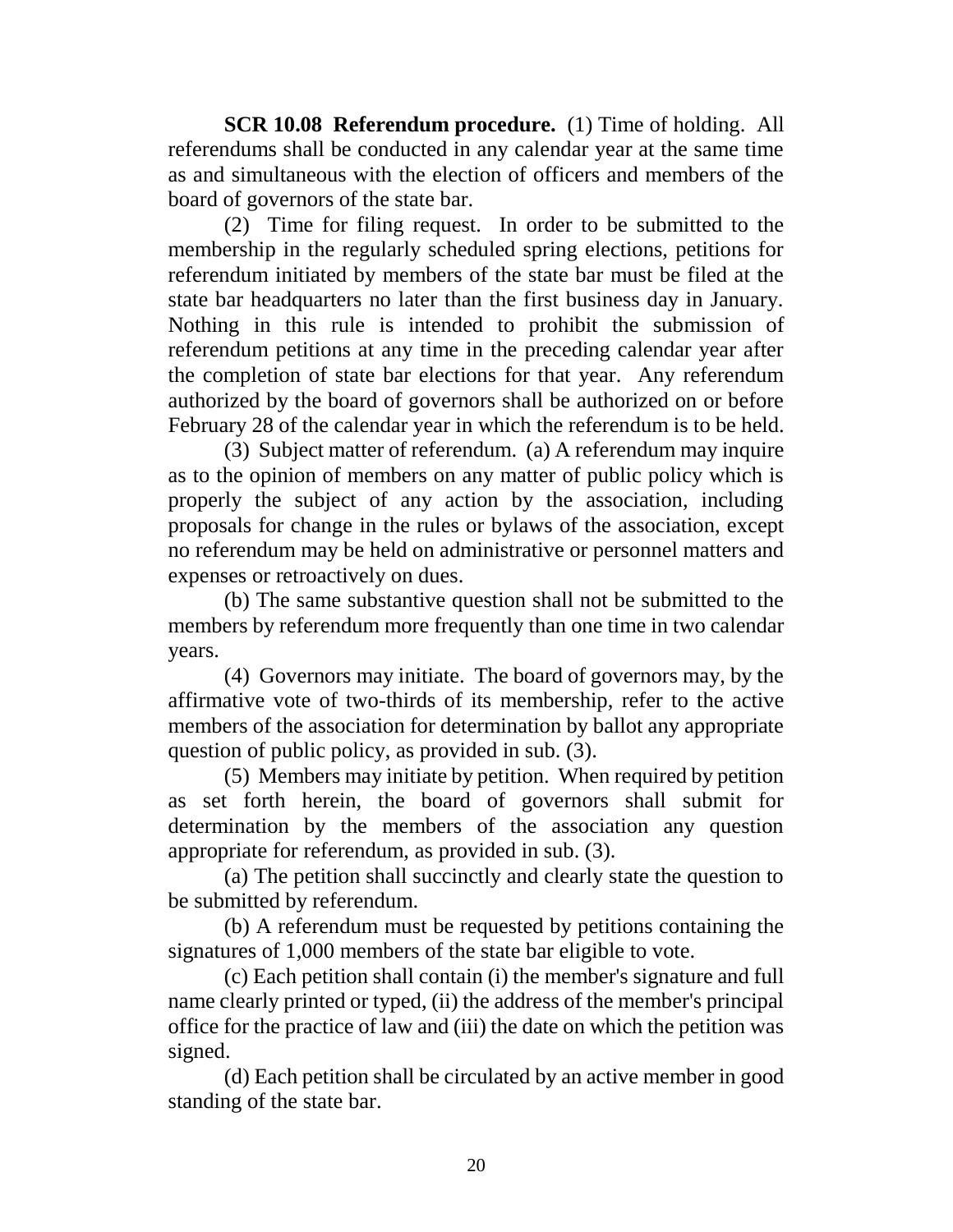(e) The petitions shall be verified by the circulator who shall swear that the circulator personally obtained all signatures set forth on the petition and knows them to be members of the state bar as represented therein.

(f) The 1,000 signatures required shall include not less than 50 signatures from each of six separate districts from which members of the state bar board of governors are elected.

(g) All signatures must be obtained within a period of ninety days before the date the petition is filed.

(h) The petition shall designate the person to be notified of any insufficiency or improper form under sub. (7).

(j) Members can obtain a petition form from the executive director.

(k) Non-resident members are considered to reside in a single, non-resident district.

(6) Procedure for filing petition.

(a) The petition must be complete when filed with the state bar headquarters. Upon filing, the petition shall be examined by the state bar executive director or his or her designee in order to determine all of the following:

- 1. Whether the question is properly the subject of a referendum.
- 2. Whether the signatures are of members of the state bar who are eligible to vote.
- 3. Whether the signatures satisfy the geographic distribution and time requirements set forth in sub.  $(5)(f)$  and  $(g)$ .
- 4. Whether the petition is otherwise in order as required by this section.

(b) The ruling of the executive director shall be communicated to the person designated in the petition as soon as practicable and within 2 weeks after the date on which the petition is filed.

(7) Framing the question. Upon receipt by the state bar of a referendum petition as described above and certification by the executive director as to the validity of the petition, the state bar president shall appoint a committee to frame the exact question to be submitted to the members. That committee shall include the person designated in the petition. The committee shall be responsible for framing the question in a form that is clear, intelligible and meaningful.

(8) Final certification by board of governors. Any dispute as to the certification of the validity of the petition by the executive director, or the framing of the question by the special committee described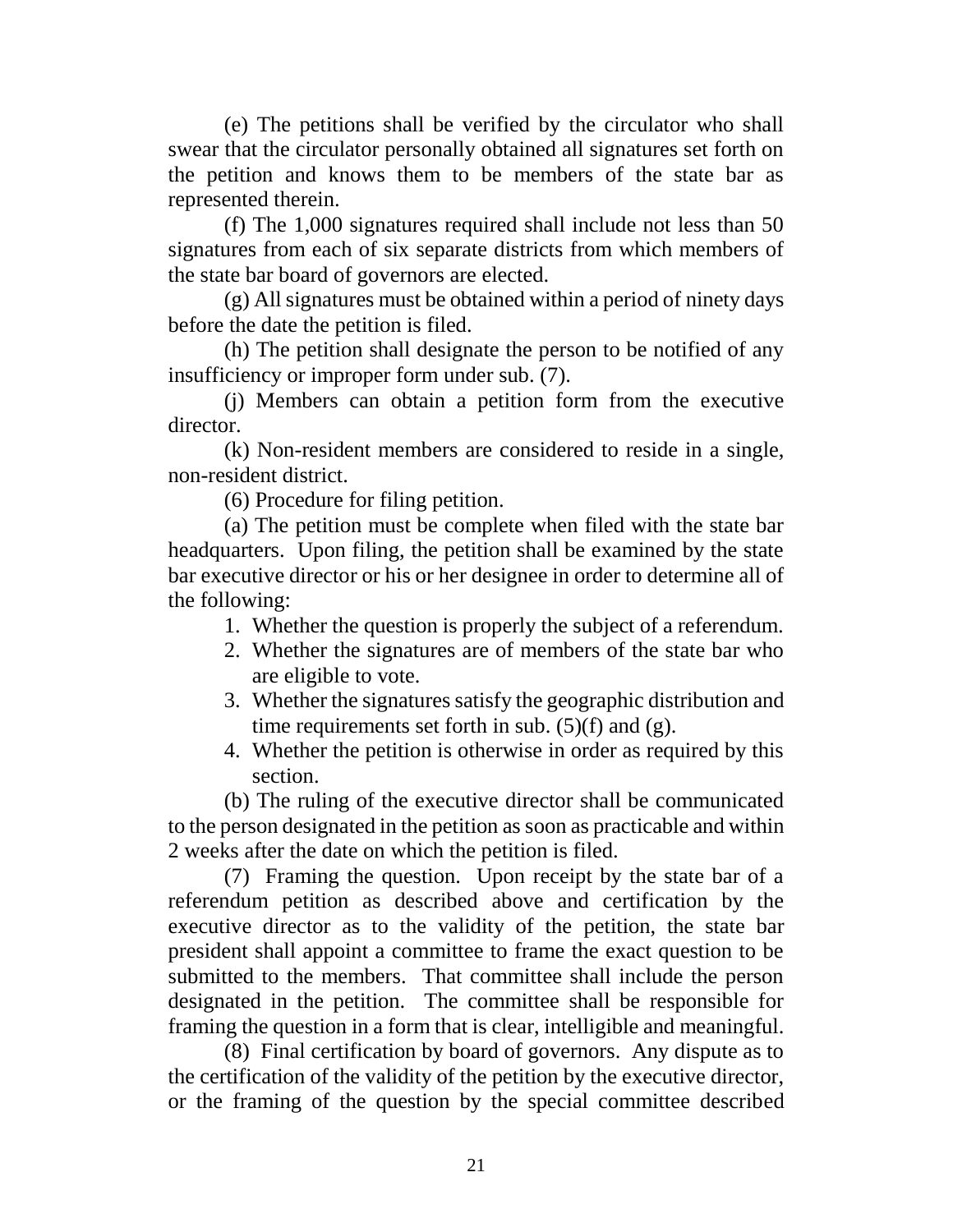above, shall be submitted to the board of governors who shall determine the validity of the petition and the form in which the question shall appear on the referendum ballot.

(9) Publication of question. As to all questions to be submitted to the members by referendum, space in a reasonable amount shall be provided to both the proponents and the opponents of the proposition. This space shall be made available without charge in the state bar's official publication one month prior to distribution of the referendum ballots or in another state bar distribution to all eligible voters. State bar mailing lists shall be equally available at the same costs to both proponents and opponents of any referendum.

(10) Conduct of election. The distribution of the ballots, the return of the ballots, the counting of the ballots and the reporting of the results shall be conducted in the same manner as set forth in article 3, sections 4 through 8 of the bylaws for the election of the board of governors.

(11) Binding effect. A referendum receiving an affirmative vote of a majority of the votes cast, provided that at least 25% of the eligible voters vote, shall establish state bar policy until such time as that policy may be changed or modified according to the requirements of supreme court rules or state bar bylaws.

**SCR 10.09 Disbursements.** (1) The board of governors shall make necessary appropriations for disbursements from the funds in the treasury to pay all necessary expenses of the association, its officers and committees. It shall be the duty of the board of governors to cause proper books of account to be kept and to procure an annual audit thereof by a certified public accountant.

(2) A financial statement showing assets, liabilities, receipts and disbursements of the state bar shall be provided annually to the membership in an official state bar publication. A copy of the annual audit shall be filed with the supreme court.

**SCR 10.10 Committee to review bar performance.** The supreme court shall appoint a committee to review the performance of the state bar in carrying out its public functions at such time as the court deems it advisable. The supreme court shall determine in its order of appointment the size and composition of the committee. The state bar shall pay the expenses of the committee.

**SCR 10.11 Executive director.** There shall be an executive director of the state bar who is the chief executive officer of the administrative staff and in direct charge of the state bar office, its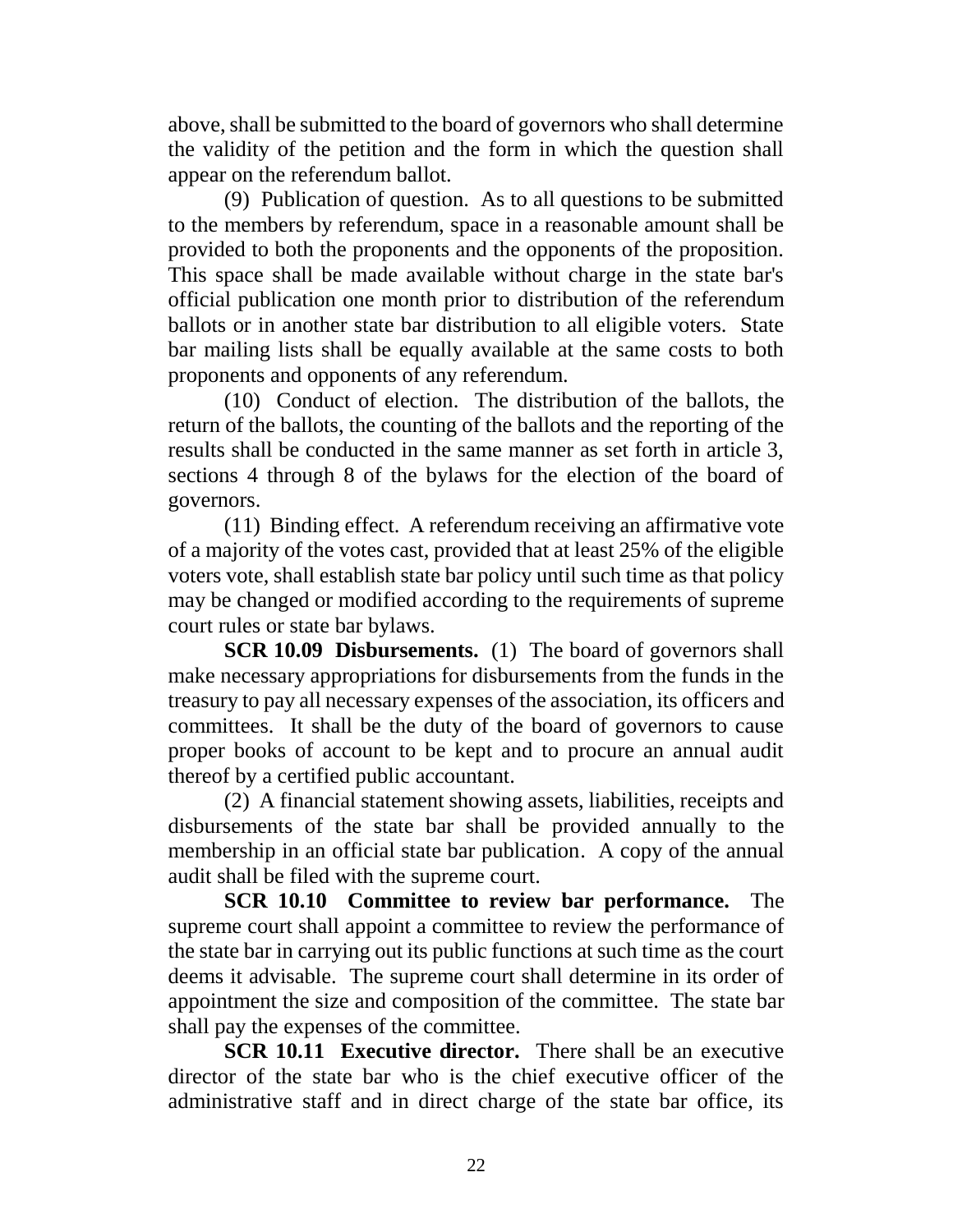records, property and equipment. The executive director shall be hired by the board of governors under terms of employment and compensation fixed by the board. The executive director shall devote full time to the affairs of the state bar. Subject to the general control of the officers, executive committee and board of governors and as appropriate and consistent with the requirements of these rules and the bylaws, the executive director shall:

(1) Attend meetings of the executive committee and board of governors and keep and disseminate the minutes of the meetings.

(2) Collect, deposit and disburse the association's funds pursuant to the budget and shall invest surplus funds at the direction of the executive committee.

(3) Maintain membership lists and individual member files.

(4) Advise and assist the officers, governors, sections and committees.

(5) Make the arrangements for association meetings.

(6) Perform other duties as directed by the board of governors or officers or as prescribed by this chapter or the bylaws.

**SCR 10.12 Official publication; notice to members.** (1) Official Publication. The Wisconsin Lawyer magazine or its successor is the official print publication of the state bar of Wisconsin. The state bar may designate electronic media as official publications for the purpose of providing notices to members.

(2) Notice to Members. The state bar shall publish notices required by supreme court rules or state bar rules and bylaws. Such publication shall constitute official notice to state bar members.

(3) Publication Plan. The state bar board of governors shall approve a plan for how the state bar will publish notices to members required by the supreme court rules or state bar rules or bylaws. That plan will be published in the Wisconsin Lawyer or its successor and on the state bar's website. The state bar will provide notice to members whenever the plan is amended.

**SCR 10.13 Amendment.** (1) Amendment of rules. Proposals for amendment or abrogation of provisions of this chapter may be presented to the supreme court by petition of the board of governors or by petition approved by the members of the association through the referendum procedure set forth in SCR 10.08. Hearing upon such a petition will be pursuant to notice in such manner as the court directs.

(2) Amendment of bylaws. The provisions of the bylaws of the state bar of Wisconsin are subject to amendment or abrogation by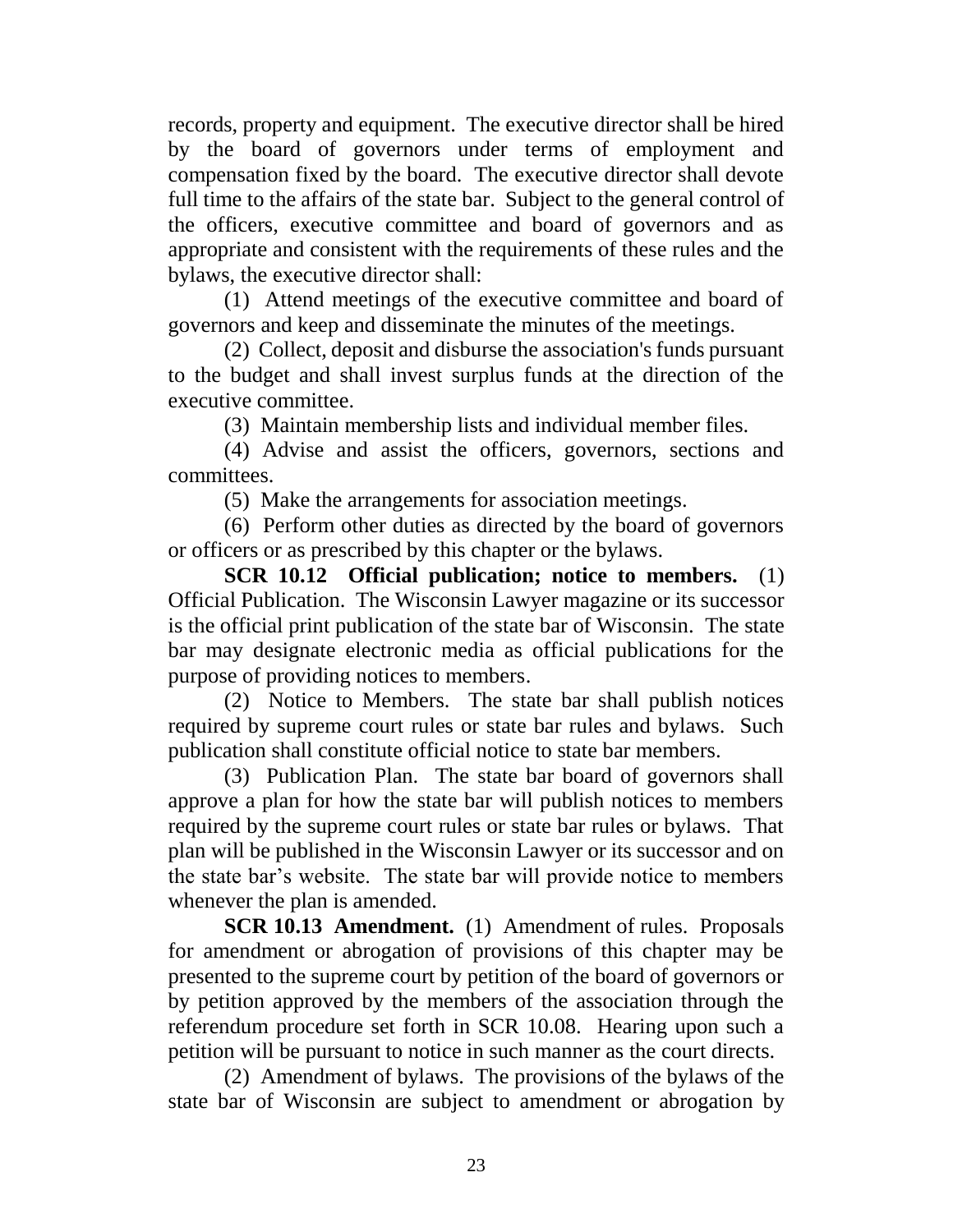resolution adopted by vote of two-thirds of the members of the board of governors, or action of the members of the association expressed through the referendum procedure defined in SCR 10.08. When any change in the bylaws has been made by the board of governors the executive director shall publish notice of the change, including a copy of the amendatory resolution, in an official state bar publication pursuant to SCR 10.12 and shall file a certified copy thereof with the clerk of the supreme court. A petition for review of any such change in the bylaws will be entertained by the court if signed by 25 or more active members of the association and filed with the clerk of the court within 60 days after publication of notice of the change. Hearing upon such a petition will be pursuant to notice in such manner as the court directs.

## **SCR 10.14 [Deleted.]**

Amended November 11, 1980; June 1, 1983; January 21, 1986; February 21, 1986; October 21, 1987; April 11, 1989; January 22, 1990; November 6, 1990, March 13, 1992; May 7, 1992; April 14, 1993; March 21, 1995; April 12, 1996; October 30, 1998; November 14, 2001; February 12, 2008; January 1, 2009; July 1, 2010; January 1, 2012; January 1, 2014; July 1, 2014; July 3, 2014; March 6, 2015; May 16, 2019; June 12, 2019; December 10, 2019; June 30, 2020; May 4, 2021; Mar 2, 2021.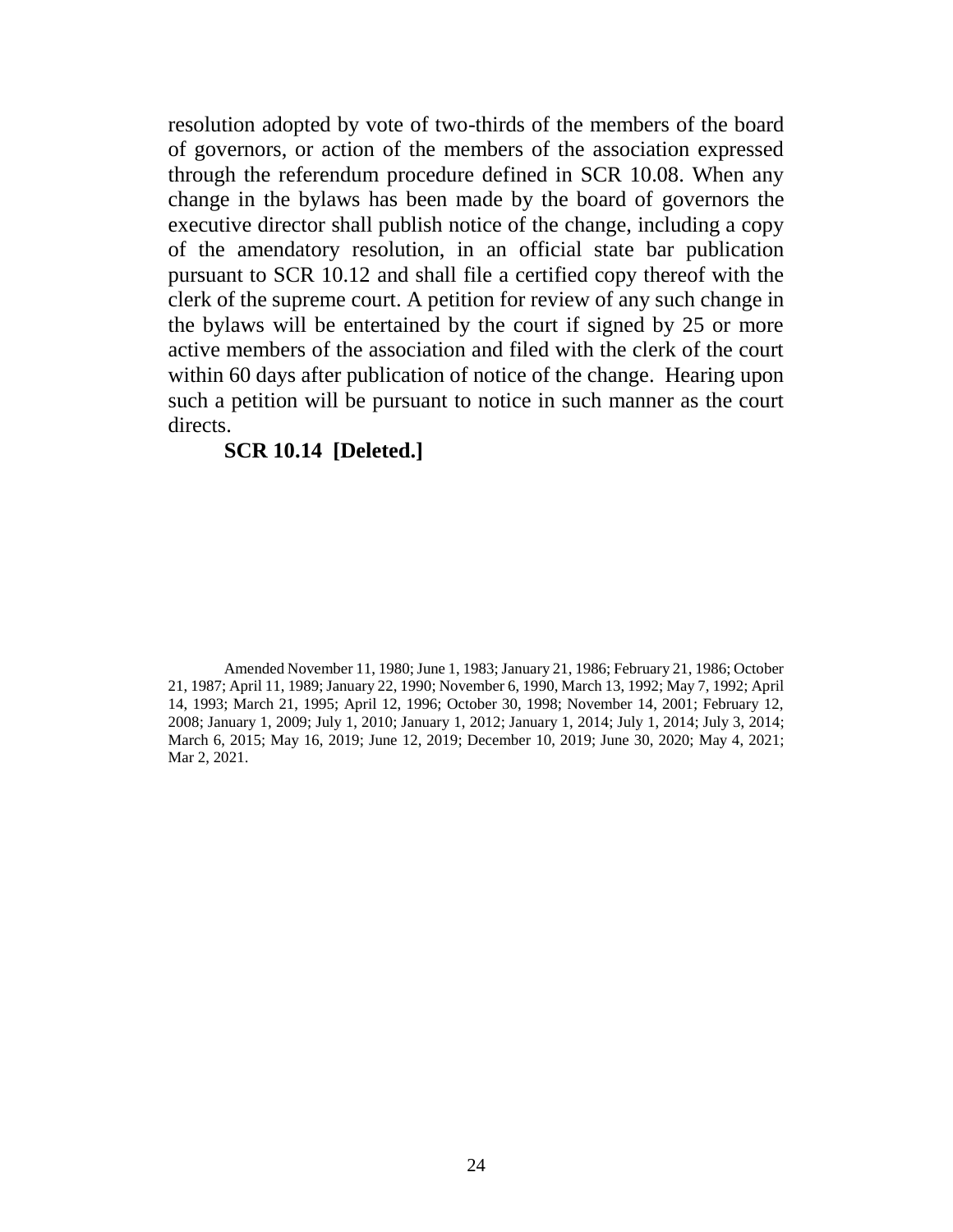# **APPENDIX**

## **State Bar By-Laws**

### **Article I Membership**

*Section 1. Membership Register.* The Association shall maintain a membership register for the enrollment of members of the State Bar, which shall contain as to each member a record showing the member's address, date of registration, class of original membership and each subsequent change of membership status, and such other information as may be required by the Board of Governors from time to time.

Every member shall enroll in the State Bar by filing in the office of the Association the following information concerning the registrant:

(a) Full name.

(b) Residence address.

(c) Office address. Location of principal office.

(d) Date of admission to practice in Wisconsin.

(e) Date of admission to practice in any state or states other than Wisconsin.

(f) Date and place of birth; and in the case of a naturalized person, the date and place of naturalization.

(g) Particulars regarding any previous suspension or revocation of right to practice law in any state or country.

(h) Name of law school and year of graduation.

(i) Social security number.

Every change after enrollment in respect of any of the matters above specified shall be promptly reported to the Executive Director. Communications from the Association to any member shall be sent to the latest address furnished by such member. At the time of enrollment of each member admitted to practice after these rules take effect, the Association shall deliver to the new member a copy of the lawyer's oath set forth in sec. 757.29, Wisconsin Statutes.

*Section 2. Membership Dues.* Membership dues shall be paid on the basis of a July 1 through June 30 fiscal year and shall be due and payable to the treasurer on July 1 beginning each such year. Membership dues for the fiscal year in which admission to the State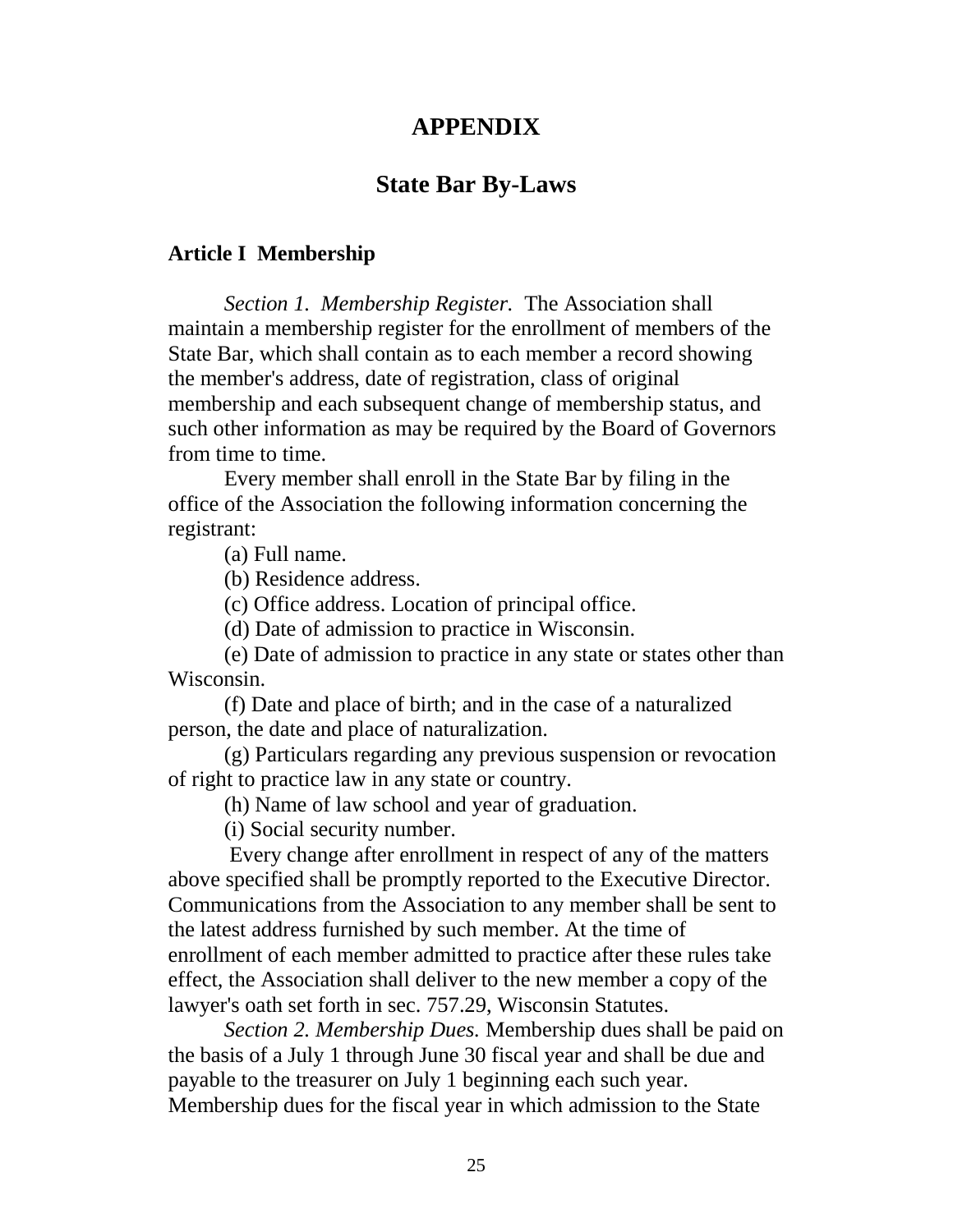Bar occurs shall be paid by the due date stated on an initial dues statement as follows: (i) for those admitted between July 1 and December 31, full applicable annual dues; (ii) for those admitted between January 1 and April 30, one-half applicable annual dues; (iii) for those admitted between May 1 and June 30, no dues. The Board of Governors may exempt any member serving in the armed forces of the United States at the date of admission or at the beginning of any fiscal year, provided satisfactory proof of exemption is submitted to the Executive Director within 60 days of the date dues otherwise would be payable. The Board of Governors shall exempt any newly admitted member who qualifies for an exemption under Wis. Stat. 45.44(3) from their initial dues upon certification of eligibility from the Board of Bar Examiners. For those admitted between May 1 and June 30, the waiver will apply to the first dues owed for the fiscal year following admission.

*Section 3. Penalty for Nonpayment of Dues.* (a) Any member admitted to the State Bar prior to July 1 whose dues are not paid by September 1 shall be notified of his or her delinquency and the consequent penalties by certified mail sent to the member's last known address prior to October. Failure to pay the dues by October 31 shall automatically suspend the delinquent member. The names of all members suspended from membership by the nonpayment of dues shall be certified by the Executive Director to the Clerk of the Supreme Court and to each judge of a court of record in this state, after first mailing a copy of such list to each suspended member 10 days before it is filed with the Supreme Court.

(b) Any member admitted to the State Bar on or after July 1 and whose dues are not paid within 60 days after the due date stated on his or her initial dues statement shall be notified of his or her delinquency and the consequent penalties by certified mail sent to the member's last known address within 90 days after the initial due date. Failure to pay initial dues within 120 days from the initial due date shall automatically suspend the delinquent member, and the Executive Director shall certify such suspension in the manner provided by these bylaws.

(c) Whenever a member so suspended for nonpayment of membership dues makes full payment of the amount owing, and in addition thereto the sum of twenty dollars as a penalty, the member shall be reinstated as a member by the Board of Governors, and the fact of reinstatement shall be certified by the Secretary to the Clerk of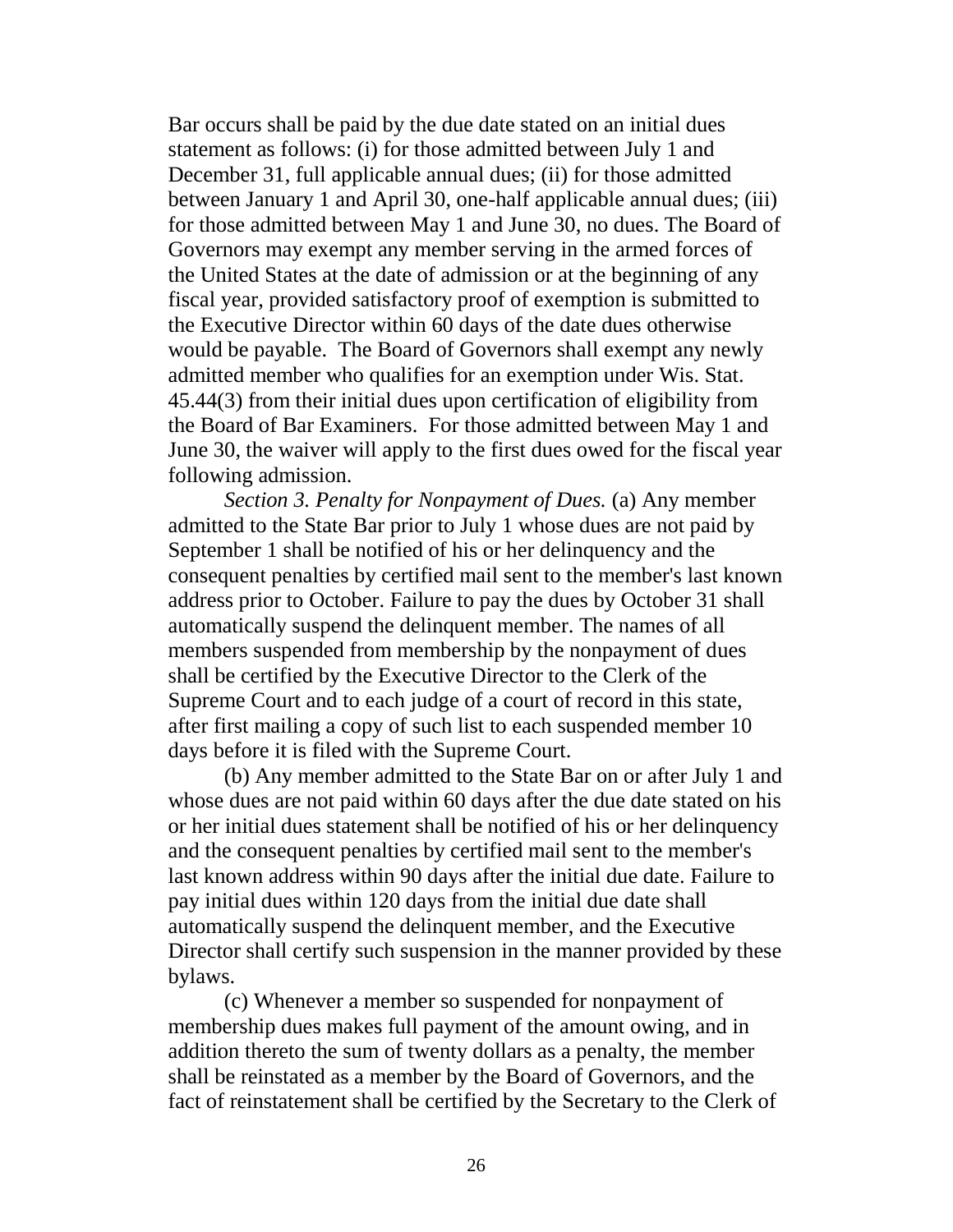the Supreme Court. Provided however in the case of any person whose membership dues shall have been in arrears for a period of three or more consecutive years, no application for reinstatement shall be granted unless ordered by the court. Provided further however, that no person whose membership is suspended for the nonpayment of dues shall be entitled to practice law during the period of such suspension.

*Section 4. Hardship Cases.* The Executive Director, with the approval of the President, may in individual cases waive or refund dues or penalties in any case where to do otherwise would work an injustice or an undue hardship. All such waivers or refunds shall be reported to the Board of Governors.

*Section 5. Dues Reduction Arbitration Procedure.* (a) Demands for arbitration of the dues reduction under SCR 10.03(5)(b) shall be made in writing and shall be delivered to the Executive Director of the State Bar within 30 days of receipt of the member's dues statement. Delivery may be made in person or by first class mail, and mailed demands will be deemed delivered upon mailing. Demands shall include the name and address of the member or members demanding arbitration, a brief statement of the claim or objection, and the signature of the member or members.

(b) If one or more timely demands for arbitration are delivered, the State Bar shall agree to submit the matter forthwith to arbitration. All timely demands for arbitration shall be consolidated for hearing before the arbitrator appointed, and the provisions of sec. 788, Stats., shall apply as if the parties had entered into a written agreement for arbitration1. A member demanding arbitration is required to pay his or her dues by October 31 or 15 days following the arbitrator's decision, whichever is later. Failure to pay dues by such date shall automatically suspend the delinquent member.

(c) Upon receipt of all demands for arbitration, the State Bar shall apply for appointment of an impartial arbitrator to the Chief Judge of the Federal District Court for the Western District of Wisconsin.

(d) Members demanding arbitration shall have access to the financial records upon which the State Bar based the determination of the amount of dues that can be withheld. These records shall be available for inspection and copying during normal business hours. Copying shall be at the member's expense.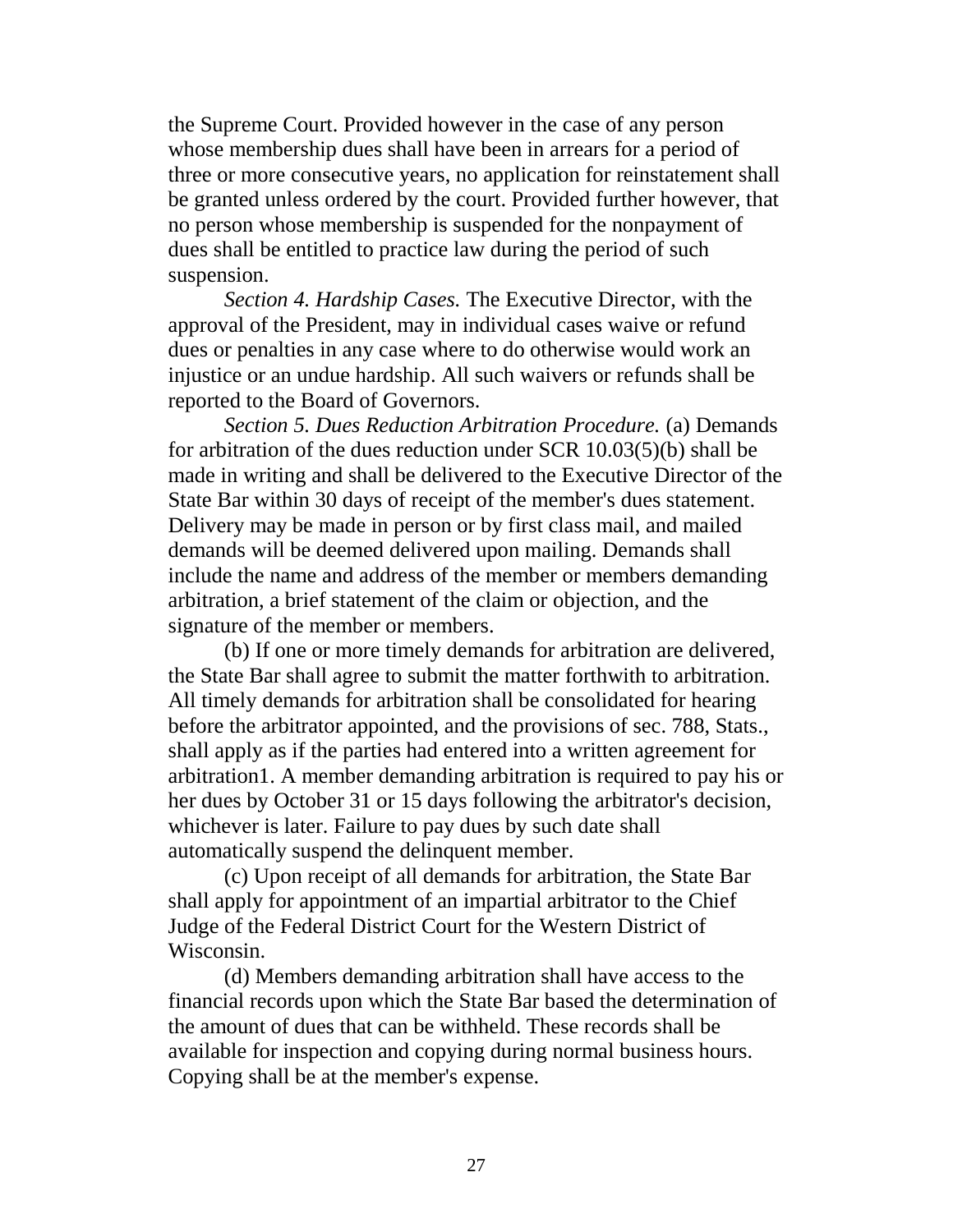(e) The arbitrator shall determine the date, time and location of the arbitration hearing(s) or the briefing schedule, as the case may be, and shall so notify the parties at least 15 days prior to said hearing(s) or the deadline for the filing of the opening brief. The arbitrator will promptly hold hearings in which the parties will be permitted to participate personally or through a representative, unless the parties agree that the matter may be decided on briefs. The State Bar shall bear the burden of proof regarding the accuracy of the determination of the amount of dues that can be withheld. All parties will be given the opportunity to present evidence and to present arguments in support of their positions. The arbitrator shall not be deemed a necessary party in judicial proceedings relating to the arbitration. The arbitrator shall have no authority to add, subtract, set aside or delete from any Supreme Court Rules, or State Bar bylaw. Unless otherwise agreed by the parties, the following rules shall apply to the arbitration proceedings:

i. There will be no transcripts or post-hearing briefs.

ii. The arbitrator will issue an award stating the reasons for the decision within 30 business days of the closing of the hearing. The opinion will be brief, and based on the evidence and arguments presented.

iii. The arbitrator will charge a reasonable hourly fee for services, including the hearing, preparation and study time, and shall be reimbursed for all necessary expenses of the arbitration.

iv. The hearing(s) or the briefing schedule, as the case may be, shall be completed within 60 days of appointment of the arbitrator.

(f) Members first admitted to the State Bar after the date of notification to members shall be given that notification with their initial dues statements. Such members shall be further notified that they may deliver a demand for arbitration within 30 days following receipt of the notification. If arbitration is pending at the date of delivery of a demand for arbitration by a newly admitted member, the newly admitted member's demand shall be consolidated with the pending arbitration. All of the provisions of this section shall otherwise apply to demands for arbitration filed by newly admitted members.

1 "The arbitrator's decision would not receive preclusive effect in any subsequent section 1983 action." Chicago Teachers Union v. Hudson, 472 U.S. 292, 308 n. 21 (1986).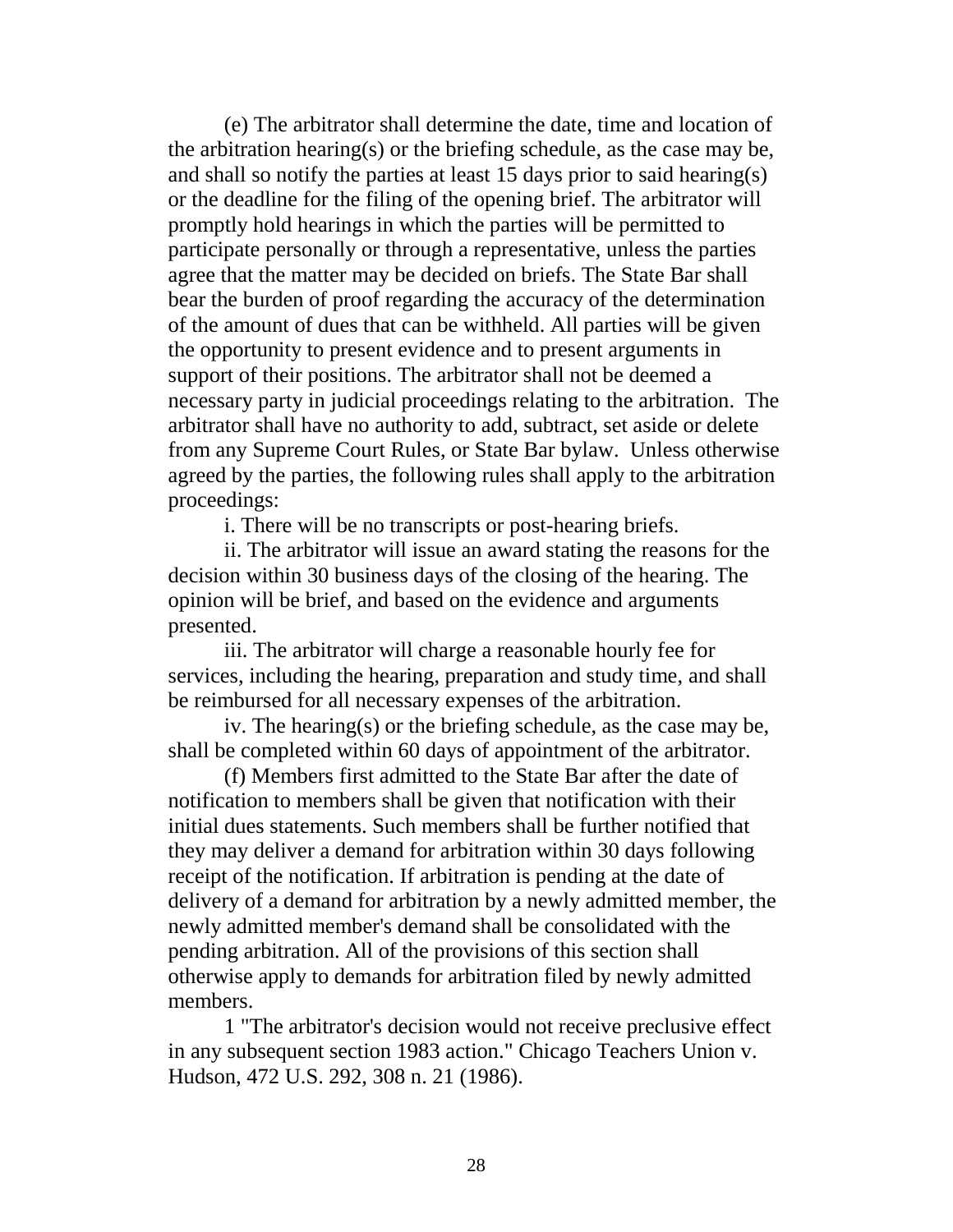### **Article II Officers**

*Section 1. Nominations.* The President-Elect, the Secretary and the Treasurer of the State Bar shall be elected from a list of candidates nominated in the following manner:

(a) The President of the Association with approval of the Board of Governors shall appoint a committee of five members to nominate candidates for said offices to be voted on at the next annual election. The nomination committee shall be approved at the first regularly scheduled Board meeting following the annual convention. The committee shall issue a report naming two or more nominees for the Office of President-Elect, two or more nominees for the Office of Secretary and two or more nominees for the Office of Treasurer. Before making its report, the committee shall solicit from the membership the names of members interested in seeking nomination to any office scheduled for election. The committee shall make its report no later than December 15 in each year.

(b) Other persons may be nominated for any of said offices by petition. Each nominee must provide a petition signed by not less than one hundred active members of the Association. The petition must be filed in the Office of the Executive Director on or before the first business day of February of the year of the election. Before such a petition may be filed, the nominee must consent in a written statement to nomination for the office designated in the petition.

*Section 2. Voting and Canvass of Ballots.* The provisions of Sections 4 to 8 inclusive of Article III of these By-Laws relating to the election of members of the Board of Governors shall be applicable also to the election of officers.

*Section 3. Election of Chairperson of the Board of Governors.* The Board shall elect a Chairperson of the Board of Governors from its members at its last regular meeting each fiscal year. The President-Elect shall appoint a nominating committee from the governors at the second to last regular Board meeting of the fiscal year. The committee shall nominate one or more candidates for this office. Those eligible for nomination and election to this office are: all current Board members, including members whose second terms expire that June, except for the President and President-Elect. While serving as Chairperson of the Board, the Chairperson of the Board shall be a governor at large and no longer a district governor.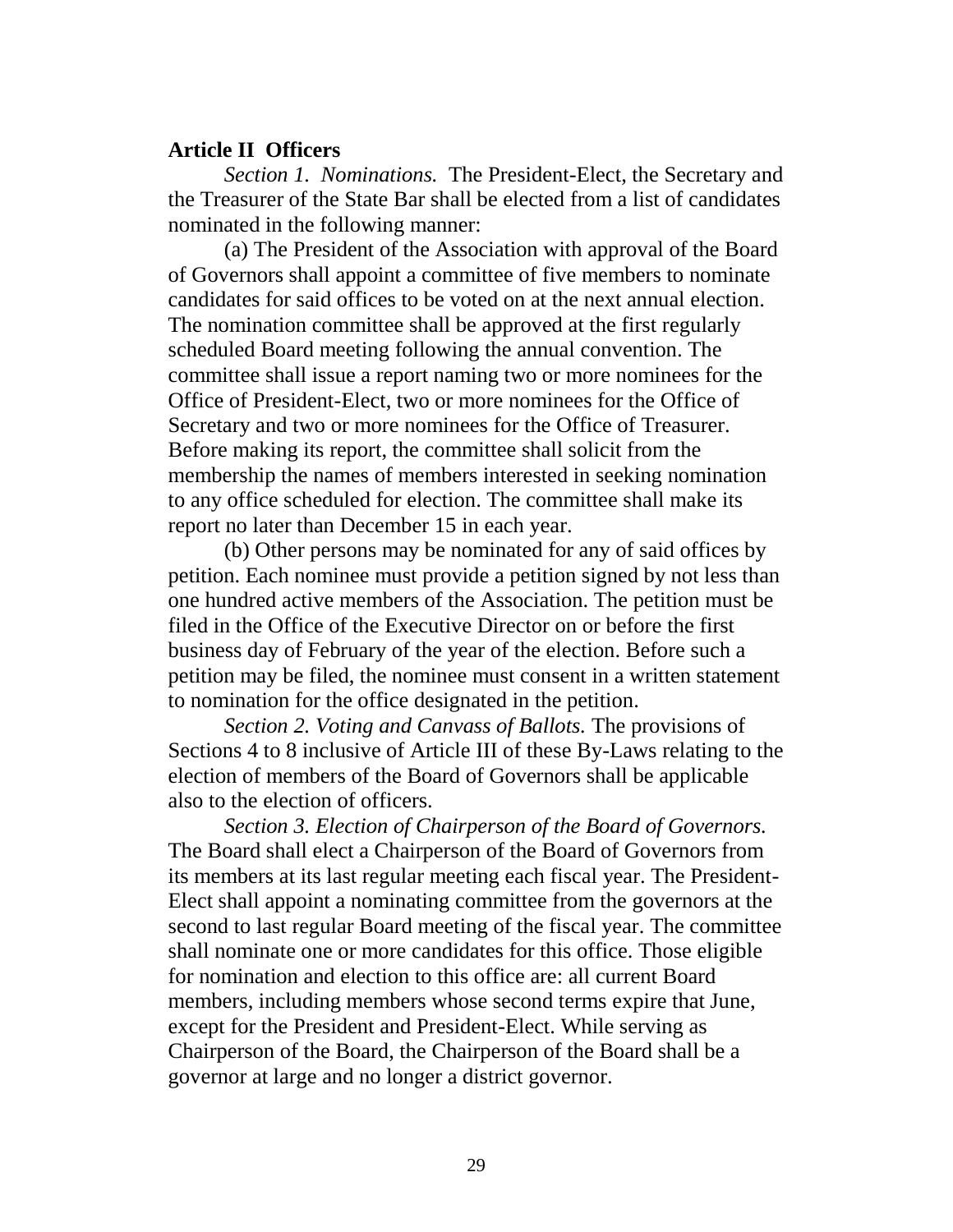*Section 4. Commencement of Term of Office.* The terms of all out-going officers of the Association and the Chairperson of the Board of Governors shall end, and the term of their successors shall commence, on the first day of July.

*Section 5. Vacancies.* A vacancy is created by the death, incapacity, inability to serve, revocation, suspension, or relinquishment of law licensure, or resignation of an officer, or by removal of an office pursuant to section 7.

a) President. If the office of President becomes vacant, the President-elect shall succeed to the office of President for the unexpired term of the President and shall serve a one-year term thereafter, if the President-elect was elected as President-elect at the previous annual election.

(b) President-elect. A vacancy in the office of President-elect shall be filled by a vote of a majority of the total membership of the Board of Governors. A President-elect so chosen shall succeed to the office of President only if necessary to fill a vacancy as provided for in this section and shall not serve an additional one-year term as President unless elected as such at the next annual election or at an earlier special election as the Board of Governors may require.

(c) Secretary. A vacancy in the office of Secretary shall be filled by a vote of a majority of the total membership of the Board of Governors. A Secretary so chosen shall not serve an additional term as Secretary unless elected as such at the next scheduled election for secretary, or at an earlier special election as the Board of Governors may require.

(d) Treasurer. A vacancy in the office of Treasurer shall be filled by a vote of a majority of the total membership of the Board of Governors. A Treasurer so chosen shall not serve an additional term as Treasurer unless elected as such at the next scheduled election for treasurer, or at an earlier special election as the Board of Governors may require.

*Section 6. Temporary Vacancy.* If an officer is temporarily unable to perform his or her duties, the Board may appoint a temporary replacement, who shall serve no longer than the remainder of the officer's unexpired term, or until the inability to serve or license status issue is resolved, whichever occurs first.

*Section 7. Removal.* An officer may be removed from office as follows: Revocation, Suspension or Relinquishment of Law License. If an officer's license to practice law is revoked or relinquished during his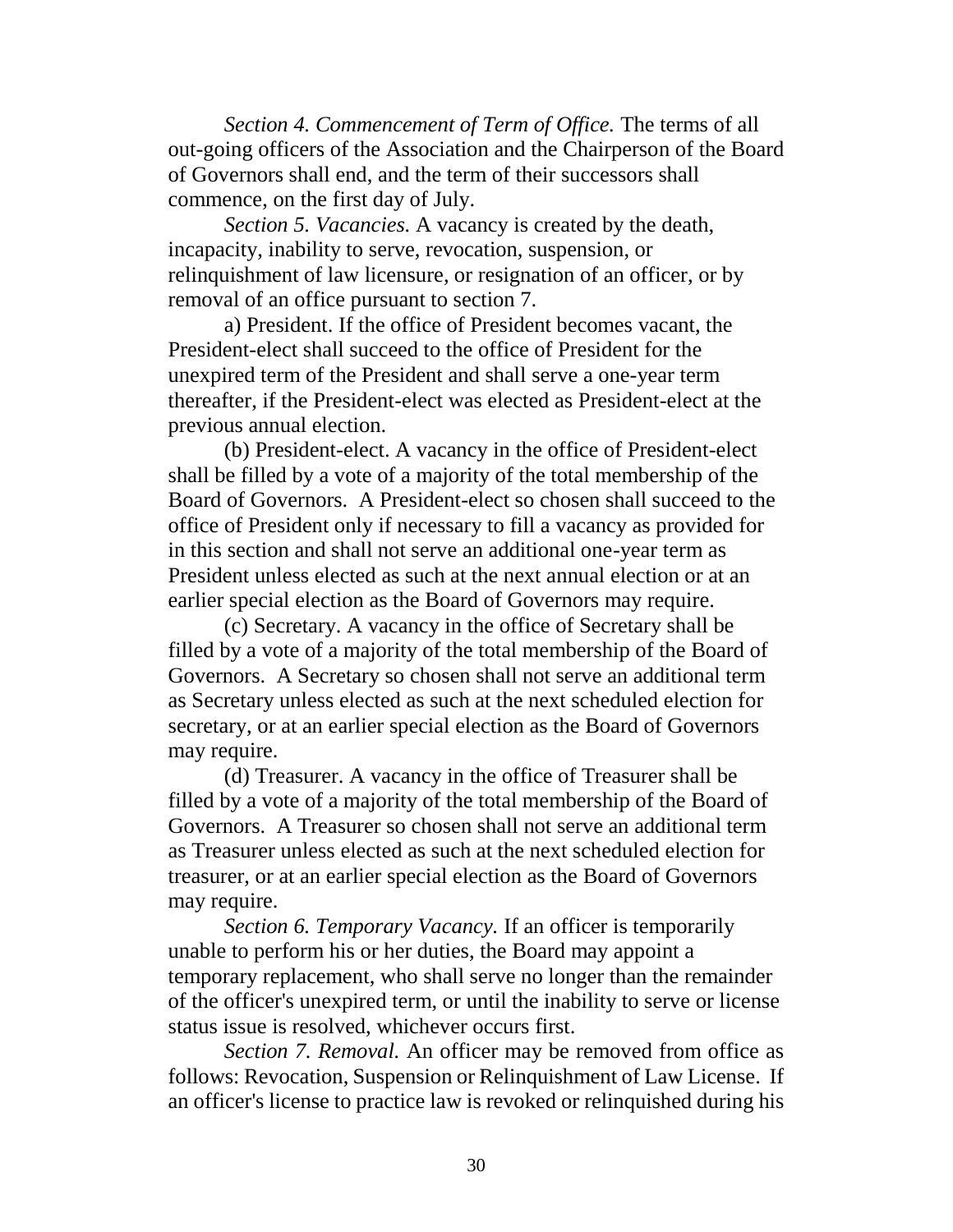or her term, the officer shall immediately be removed from office, without further notice. If the officer's license to practice law is suspended for a term less than the time remaining on his or her term, the officer's position will be considered temporarily vacant.

## **Article III Board of Governors**

*Section 1. Qualifications of Electors. E*ach member of the Board of Governors shall be elected by the active members of the State Bar eligible to vote in the State Bar District in which such member of the Board of Governors has his or her principal office for the practice of law.

*Section 2. Term.* At the annual election members of the Board of Governors shall be elected in the several State Bar districts by the members entitled to vote in each Bar district where there is a vacancy or vacancies for governor or governors whose terms expire.

*Section 3. Nomination Petitions.* Nominations for the Office of Governor shall be by petition signed in respect of each nominee by not less than ten persons entitled to vote for such candidate. Blank forms for that purpose shall be supplied by the Executive Director of the Association on request. Nomination petitions for candidates to be voted on at the annual election in any year shall be filed in the office of the Executive Director not later than the first business day of March of such year, provided that before the filing of such petition a statement shall be endorsed thereon by the nominee to the effect that the nominee consents to nomination for the office designated in the petition. No nominating petition for governor shall be filed on behalf of any member practicing in the same county in which another member is a governor whose term does not expire at the next annual meeting.

*Section 4. Voting List.* On the third Friday of March in each year the voting list shall close for the election in that year. Every active member of the Association in good standing on that date shall be entitled to vote in the State Bar District in which the member's principal office for the practice of law is located, for officers of the State Bar and for the governor or governors for such district to be elected that year.

*Section 5. Distribution of Ballots.* On or before the second Friday of April in each year the Executive Director or his designee shall prepare and distribute the required ballots to each active member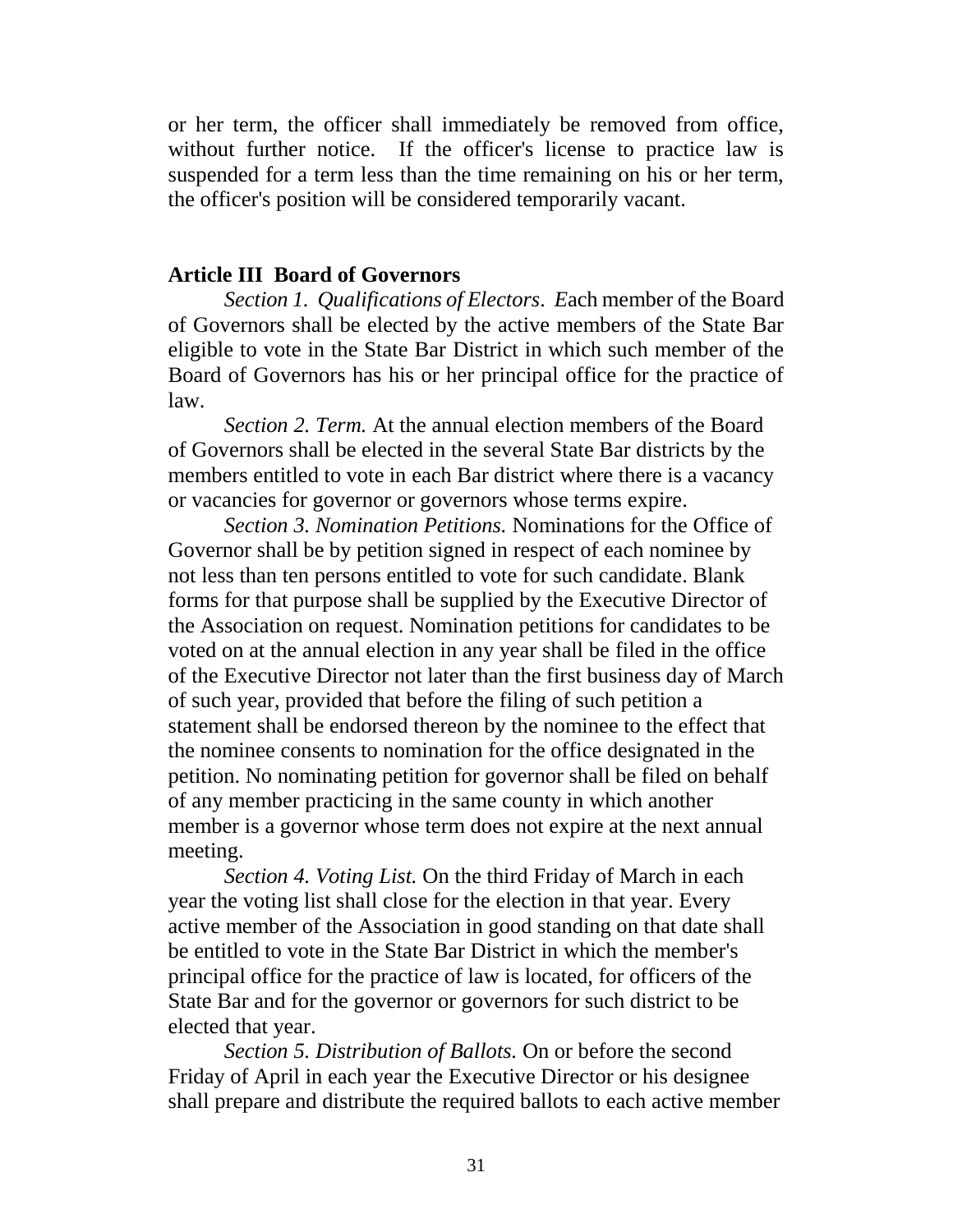of the State Bar entitled to vote at the annual election. Ballots may be distributed by electronic or regular mail. One form of ballot sent to persons entitled to vote in each State Bar District shall contain the names of the nominees for the several offices of the State Bar to be filled at the annual election. If any such person entitled to vote in such election fails to receive his or her ballots, or if it appears that any such ballot has been lost or destroyed, a new ballot shall be furnished to the person. Twelve noon on the fourth Friday of April in each year shall be the last day and time for voting in such election and no ballots received after that date and time shall be counted.

*Section 6. Voting of Ballots.* No ballot shall be counted unless returned on or before the last day and time for voting, in an envelope marked "Ballot" or in the manner designated by the electronic ballot provider.

*Section 7. Checking and Custody of Ballots.* The Executive Director or his designee shall receive and have custody of the ballots after they are voted until they are canvassed. All such ballots shall be segregated as to State Bar districts from which they are received and shall remain unopened until canvassed.

*Section 8. Canvass of Ballots.* The ballots shall be canvassed by an independent entity. The candidate receiving the highest number of votes for each office shall be declared elected. In case of a tie vote the Executive Committee shall determine the successful candidate by lot drawn by the Committee. The independent entity shall certify the results to the Executive Director, who shall forthwith notify the candidates and announce the results. Upon completion of the canvass, the independent entity shall be allowed to destroy all completed and blank ballots in the possession of the independent entity on or after August 1 unless notified otherwise by the further order of the Board of Governors.

*Section 9. Vacancy.* A vacancy is created by the death, incapacity, inability to serve, revocation, suspension, or relinquishment of law license, or resignation of a governor, or by removal of a governor pursuant to section 10.

(a) Governor. Any vacancy in the office of an elected governor shall be filled by the Board for the remainder of the unexpired term. Any member appointed to fill such a vacancy shall be eligible for election to two consecutive full terms as a governor. Any vacancy in the office of an appointed public member shall be filled by the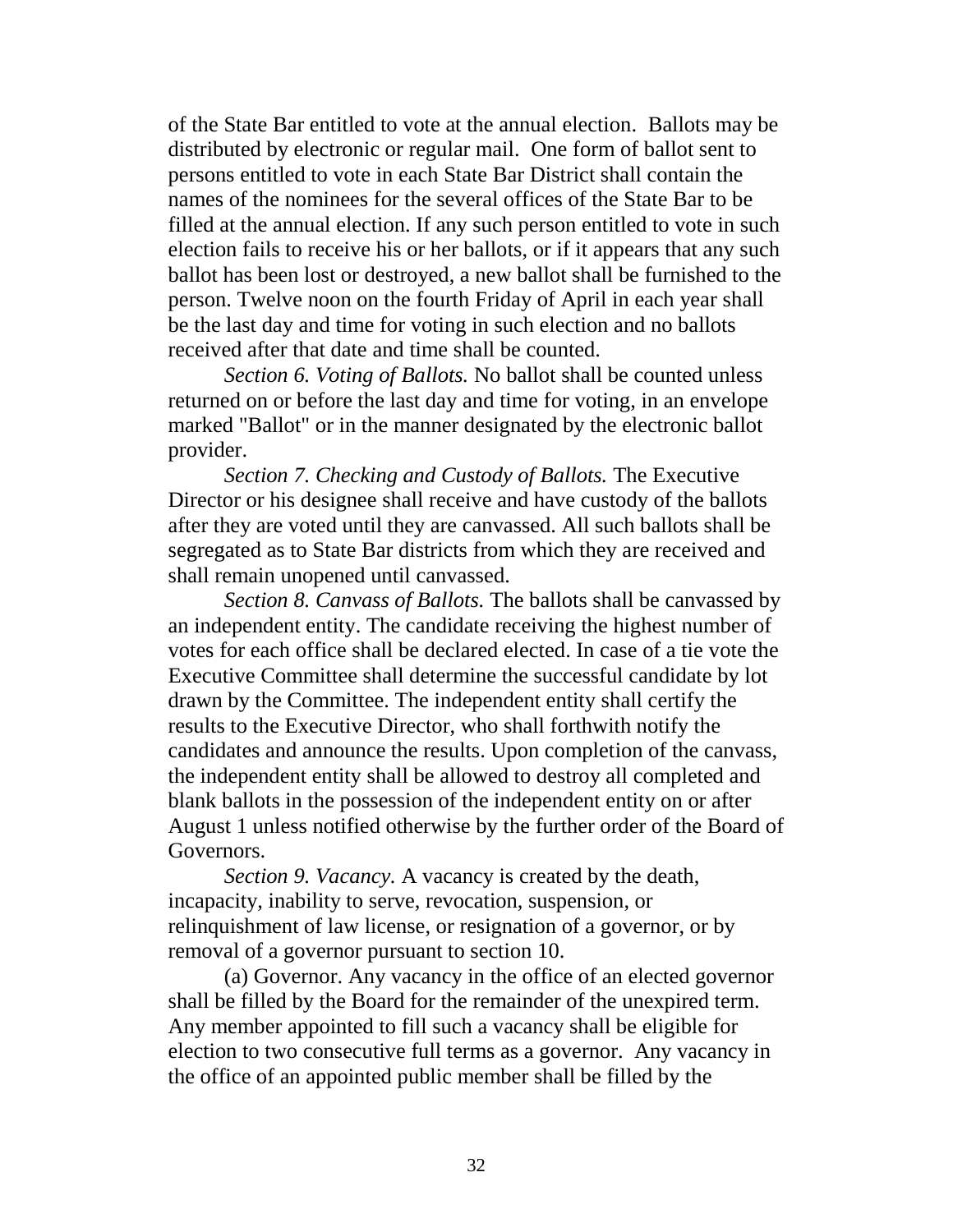Supreme Court. Any vacancy in the office of a division representative shall be filled in accordance with the bylaws of the division.

(b) Temporary Vacancy. If a governor is temporarily unable to perform his or her duties, the Board may appoint a temporary replacement, who shall serve no longer than the remainder of the governor's unexpired term, or until the inability to serve or license status issue is resolved, whichever occurs first. The replacement shall be a member whose principal office, or residence, if the member has no principal office, is in the same district as that of the governor who is being temporarily replaced.

*Section 10. Removal.* A Governor may be removed from office as follows: Revocation, Suspension or Relinquishment of Law License. If a governor's license to practice law is revoked or relinquished during his or her term, he or she shall immediately be removed from the Board, without further notice. if the governor's license to practice law is suspended for a term less than the time remaining on his or her term, the Governor's position will be considered temporarily vacant.

*Section 11. Meetings of Board of Governors.* (a) There shall be a regular meeting of the Board of Governors in each year at the time of the annual meeting of members of the State Bar. There shall be at least three additional regular meetings in each year. The meetings shall be on the dates set by the President and announced no later than thirty days following the President's assumption of office on July 1. Special meetings of the Board of Governors may be held at any time upon call of the President, and shall be called by the President upon written request signed by seven members of the Board.

(b) Notice of the time and place of regular and special meetings of the Board shall be given to each member by the Executive Director by mail or telephone at least five days before the meeting. At any regular meeting of the Board any business may be transacted which is within the power of the Board, whether or not specified in the call or notice of the meeting. At any special meeting of the Board, any business may be transacted which is within the power of the Board if specified in the call or notice of the meeting. Members of the Board may participate and vote by telephone at any special meeting, but not at a regular meeting. Members appearing by telephone at a special meeting shall be deemed present for the purpose of determining a quorum. Action by the Board may be taken by a majority of members present at a meeting at which a quorum is present, except action upon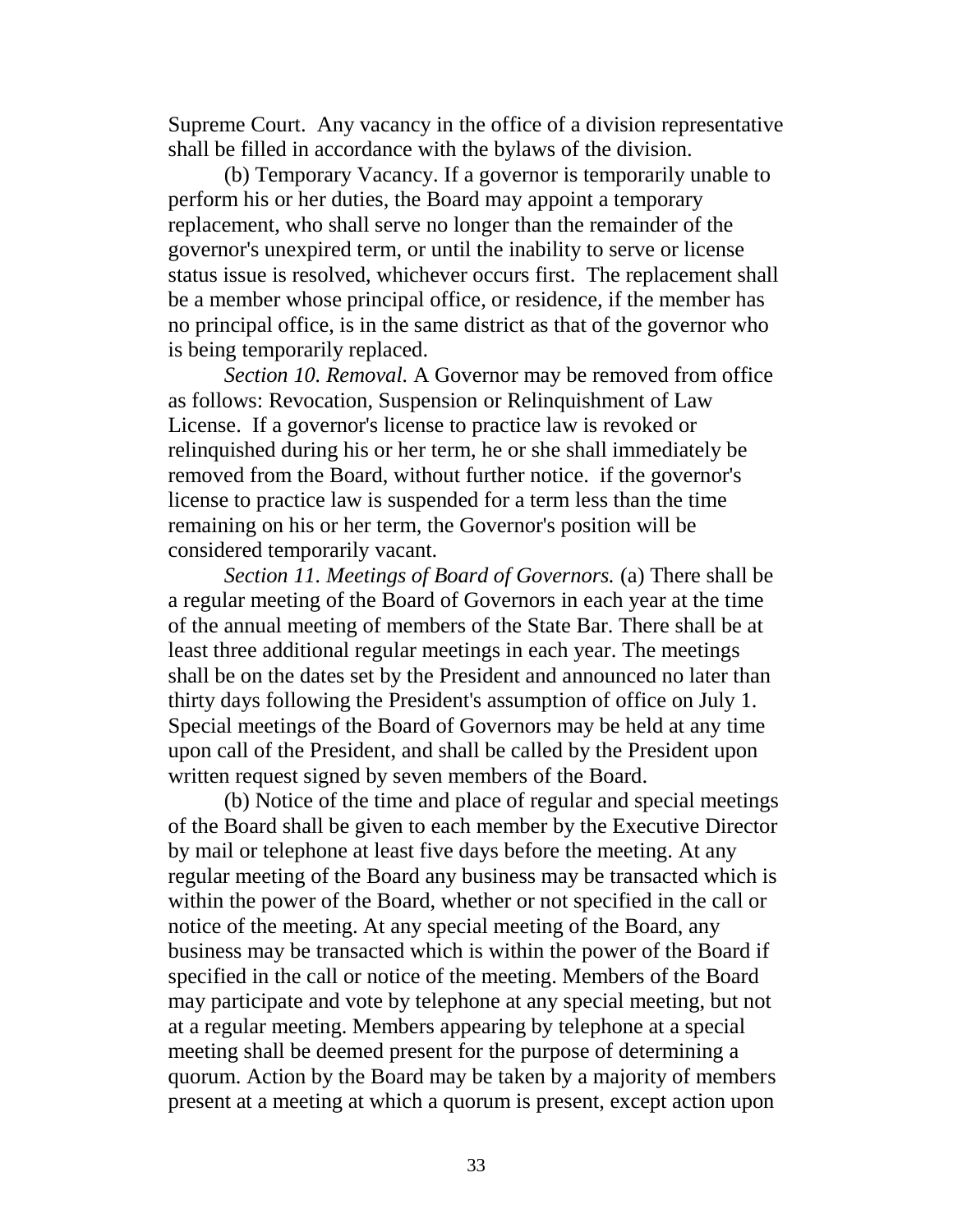legislative proposals, proposed supreme court rule changes and proposed executive agency rule changes shall require approval by a 60% majority of members present at a meeting at which a quorum is present. At any regular or special meeting, any business placed on a consent agenda that is part of the notice or call will be acted upon without debate. Business listed on the consent agenda may be removed by any one governor within a 72-hour notice to the Secretary of the State Bar.

*Section 12. Members of Judicial Council.* Upon expiration of the term of office of each member of the Judicial Council selected by the Wisconsin Bar Association pursuant to the provisions of sec. 758.13, Wisconsin Statutes, the successor in such office shall be elected from the active members of the State Bar in the manner provided for the election of officers.

*Section 13. American Bar Association Delegates.* (a) Upon expiration of the term of office of each State Bar delegate of the House of Delegates of the American Bar Association, the successor shall be elected by the Board of Governors and every vacancy thereafter occurring in such office shall be filled in the manner specified below.

(b) The election of delegates shall be held at the meeting of the Board of Governors held in conjunction with the annual meeting of the State Bar of Wisconsin each year.

(c) Qualification for election as State Bar of Wisconsin delegate to the American Bar Association House of Delegates shall be membership in the State Bar of Wisconsin and the American Bar Association and shall be made by petition of nomination to such office endorsed by at least ten members of the State Bar of Wisconsin Board of Governors, except that a candidate for Young Lawyer delegate who is otherwise qualified under section 6.4 of the American Bar Association Constitution shall be nominated by petition endorsed by at least four members of the Young Lawyers Division Board of Directors. Members of the State Bar of Wisconsin Board of Governors or, in the case of nomination of the Young Lawyer delegate, members of the Young Lawyers Division Board of Directors, may endorse any number of candidate petitions. Petitions for nomination shall be substantially in the form of petition for election to the State Bar of Wisconsin Board of Governors as prescribed in Article III, Section 3 of the State Bar of Wisconsin Bylaws with appropriate changes in order to make the petition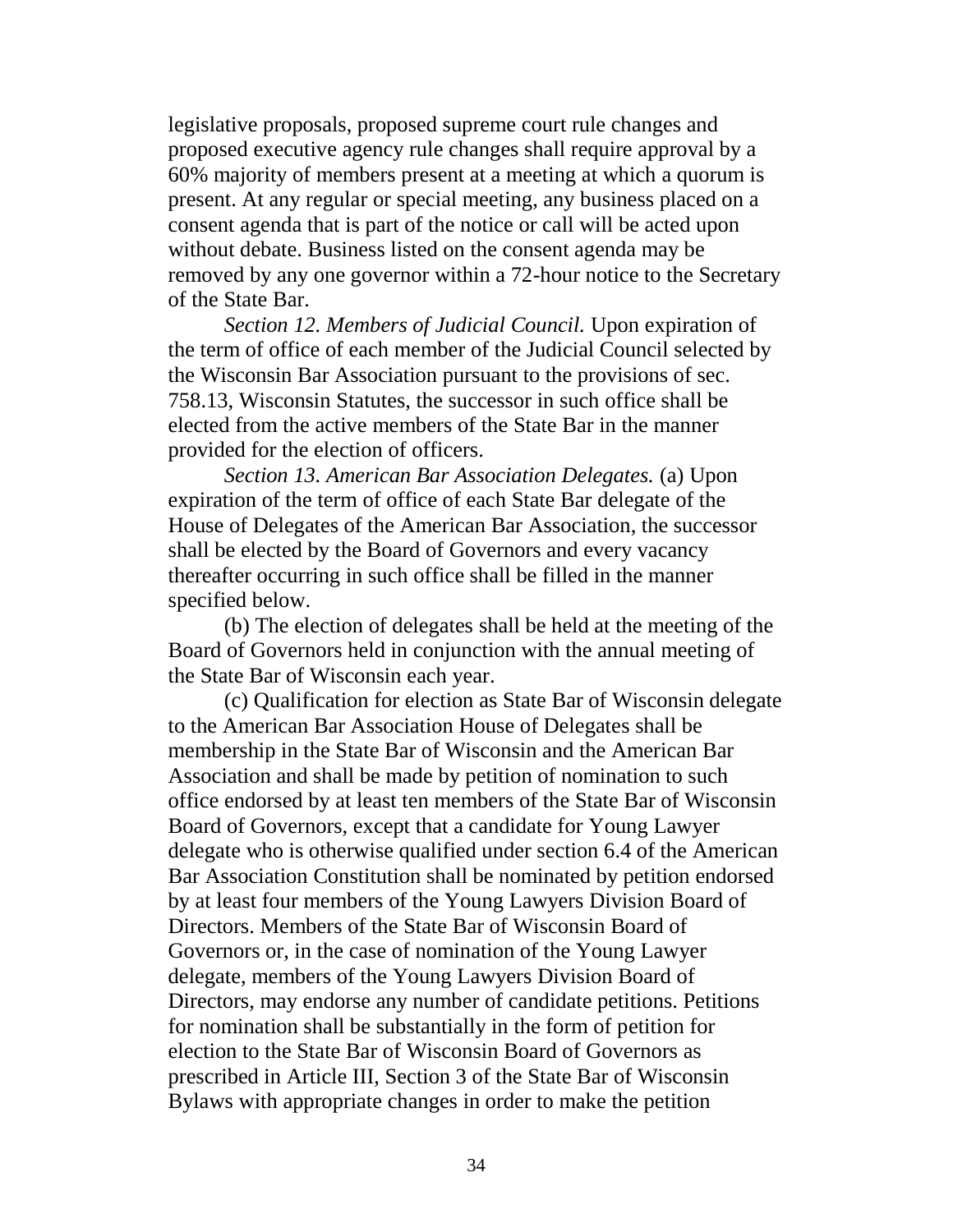germane to this purpose. Petitions for nominations shall be filed in the office of the Executive Director of the State Bar of Wisconsin no later than the 15th day of April in the year the election is to be held.

(d) Notice of election for terms of delegates expiring at the close of the American Bar Association Annual Meeting each year shall be substantially in the form as the notice attached hereto as Exhibit A. Said notice shall be published in February in an official State Bar publication pursuant to SCR10.12.

(e) Commencing with delegates elected at the meeting of the Board of Governors held in conjunction with the 1994 Annual Meeting of the State Bar of Wisconsin, no candidate shall be elected to more than three consecutive terms.

### *Exhibit A*

Notice of Election of State Bar of Wisconsin Delegates to the American Bar Association House of Delegates.

An election of two members or in odd numbered years, one member and one member of the Young Lawyers Division, of the State Bar of Wisconsin to the American Bar Association House of Delegates (House) will be held at the meeting of the Board of Governors on the  $\frac{1}{20}$   $\frac{20}{100}$   $\frac{20}{100}$   $\frac{20}{100}$   $\frac{20}{100}$   $\frac{20}{100}$   $\frac{20}{100}$   $\frac{20}{100}$ interested in representing the State Bar of Wisconsin in such capacity are referred to Article III, Section 11 of the State Bar of Wisconsin Bylaws for qualifications for election and election procedure. Below is a brief description of the American Bar Association House of Delegates as well as the duties of said office.

The House has the ultimate responsibility for establishing Association policy, both as to the administration of the Association and it positions on professional and public issues. The House elects the officers of the Association and members of the Board of Governors upon nomination of the Nominating Committee. The House has sole authority to amend the Association's Bylaws and has authority to amend the Association's Constitution upon concurrence of the Association's Assembly of members. The House authorizes committees and Sections of the Association and has the authority to discontinue them. The House sets the dues for membership upon recommendation of the Board of Governors.

A Delegate is responsible for attending each meeting of the House, participating fully in its proceedings and discharging the responsibilities of the House. The State Bar of Wisconsin reimburses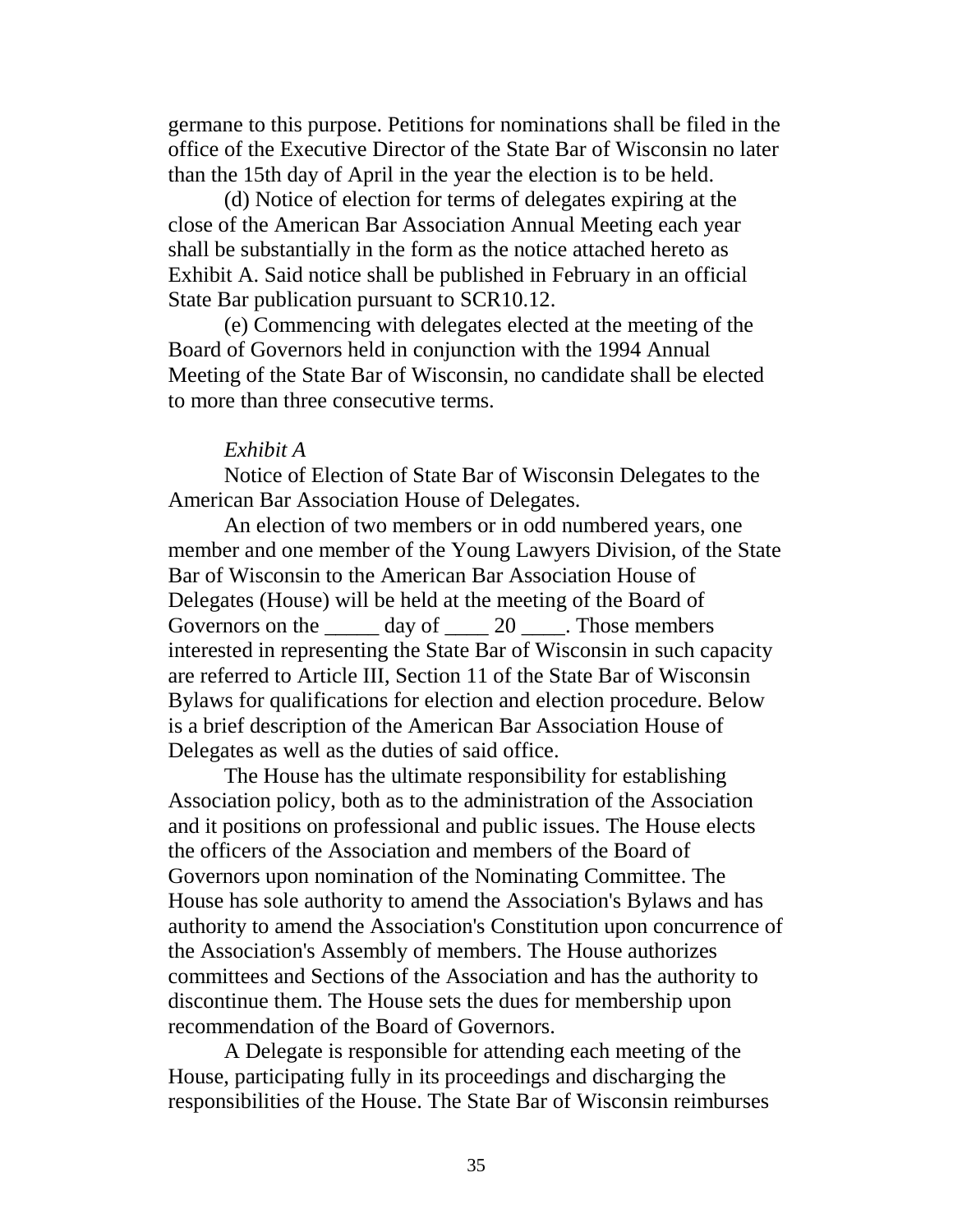the expenses incurred by its delegates for transportation and lodging for the meeting of the House held at the Annual Meeting of the American Bar Association. The American Bar Association reimburses the expenses, which conform to the American Bar Association policy, incurred by all delegates for transportation to the Mid-year meeting of the House. The State Bar reimburses its delegates for lodging expenses incurred by its delegates at the Mid-year meeting of the house.

It is the responsibility of each Delegate to keep his or her constituency fully apprised of the actions taken by the House, and, to the extent possible, matters pending before the House; and to assist constituent entities in presenting issues of concern for debate and action by the House.

## **Article IV Standing Committees**

*Section 1(a). Appointment. Number of Members. Term.* Each of the standing committees other than the Committee on Legal Assistance and the Continuing Legal Education Committee shall consist of 12 members. The Committee on Legal Assistance shall consist of 18 members, 3 of whom are attorneys employed by legal services, legal aid, or legal assistance providers. The Continuing Legal Education Committee shall consist of 13 members, one of whom must be a member of the Government Lawyers Division. The Diversity and Inclusion Oversight Committee shall have at least one member from the Board of Governors. The members of each such committee shall be appointed by the President for a term of three years, so arranged that the term of office of only one-third of the members shall expire in any year. No person is eligible for appointment to the same committee for more than two consecutive terms. The Government Lawyers Division member of the Continuing Legal Education Committee shall be appointed by the President for a term of one year. The chairperson of each committee shall be designated by the President for a term of one year. In the event of any vacancy in any committee it shall be filled by appointment by the President for the unexpired term. Members of committees shall serve until the appointment of their respective successors. A majority of the members of any committee shall constitute a quorum for the transaction of business. Each committee shall keep a record of its meetings and proceedings and shall submit an annual report to the Board of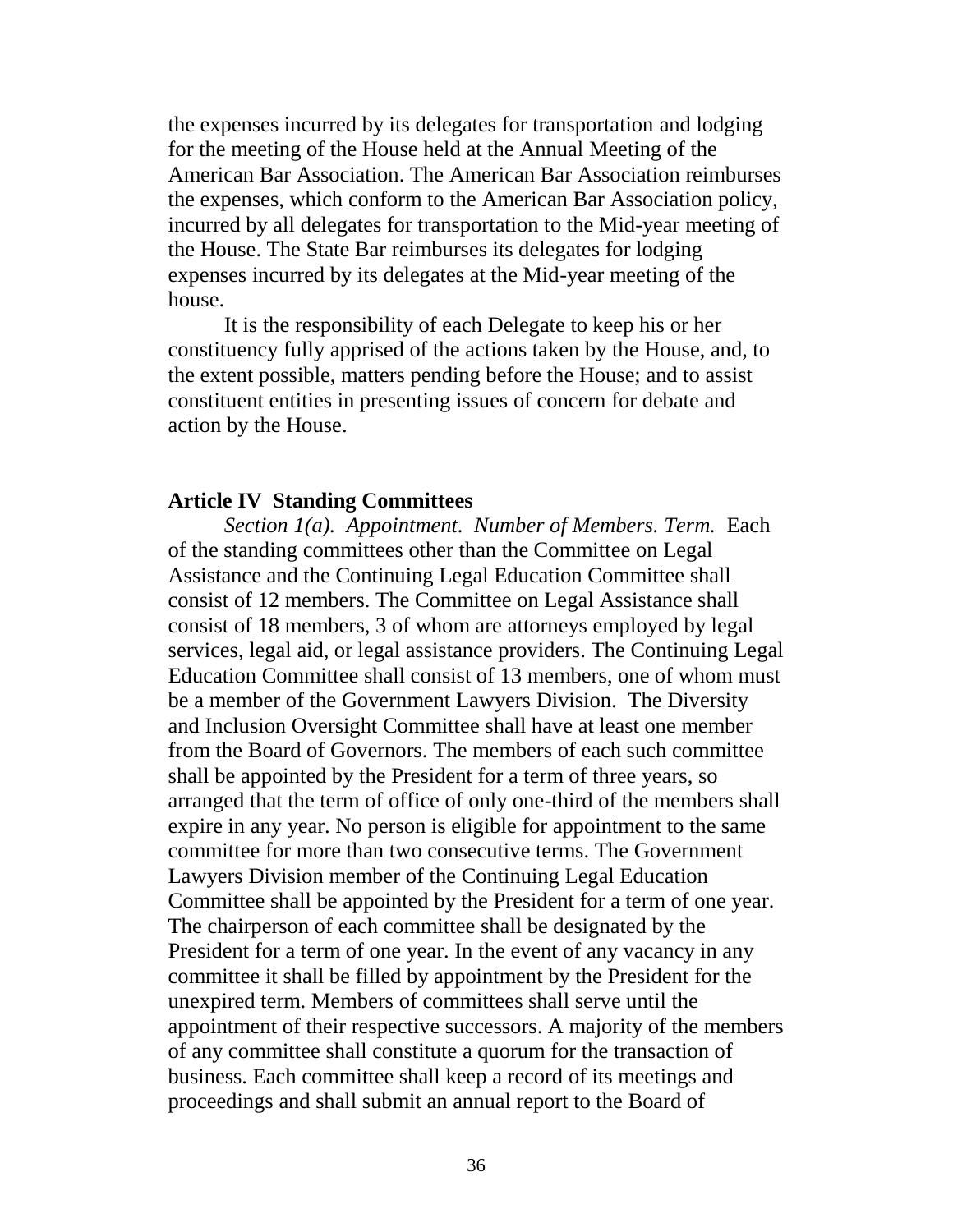Governors. The Board of Governors may assign powers or duties to any standing committee in addition to those hereinafter set forth.

(*b) Removal for Nonattendance*. After two consecutive nonexcused absences from meetings of any committee, the chairperson of the committee shall report said absences to the President. The President shall thereupon notify such member of the member's removal from the committee, and appoint a replacement for the balance of the term of office.

*Section 2. Committee on Continuing Legal Education.* This committee shall provide guidance for the State Bar of Wisconsin's continuing legal education program, which is designed to serve the public interest by improving the competence of lawyers. Competence includes knowledge of substantive and procedural law, principles of ethics and professionalism, and techniques of law practice management. The continuing legal education program should be committed to providing a range of high quality educational and practice resources at competitive prices while recognizing that its long term vitality is dependent upon fiscal responsibility.

*Section 3. Committee on Professional Ethics.* This committee shall formulate and recommend standards and methods for the effective enforcement of high standards of ethics and conduct in the practice of law; shall consider the "Rules of Professional Conduct for Attorneys" as adopted by the Wisconsin Supreme Court and the observance thereof, and shall make recommendations for appropriate amendments thereto. The committee shall have authority to express opinions regarding proper professional conduct, upon written request of any member or officer of the State Bar. However, the committee shall not issue opinions as to the propriety of past or present conduct of specific member attorneys unless requested to do so by a grievance committee of the State Bar or by the Board of Governors of the State Bar. Unless waived by the requestor or subject, the identities of all requestors of past and current opinions or advice shall be confidential and information relating thereto shall also remain confidential. Members of the committee or designees who provide ethics advice to member attorneys shall be subject to this requirement of confidentiality.

*Section 4. Committee on Communications.* This committee shall create, develop and implement effective means and methods of communication between the State Bar, courts, attorneys, clients, all forms of media and the general public. It shall suggest, encourage and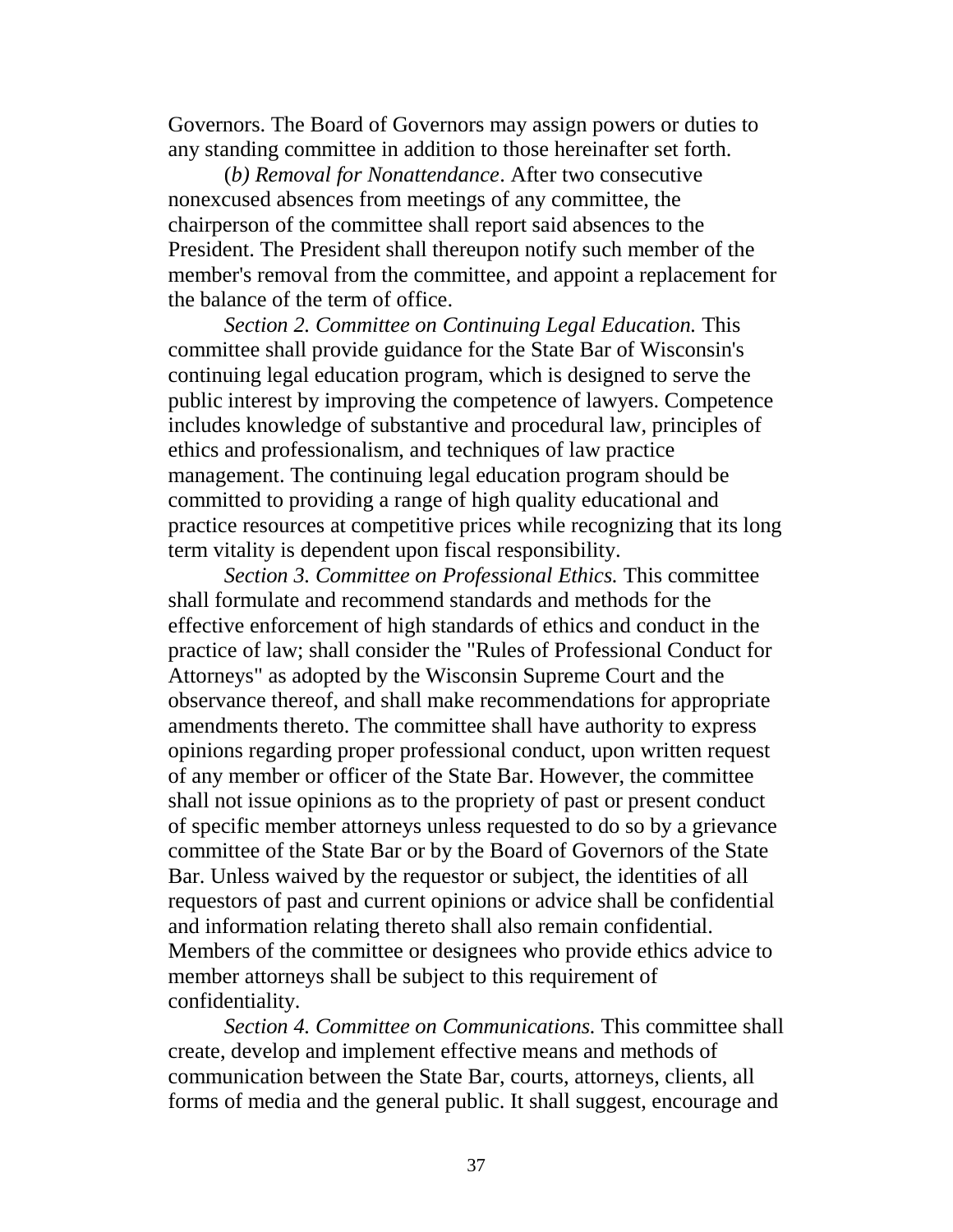foster the activities of local bar associations in communicating more efficiently and effectively in their respective areas. It shall be responsible for the relations of the State Bar to the public and shall report and make recommendations from time to time to the Board of Governors.

*Section 5. Committee on Legal Assistance.* This committee shall promote the establishment and efficient maintenance of legal aid organizations equipped to provide legal services to those unable to pay for such service; shall study the administration of justice as it affects persons in the low income groups; and shall study and report on methods of making legal service more readily available to persons of moderate means, and shall encourage and assist local bar associations in accomplishing this purpose.

*Section 6. Diversity and Inclusion Oversight Committee.* This committee shall carry out diversity and inclusion commitment and goals of the State Bar; shall advise, facilitate and monitor efforts of the State Bar with regard to diversity and inclusion goals and strategies; shall recommend metrics to assess and monitor the State Bar's progress in advancing diversity and inclusion; shall maintain records and results on the State Bar's diversity and inclusion initiatives; shall collect and share information on diversity and inclusion projects from other jurisdictions; and shall report directly to the Executive committee on a continuous basis. The committee shall report at least annually to the board of Governors.

*Section 7. Special Committees.* Each special committee shall consist of a number of members determined and appointed by the President or, if the special committee is a committee of the Board of Governors, such number as shall be determined and appointed by the President with the advice and consent of the Board of Governors. Appointments to special committees shall be for a term of one year. No person is eligible for appointment to the same special committee for more than four consecutive years. Creation or abolition of a special committee by the President is subject to review and approval by the Board of Governors. The Chairperson of each special committee, other than a committee of the Board, shall be designated by the President for a term of one year. The Chairperson of each committee of the Board shall be designated by the Board for a term of one year. In the event of any vacancy in any special committee, it shall be filled by appointment by the President or, in the event of a vacancy in a committee of the Board, by the Board for the unexpired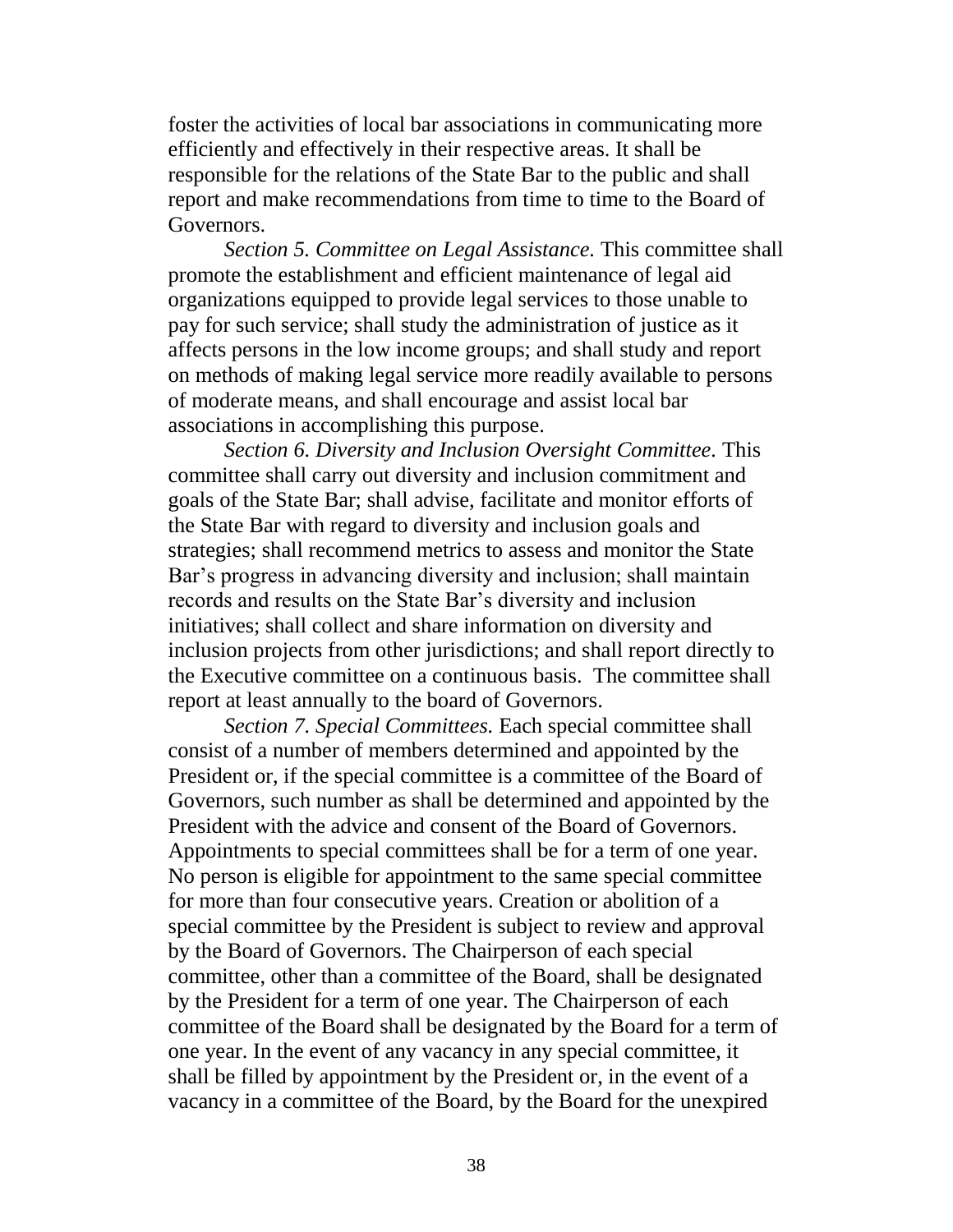term. Members of the special committee shall serve until the appointment of their respective successors. Each special committee shall keep a record of its meetings and proceedings and shall submit an annual report to the Board of Governors. The members of any special committee shall be subject to the removal provisions contained in Section 1(b).

### *Section 8. Legislative Oversight Committee.*

*(a) Composition.* The Legislative Oversight shall be a standing committee composed of nine voting members, selected as follows: The President shall appoint four committee members, including the committee chair, each year; and the Section Leaders Council shall elect one member. Members shall serve for two-year terms. The first year that this Section becomes effective, the current president shall appoint eight members: four to two year terms and four to one year terms. The Executive Director and the State Bar Director of Public Affairs shall serve as ex-officio/nonvoting members. A vacancy shall be filled by the person or body responsible for originally appointing or electing the member whose departure from the committee has created the vacancy. Members of the Legislative Oversight Committee shall represent the State Bar as a whole and do not represent any individual section, division, or constituency. The committee shall recommend action(s) consistent with the overall best interest of the State Bar.

(b) Functions. (1) General. The Legislative Oversight Committee shall review and monitor all public policy positions, as defined in subsection (c), taken or proposed to be taken by the State Bar or its sections and shall assist the State Bar government relations staff in planning, setting priorities, and allocating resources. The Legislative Oversight Committee also shall make recommendations and report to the Executive Committee and/or to the Board regarding State Bar and section public policy positions. The Legislative Oversight Committee shall also resolve all conflicts between sections seeking to take public policy positions pursuant to the procedures set forth in subsection (b)(4) and is the final arbiter of such disputes. The Legislative Oversight Committee shall be subject to the information requests and reporting requirements set forth in Article IV, Section 1(a).

 (2) State Bar Positions. The Legislative Oversight Committee shall generally monitor State Bar government relations staff for compliance with Supreme Court Rules and compliance with the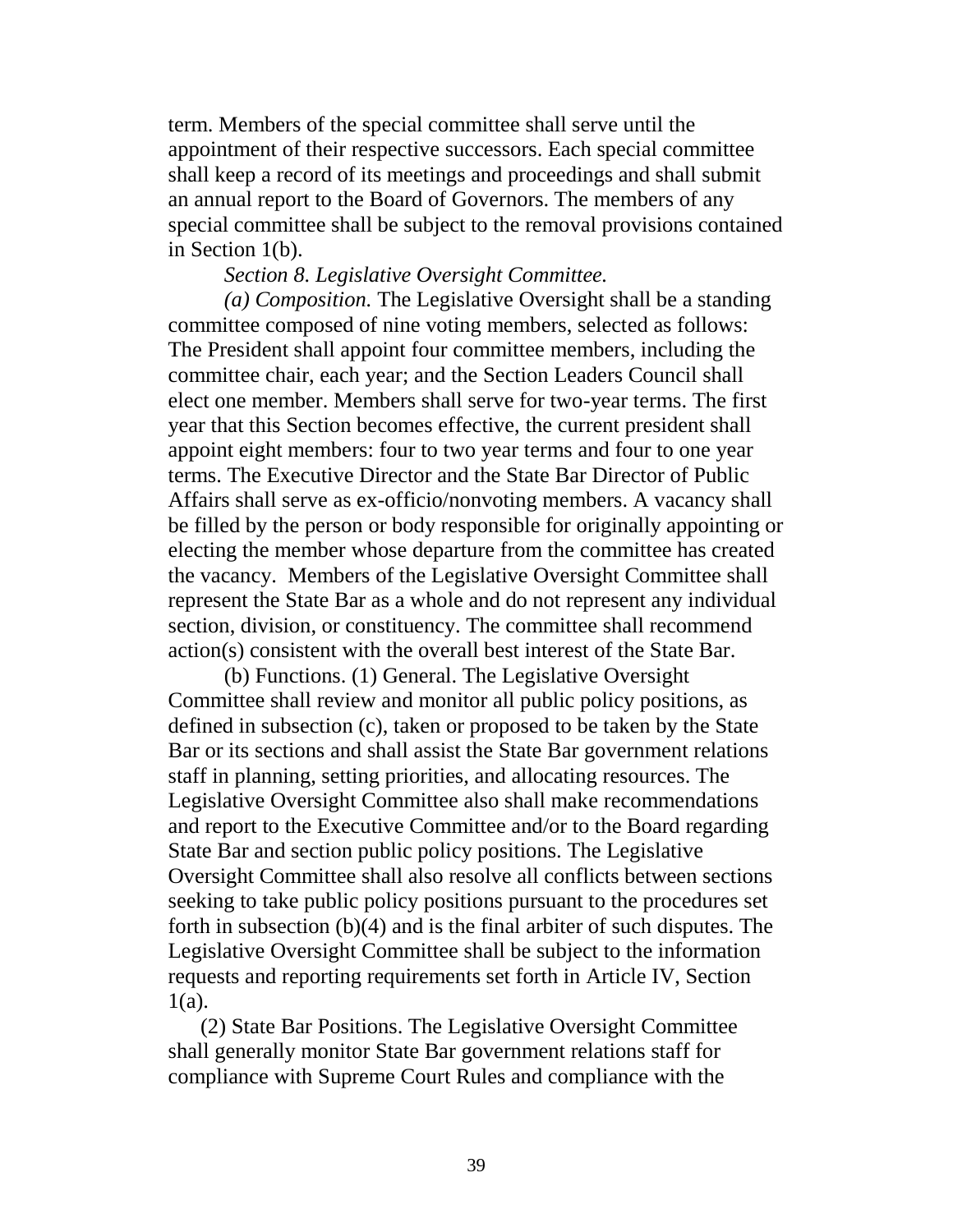Keller rules on permissible lobbying activity by mandatory bar associations.

 (3) Section Positions. The Legislative Oversight Committee shall monitor public policy positions adopted by the sections, the setting of section lobbying fees, and the costs of each section's annual legislative activity. The committee may order a section to cease using State Bar resources or to delay publicly releasing or expressing a public policy position until reasonable notice and/or an opportunity to act is given to the Board of Governors and/or the Executive Committee if: (a) a section position is contrary to, or in conflict with, a State Bar position; (b) a section position is contrary to, or in conflict with, another section's position, or opposed by another section; (c) the proposed communication does not sufficiently and clearly communicate that the position is that of a group of lawyers within the Bar and is not the position of the State Bar; (d) the section has not complied with subsection (c)(3).

 (4) Conflict Resolution. Whenever a conflict between two or more sections arises with regard to a public policy position, the following procedure will apply.

 (i) The Chair shall first request the sections to meet informally to discuss the issues and try to work out an amicable resolution.

 (ii) If informal discussions under (i) are unsuccessful, the Chair in his or her judgment may appoint a mediator to help the sections reach a solution;

 (iii) If mediation is unsuccessful, or if in the Chair's judgment the conflict is intractable such that mediation would not be worthwhile, the Chair shall appoint a subcommittee of three members of the Committee, including a subcommittee chair, to review materials and hold a hearing on the matter. The subcommittee shall set deadlines for the submittal of materials from each section based upon the time frames involved in the issue and then shall hold a hearing, unless time does not permit for a hearing. Minutes shall be kept of any hearing. The subcommittee shall then issue a written decision governing which section, if any, may take the requested public policy position or such other guidelines and procedures for the sections to take positions on the issue in question.

 (iv) The non-prevailing section in (iii) above may appeal the subcommittee's decision to the full Committee. The full Committee shall not review the matter de novo, but rather will review the materials previously submitted, the minutes from any hearing, and the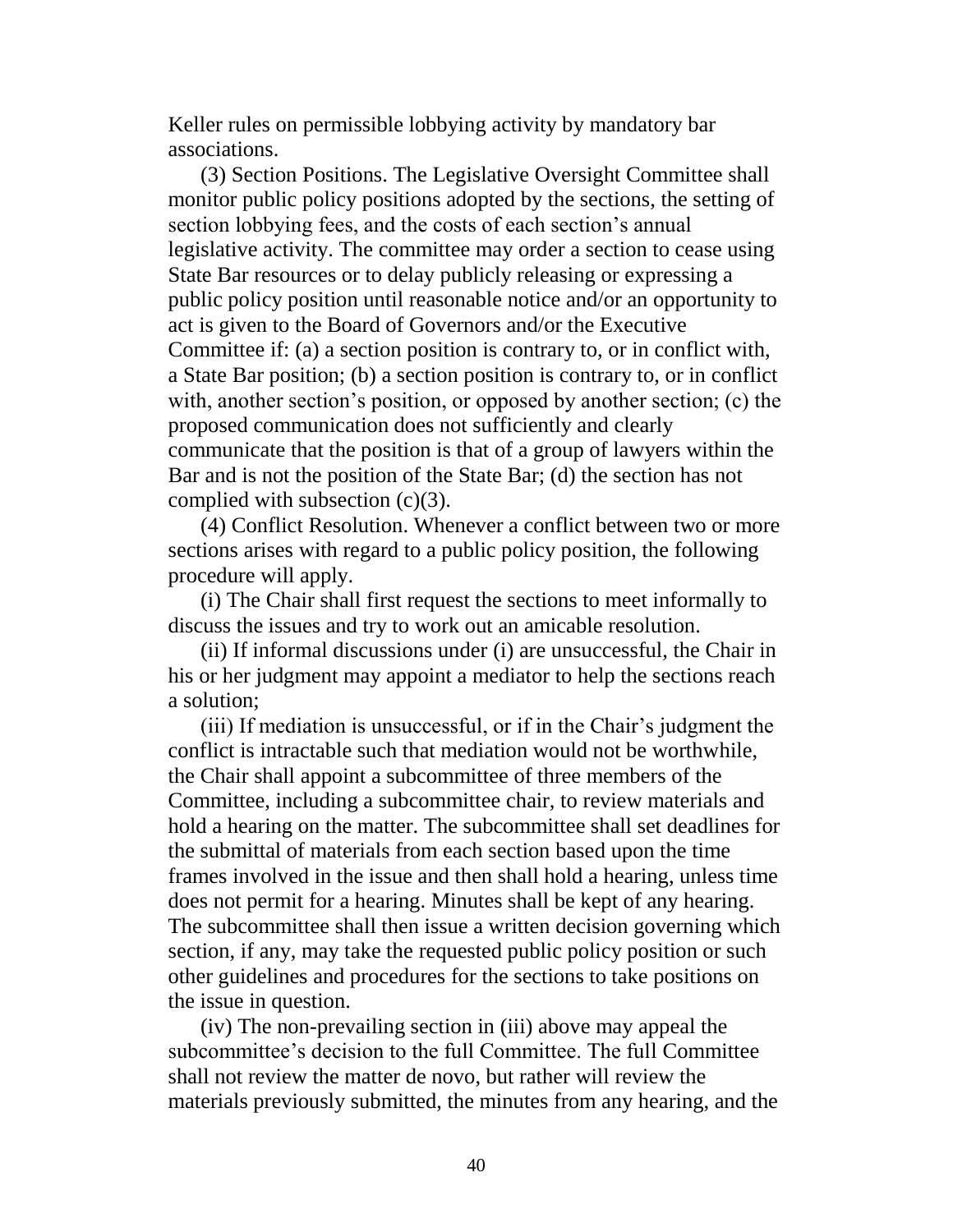decision of the subcommittee. The full Committee shall then vote on whether the subcommittee fairly applied State Bar Rules, By-laws, and procedures in reaching its decision. The decision of the full Committee is final and non-appealable.

 (v) The Chair and/or the Committee may from time to time create further policies and procedures for conflict resolution that are not in conflict with, and do not supersede, above subsections  $(i) - (iv)$ , for the more efficient resolution of conflicts. Notice of such policies and procedures shall be given to all sections and the Board of Governors in a timely fashion.

 (5) Meetings; voting. The Legislative Oversight Committee shall meet at the call of the chair or at the call of the President. Meetings may be held on reasonable notice. Action on any matter requires approval by the affirmative vote of a majority of the committee's members. When necessary, late voting by members unable to attend or participate in the meeting will be counted.

*(c) Public Policy Positions.* (1) Definition. Public policy positions are statements, comments, and/or expressions of opinion concerning changes or proposed changes to, proposed or existing, laws, rules, or actions of the legislative, executive, and judicial branches of government and other positions of public advocacy.

(2) Public Policy Positions of the State Bar. Public policy positions of the State Bar as a whole shall be governed by procedures as adopted by the Board of Governors, including the 60 percent requirement set forth in Article III, Section 11(b). The vote on whether to approve the taking of a public policy position shall be by roll call. Divisions and committees may not take public policy positions on behalf of themselves or the State Bar except as authorized by the Board of Governors.

(3) Public Policy Positions of Sections.

(i) Criteria. No section or State Bar member on behalf of a section may express a position on a matter involving an issue of public policy unless the following conditions are met: (a) the matter is one on which the section's views would have particular relevance; (b) the position is adopted in accordance with section bylaws; (c) the position is expressly stated to be taken only on behalf of the section; (d) the section public policy position is adopted in accordance with procedures for public policy positions adopted by the Board of Governors; (e) the position is not contrary to an expressed State Bar position; (f) the section sends a summary of the public policy to the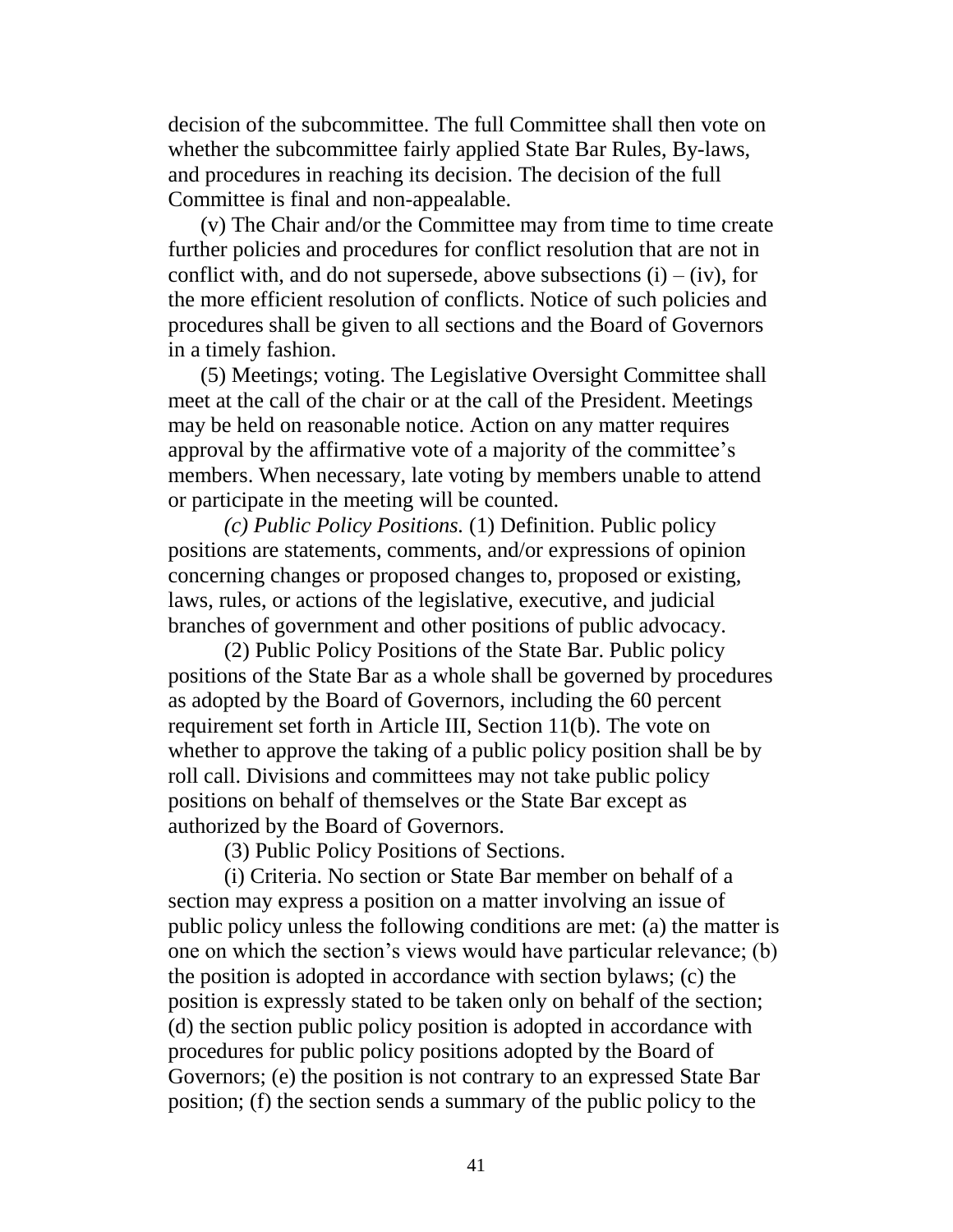Legislative Oversight Committee; and (g) no section shall undertake any act which constitutes lobbying without the knowledge and consent of the State Bar's Director of Public Affairs or a designate. Review of section public policy positions shall be conducted pursuant to subsection  $(b)(3)$ .

(ii) Bylaws. No section shall lobby unless its bylaws meet the requirements as set forth by the Board of Governors.

#### **Article V Finance Committee**

*Section 1. Composition.* There shall be a continuing Special Committee on Finance composed of the President, President-Elect, immediate Past-President, Treasurer, Chairperson of the Continuing Legal Education Committee or his or her designee, and four members who shall be appointed by the President and shall be experienced with the governing of the Bar and with financial management. The President shall appoint the chairperson.

*Section 2. Functions.* The Committee on Finance shall review the annual budget proposed by the Executive Director and make recommendations to the Board of Governors thereon, and shall maintain continuing budget and expenditure scrutiny during the year. The committee shall also deal with other financial aspects of the Association's operation, including review of financial statements and recommendations thereon, pension administration, investment and other asset management, and long-range financial planning; shall serve as a resource on financial policies and procedures for proposed actions of the Board of Governors and the Executive Committee; and shall perform such other functions and duties as are assigned by the Board of Governors, the Executive Committee or the President.

#### **Article VI Section Organization and Activities**

*Section 1. Establishment, Consolidation and Discontinuance of Sections.* Upon approval of an application for the establishment of a new section, the Board of Governors, by a vote of a majority of its members may establish such a section dedicated to a field of law not committed to any other section or committee of the Association. Every application to the Board of Governors for the establishment of a section shall set forth: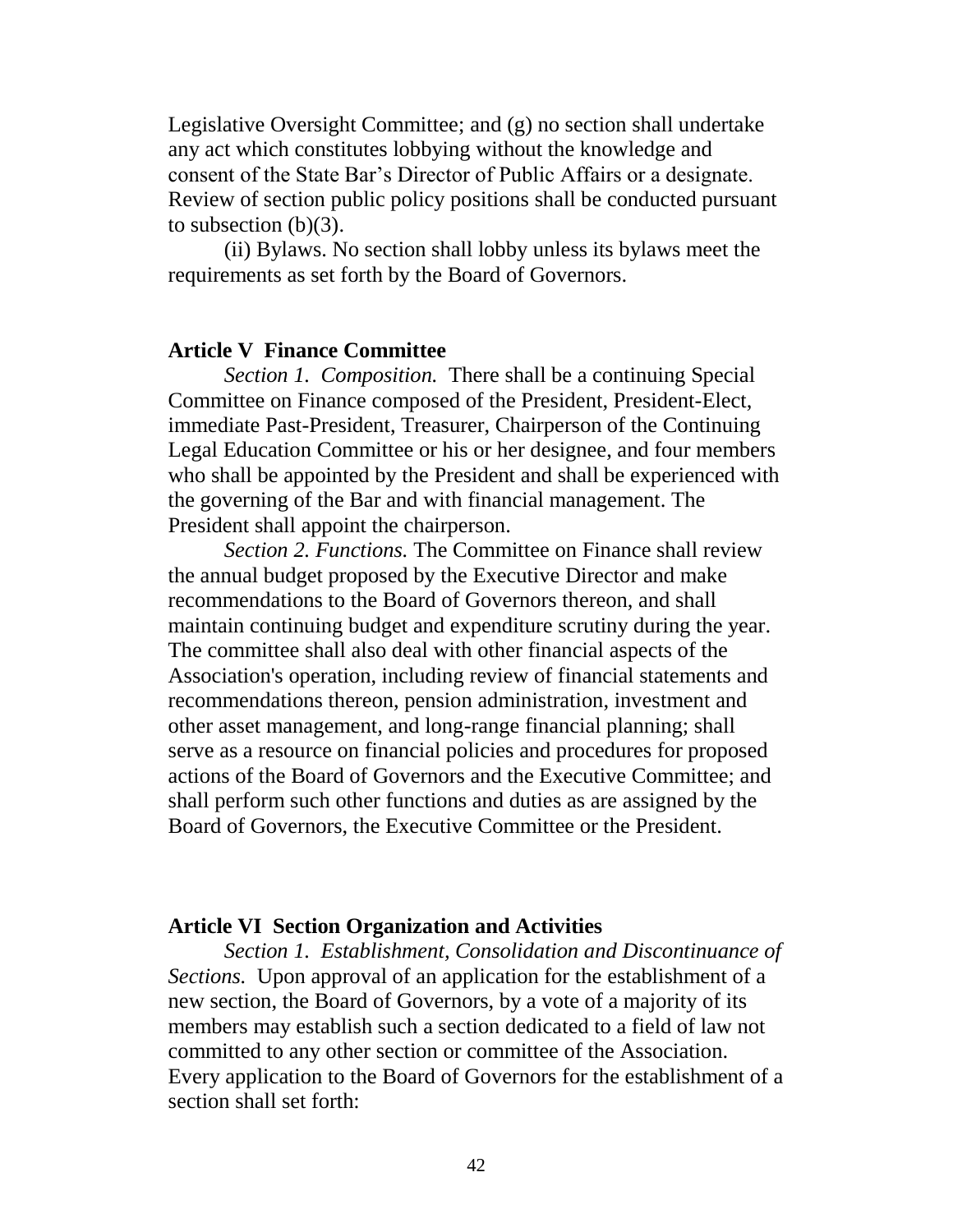(a)The field of law to which the proposed section is to be dedicated, which shall be within the purposes of the State Bar and outside the field of law committed to any existing section or committee of the Association.

(b)A statement of the need for the proposed section.

(c)The proposed by-laws for the government of such section.

(d)The names of the several committees, if any, of the proposed section.

(e)A list of members of the Association who have signified their intention of applying for membership in the proposed section.

An application for the consolidation of existing sections shall set forth the information required in the case of an application for establishing a section. Such an application may be granted by the Board of Governors in its discretion, by vote of a majority of the members of the Board of Governors, but only after notice by mail to the members of such section.

A section may be discontinued by vote of a majority of the members of the Board of Governors but only after notice by mail to the members of such section.

*Section 2. Membership of Sections.* Any member of the State Bar shall be entitled at the member's election to enroll in any section.

*Section 3. Section Officers and Council.* Each section shall have a chairperson and council and such other officers as the section bylaws may provide. The council of a section shall consist of the officers ex officio and such other members as may be provided in the by-laws. No change in the by-laws of any section shall be effective until approved by the Board of Governors.

*Section 4. Section Dues.* The members of any section may be required to pay section dues in such amount and for such purposes as the section, with the approval of the Board of Governors, may from time to time determine.

*Section 5. Section Meetings.* The officers and directors of each section shall arrange for meetings of the section in conjunction with the annual meeting of the State Bar. Special meetings may be held at such times and places as the section boards and officers may determine.

*Section 6. Reports.* Each section shall submit to the Board of Governors prior to the annual meeting of the Association in each year a report of the activities of the section.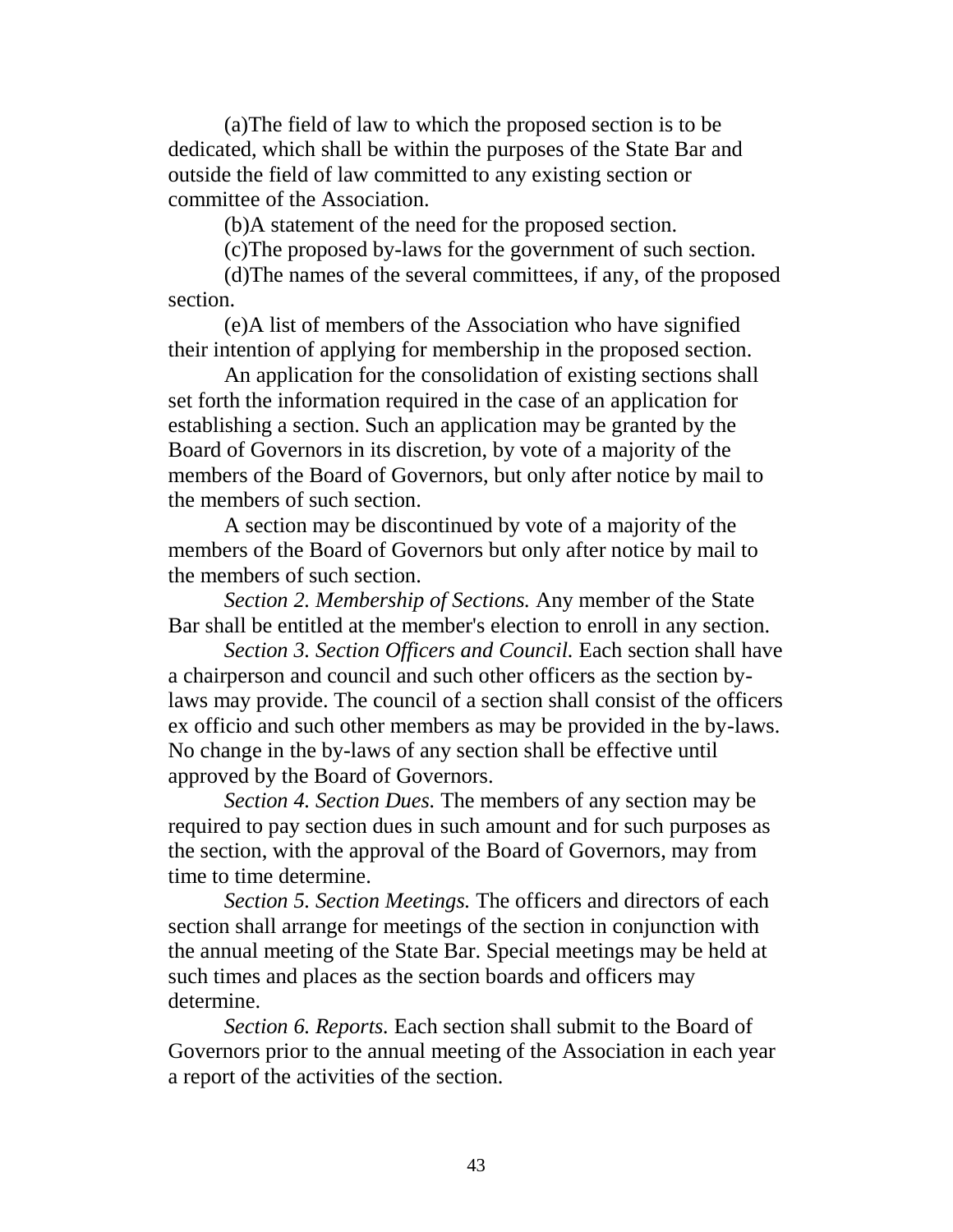*Section 7. Expenses.* Expenditures out of the dues of sections shall be made only by direction of the council of the section; and the treasurer of the State Bar shall pay out of such dues only such amounts as the chairperson of the section shall certify to have been so authorized.

**Article VII Amicus Curiae Briefs** Briefs *amicus curiae* may be authorized and filed in the name of the State Bar of Wisconsin or one of its sections or divisions pursuant to the following guidelines, policies and procedures:

## *Section 1. State Bar of Wisconsin Briefs.*

*(a) Authorization.* The Board of Governors may authorize the preparation and filing of a State Bar of Wisconsin brief amicus curiae by an affirmative vote of at least two-thirds of those members present and voting

*(b) Appropriate Cases.* Briefs amicus curiae may be authorized only when consistent with the purposes of the State Bar, as expressed in SCR 10.02(2).

*(c) Preparation and Filing of Briefs.*

1. A brief *amicus curiae* may be filed only after review and approval by the President of the State Bar who, in consultation with others as may be necessary and appropriate, shall insure that the brief is of high professional quality and an accurate representation of State Bar policy.

2. In addition to the person or persons actually preparing the brief, the President of the State Bar shall also appear as counsel on the **brief** 

3. The State Bar shall pay for the costs of printing and filing an *amicus curiae* brief but will pay no legal fees for preparation or review of such brief.

*(d) Role of Individual Members, Committees, Divisions and Sections.*

1. Whenever practicable, appropriate State Bar committees, divisions and sections shall be consulted prior to authorization of an *amicus curiae* brief.

2. Individual members, committees, divisions and sections may recommend that a brief *amicus curiae* be filed in the name of the State Bar of Wisconsin, which recommendation shall include: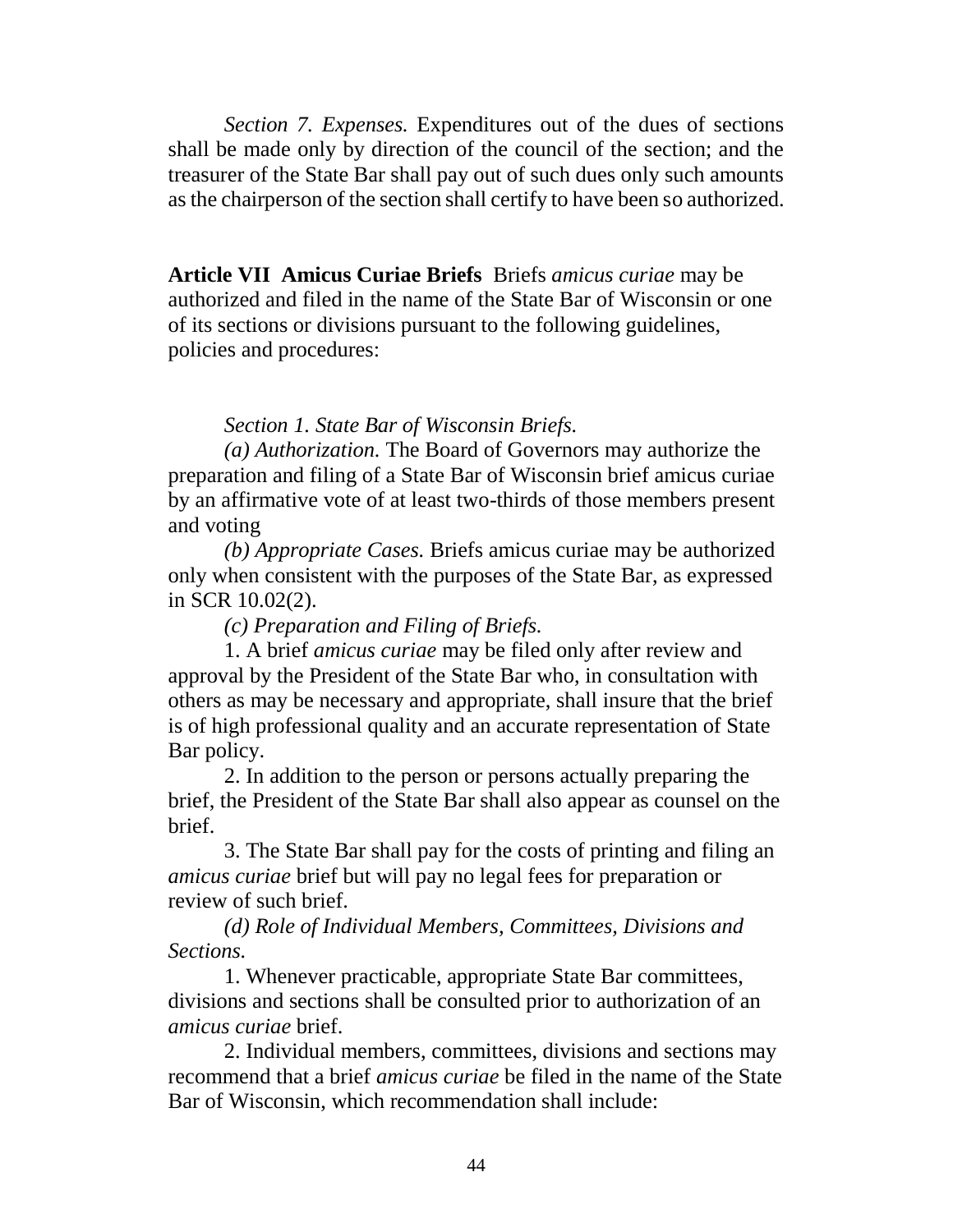a. A full statement of the facts of the controversy and the status of the litigation;

b. A statement of the principles of law to be supported with a full explanation of the applicant's reasons for believing that the case is an appropriate one for State Bar involvement;

c. A statement advising when the recommendation was authorized and a description of any dissenting views when presented by a committee, division or section;

d. A full disclosure of any personal or professional interest in the matter of any proponent of the recommendation, or of any individual member of the section or division directors or officers or committee members which authorized the submission of the recommendation;

e. The name of the person or persons who are proposed to prepare the brief *amicus curiae*;

f. The names of all interested parties to whom a copy of the recommendation has been furnished prior to submission to the Board of Governors or Executive Committee.

*(e) Involvement by State Bar Membership.*

1. Whenever practicable, before the Board of Governors or Executive Committee votes on whether to authorize the filing of an *amicus curiae* brief, notice of the proposed action, inviting comment and recommendations from State Bar members, shall be published pursuant to SCR 10.12 or distributed by a method designed to reach State Bar members as quickly as possible.

2. All comments and recommendations from the membership timely received under (e)(1) shall be considered by the Board of Governors or Executive Committee prior to taking the proposed action.

*Section 2. Section and Division Briefs.*

*(a) Authorization.* No *amicus curiae* brief shall be filed by any committee, section or division of the State Bar of Wisconsin without the authorization provided herein.

1. Upon receipt of any request to file an *amicus curiae* brief from any person, lawyer, committee, section or division of the State Bar, the President or designee shall, as soon as practical,

telephonically or electronically communicate such request to counsel for the opposing party in the court below and to any other committee, section or division of the State Bar that reasonably would be expected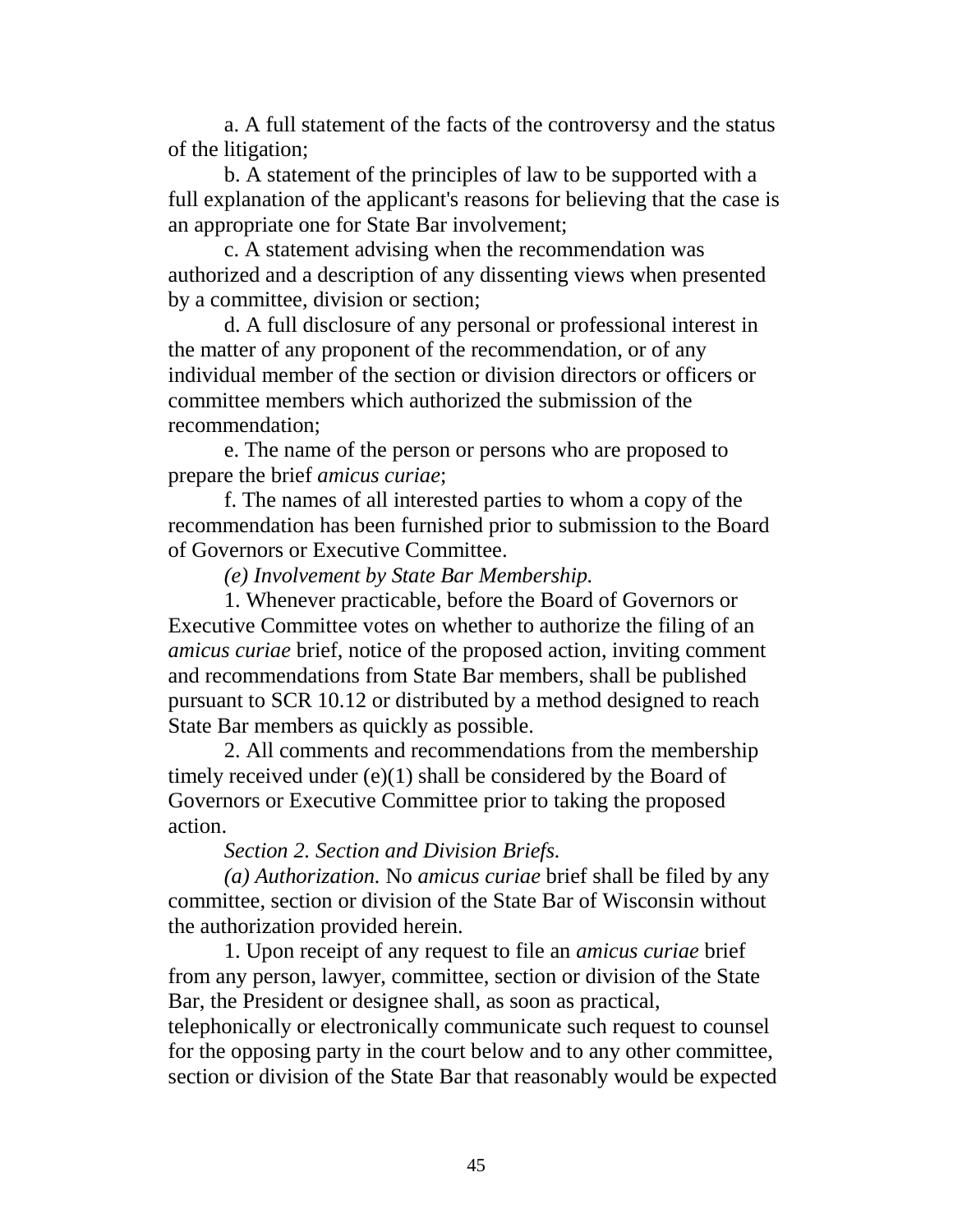to have an interest in the issues of the case and invite any timely comment to such request.

2. If a request originates from a court, whether it goes first to a committee, section or division or directly to the Board of Governors, the foregoing paragraph shall not apply.

3. Authorization for the preparation and filing of a brief amicus curiae by a committee, section or division shall be by an affirmative vote of at least two-thirds of the members of the Board of Governors present and voting at an official meeting of the Board of Governors.

4. In the event the President of the State Bar of Wisconsin determines it is not feasible or practical for the Board of Governors to meet and act upon a requested authorization to file a brief *amicus curiae*, then Paragraph 3 shall not apply. In such case the President shall electronically communicate the request for such brief and any comments to all members of the Board of Governors, which communication shall be for informational and comment purposes only. The President shall then contact and convene, either in person or through telephonic or electronic communication, a meeting of the Executive Committee of the State Bar of Wisconsin. The committee shall then, where deemed appropriate by the President, assume the responsibilities of the Board of Governors as to the authorization of the preparation and filing of an *amicus curiae* brief by affirmative vote of at least two-thirds of the members of the Executive Committee then participating and voting, provided that those Executive Committee members participating and voting constitute at least a majority of the Executive Committee.

5. If for any reason the President of the State Bar of Wisconsin is unable to assume the duties provided for above, the President-elect shall be authorized to act in the capacity of the President of the State Bar of Wisconsin for the limited purpose of determining whether or not it is feasible and practical to require an authorization of the total Board of Governors, or whether the situation demands immediate action and therefore the convening of the Executive Committee for the purpose of considering the *amicus curiae* brief request.

6. The President has the discretion to refuse to consider a request to file an *amicus curiae* brief in the event it is not submitted in a timely manner.

*(b) Appropriate Cases.* Briefs *amicus curiae* may be authorized only when consistent with the purposes of the State Bar, as expressed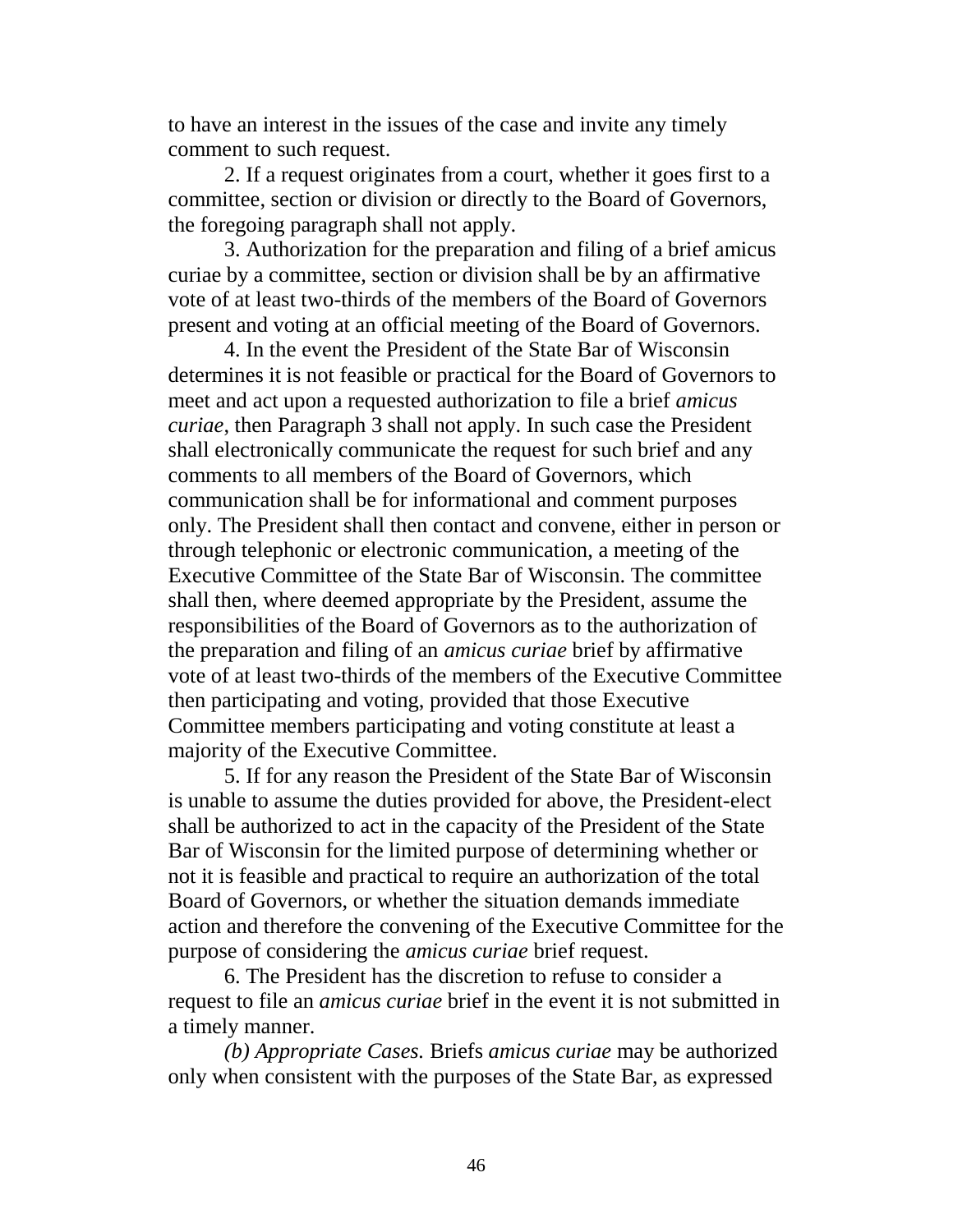in SCR 10.02(2) and the purposes of the section or division as expressed in the section bylaws.

*(c) Preparation and Filing of Briefs.*

1. A brief *amicus curiae* may be filed only after review and approval by the chairperson of the section or president of the division who, in consultation with others as may be necessary and appropriate, shall insure that the brief is of high professional quality and an accurate representation of section or division policy and in accordance with the authorization of the Board of Governors.

2. In addition to the person or persons actually preparing the brief, the chairperson of the section or president of the division shall also appear as counsel on the brief.

3. The section or division may pay for the costs of printing and filing an *amicus curiae* brief but may not pay legal fees for preparation or review of such brief.

4. The brief must include a statement that it is filed only by the section or division, not the Board of Governors or any other State Bar entity.

*(d) Role of Individual Members, Committees, Divisions and Sections*.

1. Whenever practicable, appropriate State Bar committees, and other divisions and sections shall be consulted prior to requesting authorization of an *amicus curiae* brief by the Board of Governors.

2. A section or division request for authorization to file an *amicus curiae* brief shall include:

a. A full statement of the facts of the controversy and the status of the litigation;

b. A statement of the principles of law to be supported with a full explanation of the reasons for believing that the case is an appropriate one for section or division involvement;

c. A statement advising when and by what vote it was decided to request authorization to file an *amicus* brief and a description of any dissenting views;

d. A full disclosure of any personal or professional interest in the matter of any individual member or officer or director of the section or division;

e. The name of the person or persons who are proposed to prepare the brief *amicus curiae*;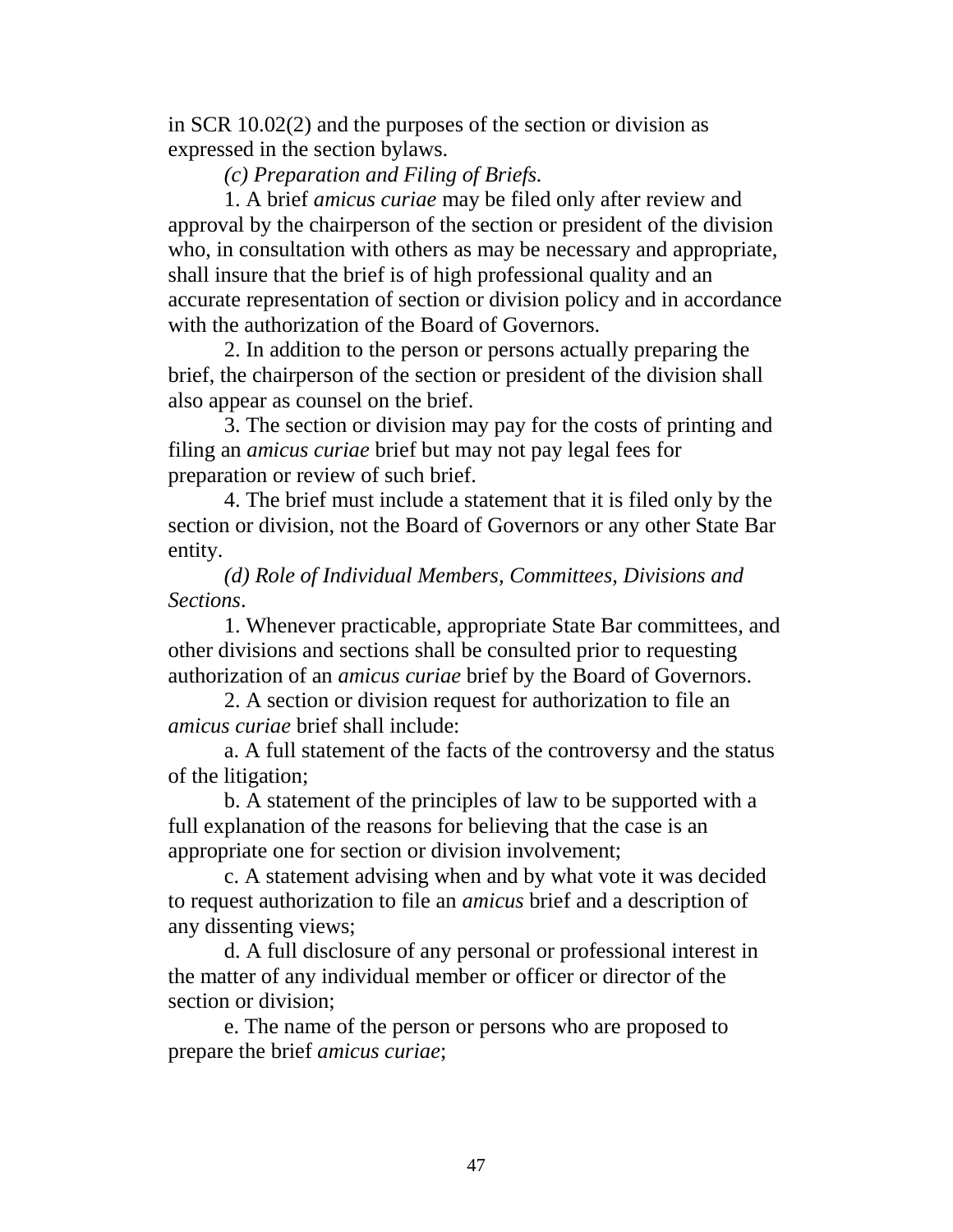f. The names of all interested parties to whom a copy of the request for authorization has been furnished prior to submission to the Board of Governors or Executive Committee.

*(e) Involvement by State Bar Membership.*

1.Whenever practicable, before the Board of Governors or Executive Committee votes on whether to authorize the filing of an *amicus curiae* brief, notice of the proposed action, inviting comment and recommendations from State Bar members, shall be published pursuant to SCR 10.12 or distributed by a method designed to reach State Bar members as quickly as possible.

2. All comments and recommendations from the membership timely received under (e)(1)1 shall be considered by the Board of Governors or Executive Committee prior to taking the proposed action.

## **Article VIII Indemnification of Officers, Employees, and Agents**

*Section 1. Power.* The State Bar of Wisconsin (herein State Bar) shall indemnify any person who was or is a party or threatened to be made a party to any threatened, pending or completed action, suit or proceeding, whether civil, criminal, administrative or investigative and whether with or without merit (other than an action, suit or proceeding by or in the right of the State Bar) by reason of the fact that he or she is or was a member of the Board of Governors of the State Bar or its Executive Committee, an officer or employee of the State Bar, or an agent of the State Bar acting on its behalf as a committee, division, or section member or as an appointee of an officer or the Executive Director of the State Bar (all of the above herein designated as "State Bar Persons"), against expenses, including attorney's fees, judgments, fines and amounts paid in settlement, actually and reasonably incurred by the person in connection with such action, suit or proceeding if he or she breached or failed to perform any duty resulting solely from his or her status as a State Bar Person unless the breach or failure to perform constitutes any of the following:

(a) A willful failure to deal fairly with the State Bar or its members in connection with a matter in which the State Bar Person has a material conflict of interest.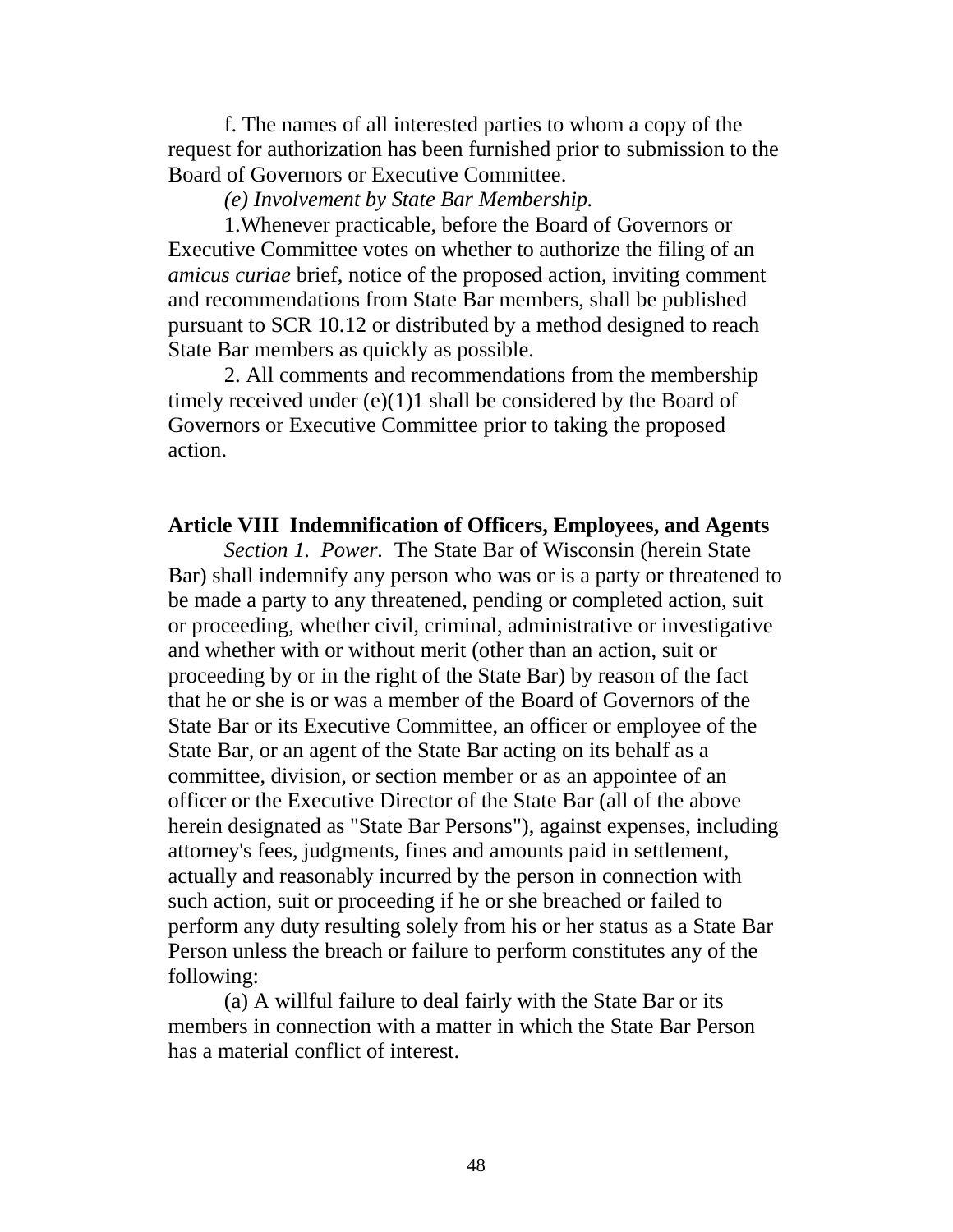(b) A violation of criminal law, unless the State Bar Person had reasonable cause to believe his or her conduct was lawful or no reasonable cause to believe his or her conduct was unlawful.

(c) A transaction from which the State Bar Person derived an improper personal profit.

(d) Willful misconduct.

*Section 2. Effect of Termination.* The termination of any action, suit or proceeding referred to in Section (1) by judgment, order, settlement, conviction, or upon a plea of nolo contendere or its equivalent, shall not of itself create a presumption that indemnification of the State Bar Person is not required under this section.

*Section 3. Success on Merits.* To the extent that a State Bar Person has been successful on the merits or otherwise in defense of any action, suit or proceeding referred to in section (1), or in defense of any claim, issue or matter therein, he shall be indemnified against expenses, including attorney's fees, actually and reasonably incurred by the person in connection therewith.

*Section 4. Denial of Indemnification.* Any indemnification under section (1) shall be made by the State Bar unless there is a determination that indemnification of the State Bar Person is improper in the circumstances because he or she has breached or failed to perform a duty in a manner described in Section (1)(a) to (d). Such determination shall be made by one of the following subject to review by the court which conducted the action, suit or proceeding or by another court of competent jurisdiction:

(a) By the Executive Committee of the Board of Governors of the State Bar by a majority vote of a quorum consisting of members who were not parties to such action, suit or proceedings; or

(b) By the Board of Governors of the State Bar by a majority vote of a quorum consisting of members who were not parties to such action, suit or proceeding.

*Section 5. Advance Payment.* Expenses including attorney's fees, incurred in defending a civil or criminal action, suit or proceeding may be paid by the State Bar in advance of the final disposition of such action, suit or proceedings upon receipt of an undertaking by or on behalf of the State Bar Person to repay such amount if it is ultimately determined that he or she is not entitled to be indemnified by the State Bar as provided in this Article.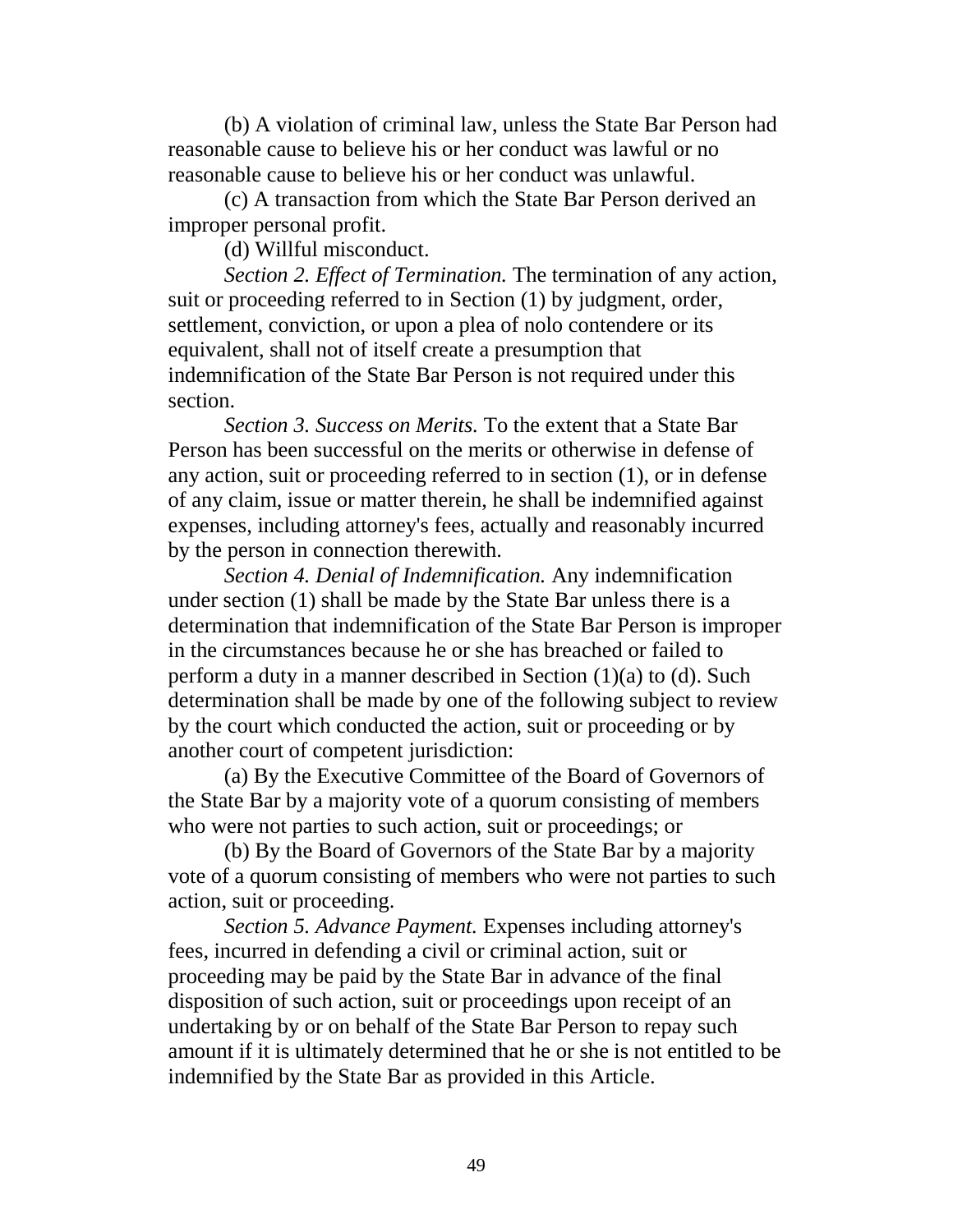*Section 6. Insurance.* The State Bar shall have power to purchase and maintain insurance on behalf of any State Bar Person against any liability asserted against the person and incurred by him or her in any capacity as a State Bar Person whether or not the State Bar would have to indemnify against such liability under this Article. Where there is insurance coverage the State Bar will not indemnify against attorney's fees paid by the State Bar Person except where such person has reasonably retained counsel because a claim exceeds the insurance coverage.

### **Article IX Amendment**

The provisions of these By-Laws shall be subject to amendment or abrogation by (i) resolution adopted by vote of two-thirds of the members of the Board of Governors, or (ii) action of the members of the Association expressed through the referendum procedure defined in SCR 10.08. When any change in the By-Laws has been made, the Executive Director shall publish notice thereof, including a copy of the amendatory resolution, in an official publication of the State Bar pursuant to SCR 10.12, and he or she shall file a certified copy thereof with the Clerk of the Supreme Court.

A petition for review of any such change in the By-Laws will be entertained by the Court if signed by twenty-five or more active members of the Association and filed with the Clerk of the Court within sixty days after publication of notice of such change. Hearing upon such a petition will be pursuant to notice in such manner as the Court may direct.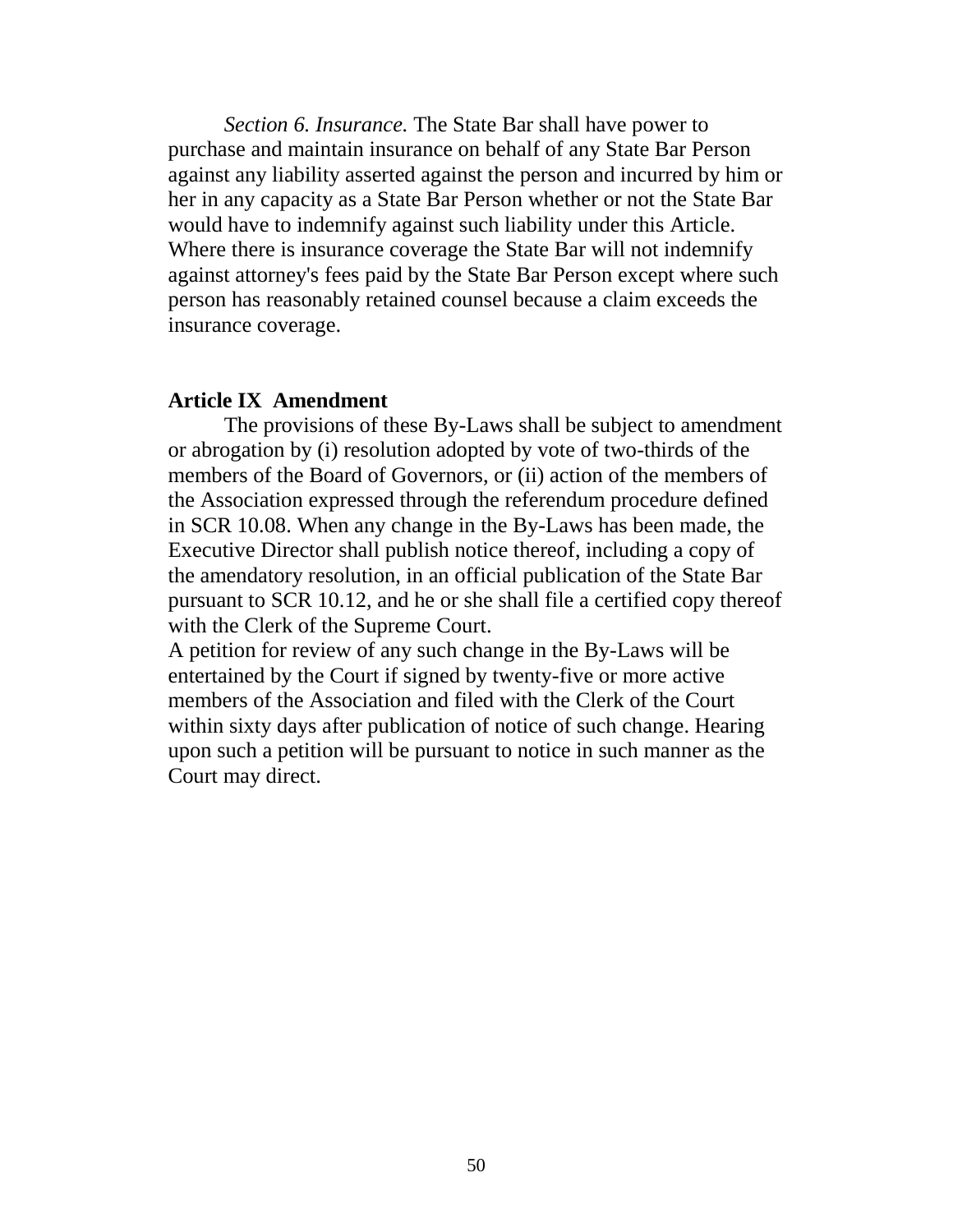# **APPENDIX A-1**

STATE OF WISCONSIN, CIRCUIT COURT COUNTY

CASE CAPTION: APPLICATION FOR ADMISSION PRO HAC VICE

Case Number:

I declare under penalty of perjury:

(1) That I seek to appear pro hac vice in order to represent example in the above-captioned matter;

(2) That I am admitted to practice law in the highest court(s) of the state(s) or  $country(ies) of \underline{\hspace{2cm}}$ 

(3) That there are no disciplinary complaints filed against me for violation of the rules of those courts (if so, please explain)  $\ddot{\hspace{1cm}}$ ;  $\ddot{\hspace{1cm}}$ ;  $\ddot{\hspace{1cm}}$ ;  $\ddot{\hspace{1cm}}$ ;  $\ddot{\hspace{1cm}}$ ;  $\ddot{\hspace{1cm}}$ ;  $\ddot{\hspace{1cm}}$ ;  $\ddot{\hspace{1cm}}$ ;  $\ddot{\hspace{1cm}}$ ;  $\ddot{\hspace{1cm}}$ ;  $\ddot{\hspace{1cm}}$ ;  $\ddot{\hspace{1cm}}$ ;  $\ddot{\hspace{1cm}}$ ;  $\ddot{\hspace{1cm}}$ ;  $\ddot{\hspace{1cm}}$ ;  $\ddot{\hspace{1cm}}$ 

(4) That I am not suspended or disbarred from practice for disciplinary reasons or reason of medical incapacity in any jurisdiction (if yes, please explain) \_\_\_\_\_\_\_\_\_\_\_\_\_\_\_\_\_\_\_\_\_\_\_\_\_;

(5) That I am associated with Attorney \_\_\_\_\_\_\_\_\_\_\_\_\_\_\_\_\_\_\_\_\_\_\_, State Bar No. 2012 and active member of the State Bar of Wisconsin (name the member of the State Bar of Wisconsin and provide his/her Member Number);

(6) That I do not practice or hold out to practice law in the State of Wisconsin;

(7) That I acknowledge the jurisdiction of the courts of the State of Wisconsin over my professional conduct, and I agree to abide by the rules of the relevant division of the Circuit Court of the State of Wisconsin, the Wisconsin Court of Appeals, the Wisconsin Supreme Court, and the Rules of Professional Conduct for Attorneys, if I am admitted pro hac vice;

(8) That I have complied fully with SCR Rule 10.03 (4); and

<u>. In the contract of the contract of the contract of the contract of the contract of the contract of the contract of the contract of the contract of the contract of the contract of the contract of the contract of the cont</u>

(9) That I am applying for admission pro hac vice for the following reasons: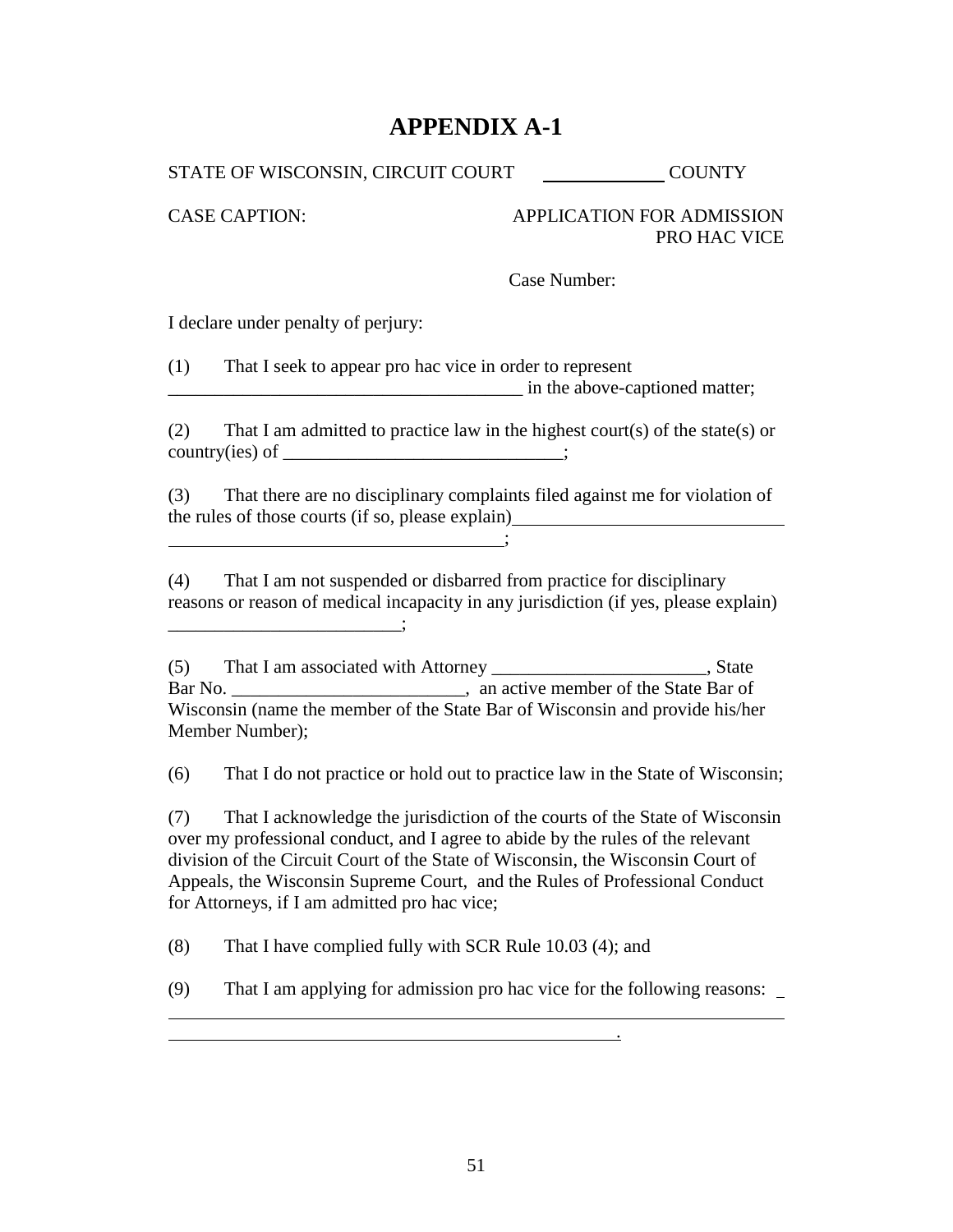I have applied for admission pro hac vice in the courts of the State of Wisconsin times previously in this calendar year.

I attach hereto evidence of my payment or prior payment of the pro hac vice fee to the Office of Lawyer Regulation.

 $Signature:$ 

Print Name:

Date:

Address:

Telephone Number:

Email Address (if any):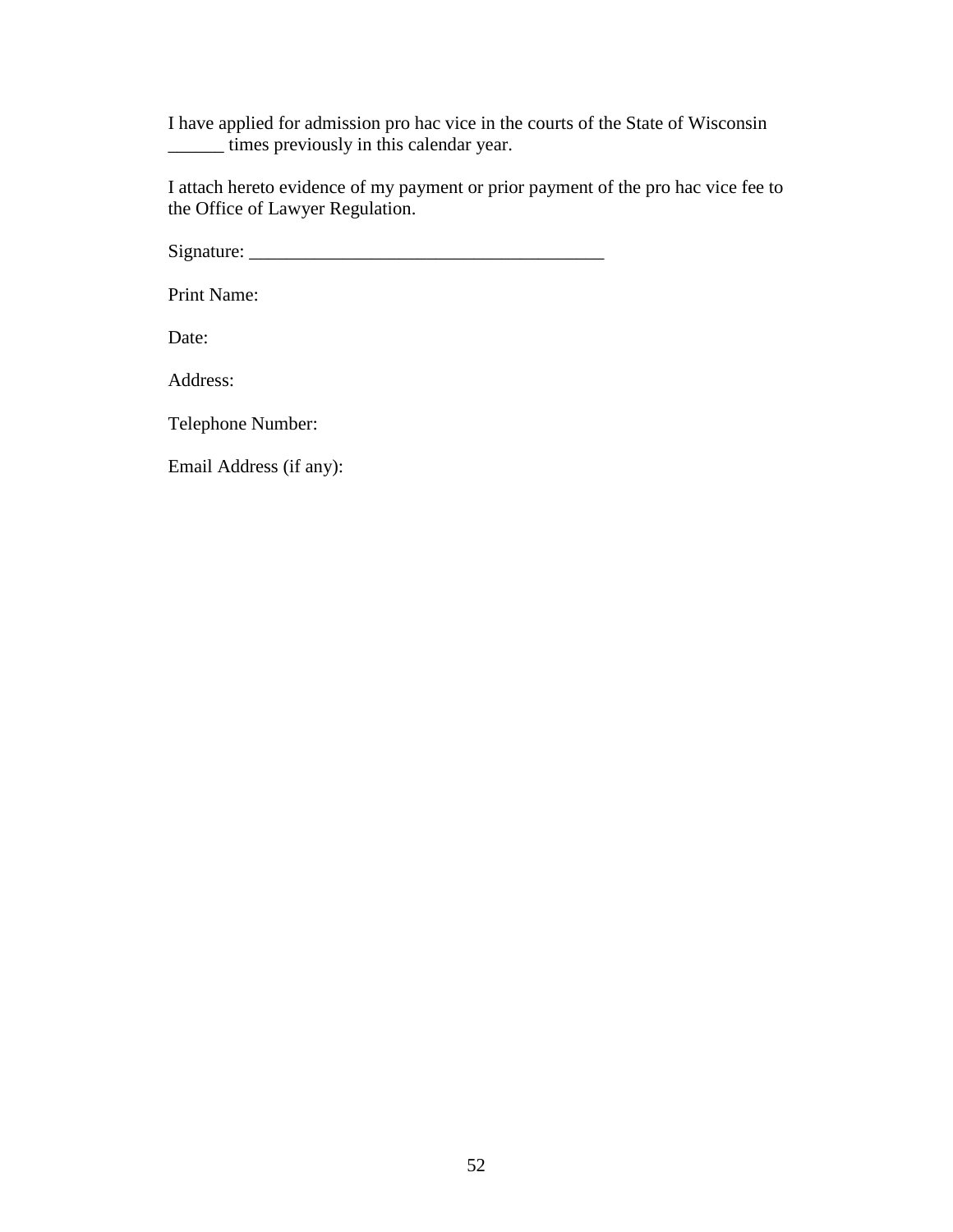# **APPENDIX A-2**

STATE OF WISCONSIN, CIRCUIT COURT \_\_\_\_\_\_\_\_\_\_\_\_\_\_COUNTY

CASE CAPTION: APPLICATION FOR ADMISSION PRO HAC VICE Under SCR 10.03(4)(c) or (cm)

Case Number:

I declare under penalty of perjury:

- (1) That I seek to appear pro hac vice in order to represent \_\_\_\_\_\_\_\_\_\_\_\_\_\_\_\_\_\_\_\_\_\_\_\_\_\_\_\_\_\_\_ in the above-captioned matter;
- (2) That I am nonresident military counsel seeking admission under SCR 10.03(4)(c) or nonresident counsel seeking to appear for the limited purpose of participating in a child custody proceeding pursuant to the Indian Child Welfare Act of 1978, 25 U.S.C. s. 1901, et seq., under SCR 10.03(4)(cm).
- (3) That I am admitted to practice law in the highest court(s) of the state(s) or country(ies) of \_\_\_\_\_\_\_\_\_\_\_\_\_\_\_\_\_\_\_\_\_;
- (4) That I am admitted to practice law before the court(s) of the following federally recognized Indian tribes: ;
- (5) That there are no disciplinary complaints filed against me for violation of the rules of those courts (if so, please explain)  $\ddot{\hspace{1cm}}$
- (6) That I am not suspended or disbarred from practice for disciplinary reasons or reason of medical incapacity in any jurisdiction (if yes, please explain) \_

<u> 1989 - Johann Stein, marwolaethau a bhann an t-Amhainn an t-Amhainn an t-Amhainn an t-Amhainn an t-Amhainn an</u>

;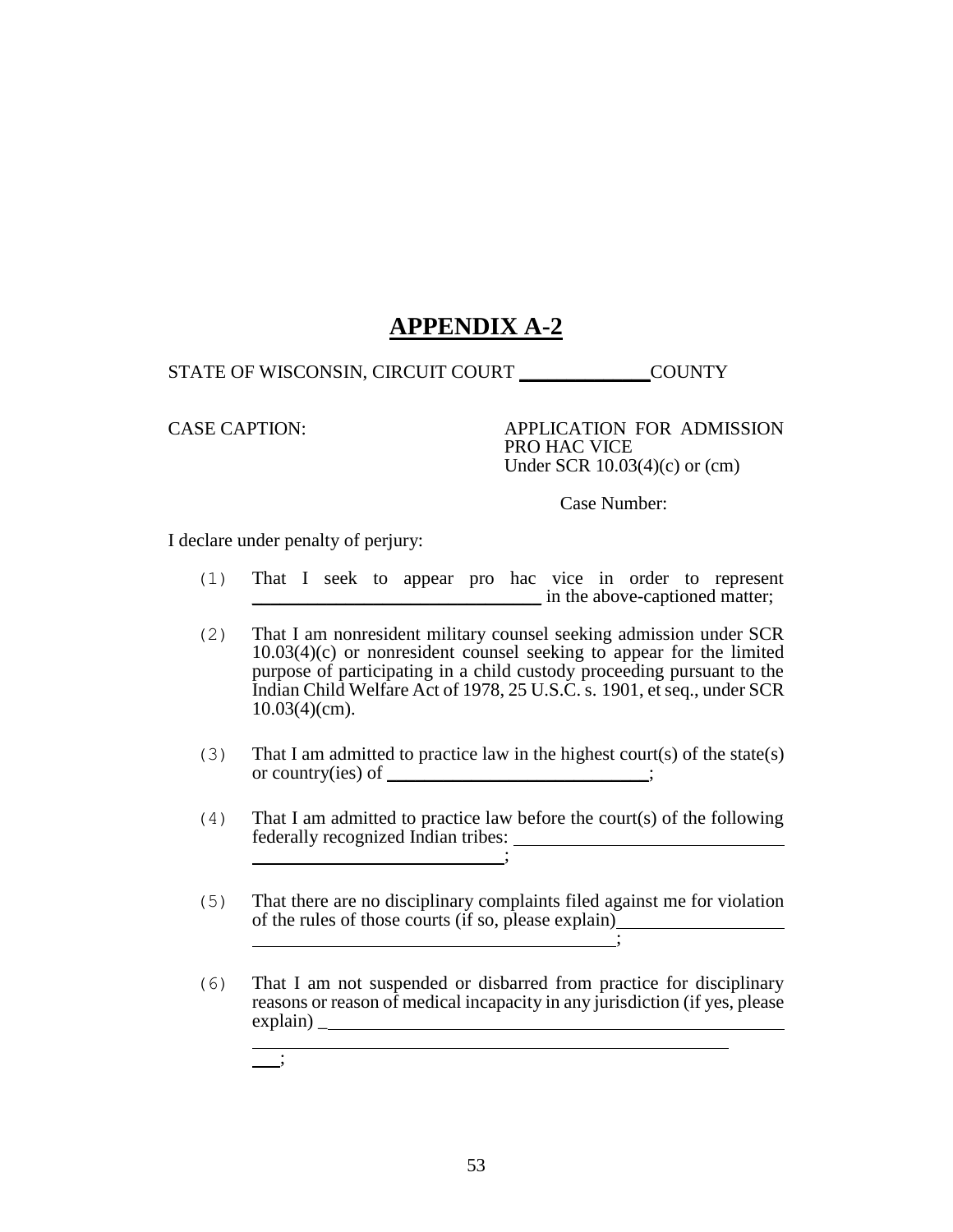- (7) That I do not practice or hold out to practice law in the State of Wisconsin;
- (8) That I acknowledge the jurisdiction of the courts of the State of Wisconsin over my professional conduct, and I agree to abide by the rules of the relevant division of the Circuit Court of the State of Wisconsin, the Wisconsin Court of Appeals, the Wisconsin Supreme Court, and the Rules of Professional Conduct for Attorneys, if I am admitted pro hac vice;
- (9) That I have complied fully with the requirements of SCR Rule 10.03(4) applicable to me;
- (10) That I am applying for admission pro hac vice for the following reasons:

.

I have applied for admission pro hac vice in the courts of the State of Wisconsin \_\_\_\_\_ times previously in this calendar year.

I certify I am not required to pay a pro hac vice fee to the Office of Lawyer Regulation because I qualify for an exemption from the fee under SCR  $10.03(4)(c)$ or (cm).

 $Signature:$ 

Print Name:

Date:

Address:

Telephone Number:

Email Address (if any):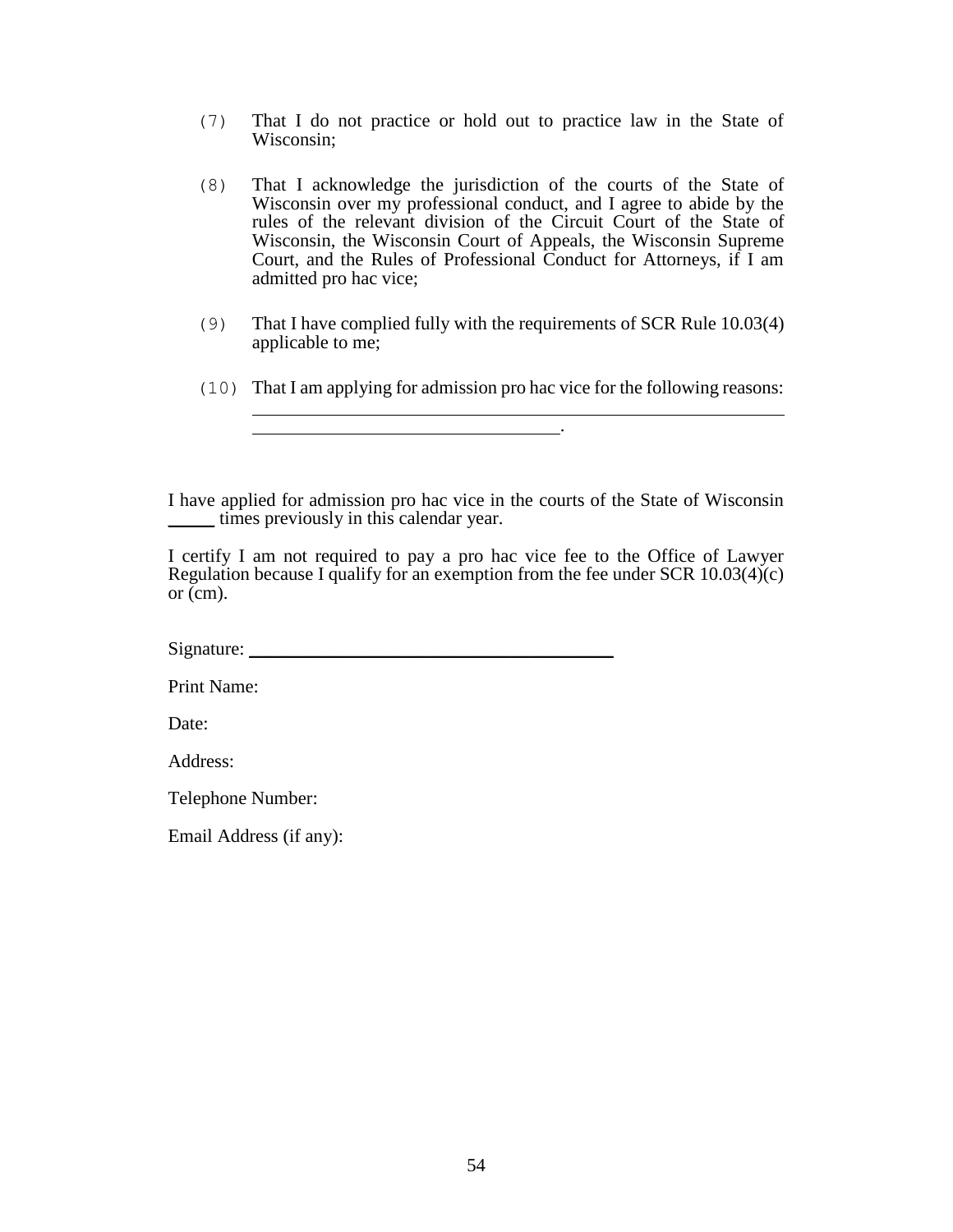# **APPENDIX B**

#### STATE OF WISCONSIN SUPREME COURT

#### **In-House Counsel Registration**

I, \_\_\_\_\_\_\_\_\_\_\_\_\_\_\_\_\_\_\_\_\_\_\_\_\_\_\_\_\_\_\_, request to be registered as in-house counsel for \_\_\_\_\_\_\_\_\_\_\_\_\_\_\_\_\_\_\_\_\_\_\_\_\_\_\_, a corporation, association, or other nongovernmental entity with an office in Wisconsin pursuant to Wisconsin Supreme Court Rules 20:5.5(d)(1) and SCR 10.03(4).

Wisconsin address of corporation/entity:

Wisconsin telephone number:

I declare under penalty of perjury that:

(1) I am employed as a lawyer by the above-named corporation/entity and that my employment conforms to the requirements of SCR 10.03 (4) (f).

(2) The above corporation, association or non-governmental entity is in good standing with the state of Wisconsin.

(3) I am admitted to practice law in the following jurisdictions, \_\_\_\_\_\_\_\_\_\_\_\_\_\_\_\_\_\_\_\_\_\_\_\_\_\_\_\_\_\_\_\_, without any restriction on my eligibility to practice law. I understand my obligation to notify this court immediately of any change respecting the status of my license to practice law in any jurisdiction in which I am licensed to practice law.

(4) I acknowledge that I am subject to the Wisconsin Supreme Court Rules, including the Rules of Professional Conduct for Attorneys.

(5) I understand that, as a registered in-house counsel, I am permitted to practice law in Wisconsin but only on behalf of the corporation, association or nongovernmental entity for which I am employed, its directors, officers, and employees